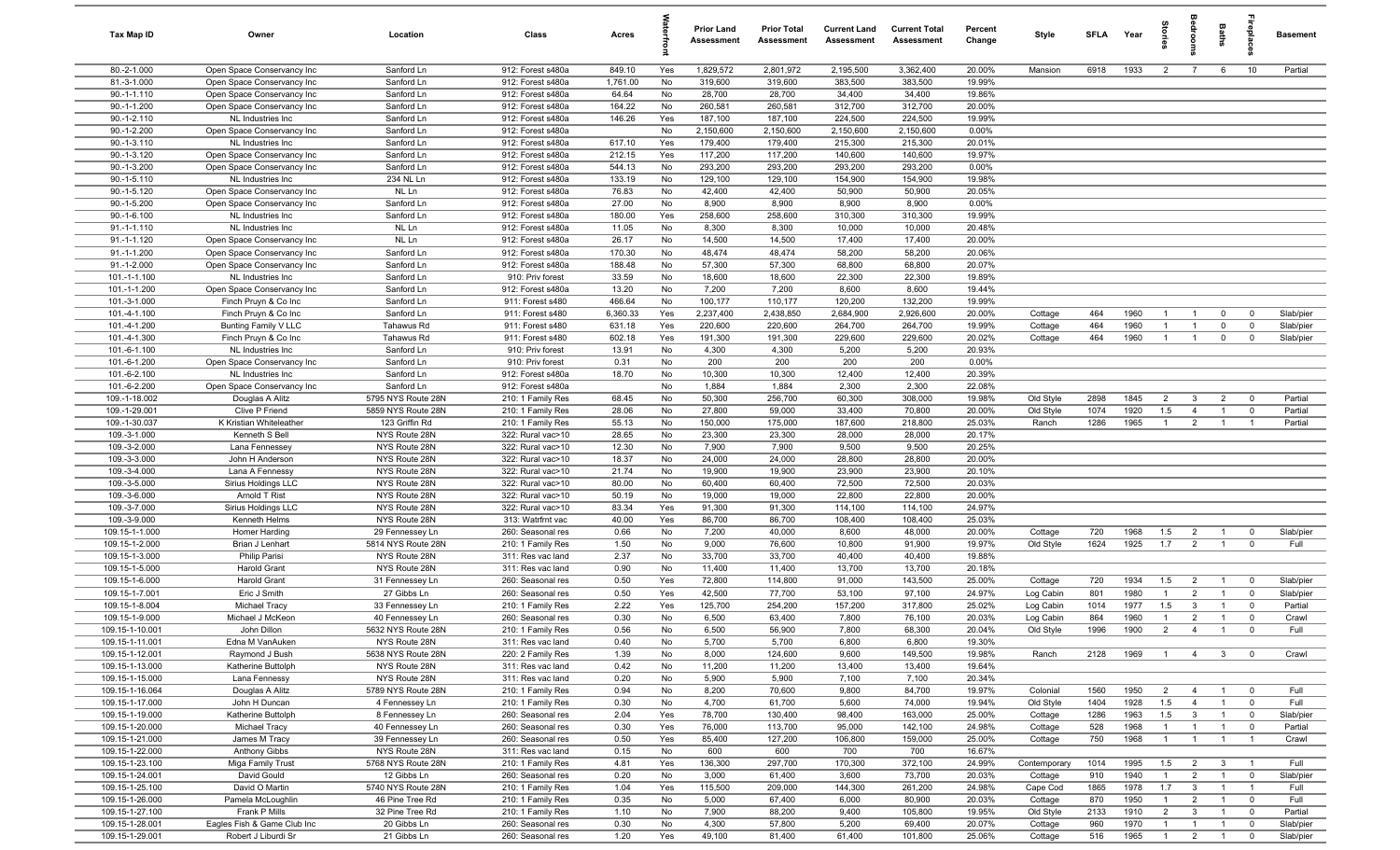| Tax Map ID                         | Owner                                    | Location                                 | Class                                  | Acres        |            | <b>Prior Land</b><br>Assessment | <b>Prior Total</b><br>Assessment | <b>Current Land</b><br>Assessment | <b>Current Total</b><br>Assessment | Percent<br>Change | Style                   | SFLA        | Year         | tories            | <b>OHOO</b>                      | Baths          | ireplace                 | <b>Basement</b>    |
|------------------------------------|------------------------------------------|------------------------------------------|----------------------------------------|--------------|------------|---------------------------------|----------------------------------|-----------------------------------|------------------------------------|-------------------|-------------------------|-------------|--------------|-------------------|----------------------------------|----------------|--------------------------|--------------------|
| 109.15-1-30.062                    | Douglas A Alitz                          | NYS Route 28N                            | 323: Vacant rural                      | 1.30         | No         | 2,100                           | 2,100                            | 2,600                             | 2,600                              | 23.81%            |                         |             |              |                   |                                  |                |                          |                    |
| 109.15-1-31.030                    | James J Kane                             | 20 Pine Tree Rd                          | 210: 1 Family Res                      | 0.70         | No         | 6,500                           | 115,600                          | 7,800                             | 138,700                            | 19.98%            | Old Style               | 1350        | 1928         | 2                 | $\mathbf{3}$                     | $\overline{1}$ | $\overline{1}$           | Partial            |
| 109.15-1-32.100                    | Clifford H Rice                          | 5730 NYS Route 28N                       | 313: Watrfrnt vac                      | 0.81         | Yes        | 90,800                          | 90,800                           | 113,500                           | 113,500                            | 25.00%            |                         |             |              |                   |                                  |                |                          |                    |
| 109.15-1-32.200                    | Mary E Nix                               | NYS Route 28N                            | 210: 1 Family Res                      | 1.10         | Yes        | 61,300                          | 149,000                          | 73,600                            | 178,800                            | 20.00%            | Old Style               | 2582        | 1880         | $\overline{2}$    | $5\overline{5}$                  | $\overline{2}$ | $^{\circ}$               | Partial            |
| 109.15-1-33.058<br>109.15-1-34.000 | Link A Pettit<br>Michael W Kellogg       | NYS Route 28N<br>5704 NYS Route 28N      | 313: Watrfrnt vac<br>260: Seasonal res | 0.80<br>0.50 | Yes<br>Yes | 27,500<br>90,000                | 27,500<br>117,000                | 34,400<br>112,400                 | 34,400<br>146,200                  | 25.09%<br>24.96%  | Cottage                 | 919         | 1900         | -1                | $\overline{1}$                   | $\overline{1}$ | $^{\circ}$               | Slab/pier          |
| 109.15-1-35.063                    | Michael W Kellogg                        | 5700 NYS Route 28N                       | 210: 1 Family Res                      | 0.59         | Yes        | 98,700                          | 165,900                          | 123,400                           | 207,400                            | 25.02%            | Old Style               | 1486        | 1900         | 1.5               | $\mathbf{3}$                     |                | $^{\circ}$               | Partial            |
| 109.15-1-36.000                    | Juan A Rivera                            | 3 Owens Dr                               | 210: 1 Family Res                      | 2.00         | Yes        | 109,700                         | 144,300                          | 137,200                           | 180,400                            | 25.02%            | Old Style               | 975         | 1917         | 1.5               | $\overline{4}$                   |                | $\mathbf 0$              | Crawl              |
| 109.15-1-37.000                    | William Budington                        | 12 Owens Dr                              | 210: 1 Family Res                      | 0.60         | No         | 6,400                           | 86,800                           | 7,700                             | 104,200                            | 20.05%            | Old Style               | 1869        | 1900         | $\overline{2}$    | $\overline{4}$                   | $\overline{1}$ | $\overline{1}$           | Partial            |
| 109.15-1-38.000                    | <b>Clifford Demars</b>                   | 18 Owens Dr                              | 210: 1 Family Res                      | 0.50         | No         | 5,700                           | 94,900                           | 6,900                             | 113,900                            | 20.02%            | Old Style               | 2773        | 1890         | $\overline{2}$    | $\overline{7}$                   | $\overline{2}$ | $\mathbf 0$              | Partial            |
| 109.15-1-39.060                    | Albert E Dettbarn                        | 5628 NYS Route 28N                       | 260: Seasonal res                      | 0.30         | No         | 5,100                           | 37,300                           | 6,200                             | 44,800                             | 20.11%            | Cottage                 | 392         | 1958         | $\overline{1}$    | $\overline{1}$                   | $\mathbf 0$    | $\overline{1}$           | Slab/pier          |
| 109.15-1-40.039                    | Garrett A Phelps                         | 5676 NYS Route 28N                       | 210: 1 Family Res                      | 0.96         | No         | 8,000                           | 91,900                           | 9,600                             | 110,300                            | 20.02%            | Old Style               | 1904        | 1938         | $\overline{2}$    | $\overline{4}$                   | $\overline{1}$ | $\mathbf 0$              | Full               |
| 109.15-1-41.000                    | David H ODonnell                         | 5668 NYS Route 28N                       | 210: 1 Family Res                      | 1.90         | No         | 9,400                           | 56,400                           | 11,300                            | 67,700                             | 20.04%            | Old Style               | 975         | 1840         | 1.5               | $\mathbf{3}$                     | $\overline{1}$ | $^{\circ}$               | Full               |
| 109.15-1-42.000                    | Colleen W Nash                           | 5660 NYS Route 28N                       | 210: 1 Family Res                      | 0.70         | No         | 7,100                           | 76,800                           | 8,600                             | 92,200                             | 20.05%            | Old Style               | 1671        | 1870         | $\overline{2}$    | $\mathbf{3}$                     | $\overline{1}$ | $\mathbf 0$              | Partial            |
| 109.15-1-44.043                    | <b>Lowell Stringer</b>                   | 5650 NYS Route 28N                       | 210: 1 Family Res                      | 2.80         | No         | 10,200                          | 65,500                           | 12,200                            | 78,600                             | 20.00%            | Old Style               | 993         | 1890         | 1.5               | 2                                | $\overline{1}$ | $\mathbf 0$              | Partial            |
| 109.15-1-45.000                    | Larry LaLonde                            | 5644 NYS Route 28N                       | 210: 1 Family Res                      | 0.80         | No         | 7,500                           | 72,300                           | 9,000                             | 86,800                             | 20.06%            | Old Style               | 1458        | 1920         | $\overline{2}$    | $\overline{4}$                   | $\mathbf{1}$   | $\mathbf 0$              | Full               |
| 109.15-1-46.000                    | Edna M Welch                             | NYS Route 28N                            | 311: Res vac land                      | 1.20         | No         | 8,000                           | 8,000                            | 9,600                             | 9,600                              | 20.00%            |                         |             |              |                   |                                  |                |                          |                    |
| 109.15-1-47.100<br>109.15-1-47.200 | <b>Bruce E Willis</b><br>Richard J Allen | 22 Newcomb Lake Rd                       | 260: Seasonal res                      | 3.62<br>3.62 | Yes<br>Yes | 76,400<br>81,200                | 130,400<br>160,500               | 95,500<br>101,500                 | 163,000<br>200,600                 | 25.00%<br>24.98%  | Cottage<br>Contemporary | 672<br>1184 | 1995<br>1995 | -1<br>1.5         | $\overline{2}$                   |                | $^{\circ}$<br>$\Omega$   | Slab/pier<br>Crawl |
| 109.15-1-48.000                    | Thomas W Fix                             | 22 Newcomb Lake Rd<br>16 Welch Ln        | 210: 1 Family Res<br>260: Seasonal res | 0.58         | Yes        | 46,100                          | 71,400                           | 57,600                            | 89,200                             | 24.93%            | Cottage                 | 441         | 1960         | $\mathbf{1}$      | $\overline{1}$                   | $\mathbf 0$    | $\mathbf 0$              | Slab/pier          |
| 109.15-1-49.000                    | Lori A Carpenter                         | Lake Harris Rd                           | 313: Watrfrnt vac                      | 0.60         | Yes        | 42,900                          | 42,900                           | 53,600                            | 53,600                             | 24.94%            |                         |             |              |                   |                                  |                |                          |                    |
| 109.15-1-50.000                    | Robert Welch                             | Lake Harris Rd                           | 313: Watrfrnt vac                      | 0.60         | Yes        | 42,900                          | 42,900                           | 53,600                            | 53,600                             | 24.94%            |                         |             |              |                   |                                  |                |                          |                    |
| 109.15-1-51.000                    | Robert Welch                             | Lake Harris Rd                           | 313: Watrfrnt vac                      | 0.70         | Yes        | 44,600                          | 44,600                           | 55,800                            | 55,800                             | 25.11%            |                         |             |              |                   |                                  |                |                          |                    |
| 109.15-1-52.000                    | Kenneth J Liburdi                        | 4 Welch Ln                               | 260: Seasonal res                      | 0.57         | Yes        | 47,600                          | 81,400                           | 59,600                            | 101,800                            | 25.06%            | Cottage                 | 1080        | 1950         | 1.5               | $\mathbf{3}$                     | $\overline{1}$ | $\Omega$                 | Full               |
| 109.15-2-1.000                     | Harry R Parker                           | 5849 NYS Route 28N                       | 210: 1 Family Res                      | 1.00         | No         | 8,400                           | 62,900                           | 10,100                            | 75,500                             | 20.03%            | Old Style               | 988         | 1914         | $\overline{2}$    | $\mathbf{3}$                     | $\overline{1}$ | $^{\circ}$               | Full               |
| 109.15-2-2.000                     | Alan W Marine                            | 5841 NYS Route 28N                       | 210: 1 Family Res                      | 4.00         | No         | 11,200                          | 76,900                           | 13,500                            | 92,300                             | 20.03%            | Old Style               | 1517        | 1910         | 1.7               | $\overline{3}$                   | $\overline{1}$ | $\overline{0}$           | Partial            |
| 109.15-2-3.000                     | Lana Fennessy                            | NYS Route 28N                            | 311: Res vac land                      | 2.00         | No         | 14,300                          | 14,300                           | 17,200                            | 17,200                             | 20.28%            |                         |             |              |                   |                                  |                |                          |                    |
| 109.15-3-1.031                     | Andrew G Klemow                          | 48 Spring St                             | 210: 1 Family Res                      | 1.70         | No         | 8,600                           | 108,500                          | 10,300                            | 130,200                            | 20.00%            | Ranch                   | 1792        | 1970         | $\overline{1}$    | $\overline{4}$                   | $\overline{2}$ | $\mathbf 0$              | Full               |
| 109.15-3-2.001                     | Edward L Hamilton                        | 5777 NYS Route 28N                       | 210: 1 Family Res                      | 1.90         | No         | 8,800                           | 98,600                           | 10,500                            | 118,300                            | 19.98%            | Old Style               | 2160        | 1920         | $\overline{2}$    | $\overline{4}$                   | $\overline{2}$ | $\mathbf 0$              | Full               |
| 109.15-3-3.100                     | John J Helms                             | 5773 NYS Route 28N                       | 270: Mfg housing                       | 3.90         | No         | 13,000                          | 67,900                           | 15,600                            | 81,500                             | 20.03%            |                         |             |              |                   |                                  |                |                          |                    |
| 109.15-3-3.200                     | Joseph A Helms                           | 5769 NYS Route 28N                       | 270: Mfg housing                       | 1.40         | No         | 7,100                           | 14,500                           | 8,500                             | 17,400                             | 20.00%            |                         |             |              |                   |                                  |                |                          |                    |
| 109.15-3-4.001<br>109.15-3-6.000   | Philip C Ryan                            | 24 Spring St<br>55 Pine Tree Rd          | 210: 1 Family Res                      | 2.40         | No<br>No   | 9,300<br>7,000                  | 97,900                           | 11,200                            | 117,500                            | 20.02%            | Cape Cod                | 1820        | 1963<br>1900 | 1.7<br>1.5        | 5                                | $\overline{1}$ | $^{\circ}$<br>$^{\circ}$ | Full<br>Full       |
| 109.15-3-7.000                     | Gerald M Gilnack                         | 12 Goodnow Flow Rd                       | 210: 1 Family Res<br>210: 1 Family Res | 9.10<br>1.30 | No         | 8,800                           | 77,000<br>69,500                 | 8,400<br>10,600                   | 92,400<br>83,400                   | 20.00%<br>20.00%  | Old Style<br>Ranch      | 1276<br>816 | 1956         | $\overline{1}$    | $\overline{4}$<br>$\overline{2}$ | $\overline{1}$ | $\mathbf 0$              | Full               |
| 109.15-3-9.000                     | George E Walsh<br>John P Fifield         | 18 Spring St                             | 210: 1 Family Res                      | 4.10         | No         | 11,200                          | 78,500                           | 13,400                            | 94,200                             | 20.00%            | Ranch                   | 984         | 1963         | $\mathbf{1}$      | $\mathbf{3}$                     | $\overline{1}$ | $\mathbf 0$              | Full               |
| 109.15-3-10.000                    | Joseph H Bott                            | 34 Goodnow Flow Rd                       | 260: Seasonal res                      | 0.40         | No         | 5,800                           | 43,600                           | 6,900                             | 52,300                             | 19.95%            | Cape Cod                | 1000        | 1950         | 1.5               | $\overline{1}$                   | $\mathbf{0}$   | $\overline{1}$           | Slab/pier          |
| 109.15-3-11.000                    | Robert E Ward                            | 2 Spring St                              | 210: 1 Family Res                      | 0.80         | No         | 7,700                           | 63,800                           | 9,300                             | 76,600                             | 20.06%            | Cape Cod                | 1734        | 1960         | 1.5               | $\mathbf{3}$                     | $\overline{1}$ | $^{\circ}$               | Full               |
| 109.15-3-12.026                    | George Hurlburt                          | 10 Griffin Rd                            | 210: 1 Family Res                      | 2.30         | No         | 9,400                           | 88,900                           | 11,300                            | 106,700                            | 20.02%            | Ranch                   | 1120        | 1953         | $\overline{1}$    | $\overline{2}$                   | $\overline{1}$ | $^{\circ}$               | Full               |
| 109.15-3-13.030                    | Wayne E Draper                           | 32 Spring St                             | 210: 1 Family Res                      | 4.00         | No         | 10,900                          | 108,900                          | 13,100                            | 130,700                            | 20.02%            | Ranch                   | 1794        | 1966         | $\overline{1}$    | $\mathbf{3}$                     | $\overline{1}$ | $\overline{1}$           | Crawl              |
| 109.15-3-14.001                    | James M Lynch                            | 24 Griffin Rd                            | 210: 1 Family Res                      | 1.30         | No         | 7,900                           | 102,100                          | 9,500                             | 122,500                            | 19.98%            | Split Level             | 1224        | 1960         | $\overline{1}$    | $\mathbf{3}$                     | $\overline{1}$ | $\overline{1}$           | Partial            |
| 109.15-3-15.002                    | Daniel ODonnell                          | 16 Griffin Rd                            | 210: 1 Family Res                      | 1.50         | No         | 8,700                           | 89,900                           | 10,500                            | 107,900                            | 20.02%            | Ranch                   | 1104        | 1960         | $\overline{1}$    | $\mathbf{3}$                     | $\overline{2}$ | $\mathbf 0$              | Full               |
| 109.15-3-16.002                    | Duane W Finch                            | 23 Griffin Rd                            | 210: 1 Family Res                      | 0.84         | No         | 7,500                           | 84,700                           | 9,000                             | 101,600                            | 19.95%            | Ranch                   | 1350        | 1970         | $\mathbf{1}$      | $\mathbf{3}$                     | $\overline{1}$ | $\mathbf 0$              | Full               |
| 109.15-3-17.000                    | Mark H Allen                             | 84 Goodnow Flow Rd                       | 210: 1 Family Res                      | 3.00         | No         | 10,100                          | 61,400                           | 12,100                            | 73,700                             | 20.03%            | Old Style               | 1188        | 1955         | 1.5               | $\overline{2}$                   |                | -1                       | Partial            |
| 109.15-3-18.000                    | Debra H Tasick                           | Goodnow Flow Rd                          | 260: Seasonal res                      | 0.30         | No         | 5,100                           | 34,400                           | 6,100                             | 41,300                             | 20.06%            | Cottage                 | 768         | 1957         | $\mathbf{1}$      | $\Omega$                         | $\mathbf 0$    | $^{\circ}$               | Slab/pier          |
| 109.15-3-19.000                    | Gerald A Burdick                         | 35 Griffin Rd                            | 210: 1 Family Res                      | 1.73<br>1.50 | No         | 9,000                           | 76,300                           | 10,800                            | 91,600<br>85,600                   | 20.05%            | Log Cabin               | 1210        | 1950         | 1<br>$\mathbf{1}$ | $\overline{2}$                   |                |                          | Partial            |
| 109.15-3-20.000<br>109.15-3-21.000 | Lana Fennessey<br>Lana Fennessey         | 34 Griffin Rd<br>Griffin Rd              | 210: 1 Family Res<br>311: Res vac land | 1.00         | No<br>No   | 8,900<br>12,800                 | 71,300<br>12,800                 | 10,700<br>15,400                  | 15,400                             | 20.06%<br>20.31%  | Ranch                   | 1020        | 1977         |                   | $\mathbf{3}$                     | $\overline{1}$ | $^{\circ}$               | Crawl              |
| 109.15-4-1.100                     | Elizabeth A Stickney                     | 7 Goodnow Flow Rd                        | 270: Mfg housing                       | 9.90         | No         | 16,300                          | 51,400                           | 19,600                            | 61,700                             | 20.04%            |                         |             |              |                   |                                  |                |                          |                    |
| 109.15-4-2.000                     | Eric R Schreifels                        | 35 Goodnow Flow Rd                       | 210: 1 Family Res                      | 0.30         | No         | 4,700                           | 59,400                           | 5,700                             | 71,300                             | 20.03%            | Manufactured            | 960         | 2002         | $\overline{1}$    | $\mathbf{3}$                     | $\overline{1}$ | $\overline{1}$           | Slab/pier          |
| 109.15-4-3.000                     | Roger Fissette                           | 35 Pine Tree Rd                          | 210: 1 Family Res                      | 2.20         | No         | 11,800                          | 80,300                           | 14,200                            | 96,400                             | 20.05%            |                         |             |              |                   |                                  |                |                          |                    |
| 109.15-4-4.002                     | Robert C Lilly                           | 19 Pine Tree Rd                          | 210: 1 Family Res                      | 2.75         | No         | 9,700                           | 94,200                           | 11,600                            | 113,000                            | 19.96%            | Cape Cod                | 1653        | 1970         | 1.7               | $\mathbf{3}$                     | $\overline{1}$ | $\overline{\mathbf{0}}$  | Full               |
| 109.15-4-5.001                     | David S Coughlin                         | 89 Goodnow Flow Rd                       | 260: Seasonal res                      | 0.46         | No         | 6,300                           | 52,100                           | 7,500                             | 62,500                             | 19.96%            | Cottage                 | 767         | 1952         | 1.5               | $\overline{2}$                   | $\mathsf 0$    | $\mathbf 0$              | Slab/pier          |
| 109.15-4-6.100                     | Howard L Rothermel Jr                    | 11 Pine Tree Rd                          | 210: 1 Family Res                      | 4.20         | No         | 11,600                          | 65,500                           | 13,900                            | 78,600                             | 20.00%            | Old Style               | 1575        | 1850         | 1.5               | $\overline{4}$                   | $\overline{1}$ | $\mathbf 0$              | Partial            |
| 109.15-4-6.200                     | Lana A Fennessy                          | Pine Tree Rd                             | 311: Res vac land                      | 0.30         | No         | 600                             | 600                              | 700                               | 700                                | 16.67%            |                         |             |              |                   |                                  |                |                          |                    |
| 109.15-4-7.000                     | Stephen P LaRose                         | 3 Pine Tree Rd                           | 210: 1 Family Res                      | 0.10         | No         | 1,100                           | 69,000                           | 1,300                             | 82,800                             | 20.00%            | Old Style               | 1346        | 1938         | 1.5               | $\overline{\mathbf{3}}$          | $\overline{2}$ | $\overline{0}$           | Partial            |
| 109.15-4-8.000                     | Michael E Garrand                        | 5699 NYS Route 28N                       | 210: 1 Family Res                      | 1.40         | No         | 10,800                          | 86,600                           | 12,900                            | 103,900                            | 19.98%            |                         |             |              |                   |                                  |                |                          |                    |
| 109.15-4-9.000                     | Peter Marshall                           | 5 Pine Tree Rd                           | 270: Mfg housing                       | 2.10         | No         | 10,200                          | 22,400                           | 12,300                            | 26,900                             | 20.09%            |                         |             |              |                   |                                  |                |                          |                    |
| 109.15-4-10.000                    | Andrew Blanchette                        | 39 Goodnow Flow Rd                       | 312: Vac w/imprv                       | 31.20        | No         | 16,400                          | 26,700                           | 19,600                            | 32,000                             | 19.85%            |                         |             |              |                   |                                  |                |                          |                    |
| 109.15-4-11.000                    | Thomas Davis                             | 59 Goodnow Flow Rd                       | 270: Mfg housing                       | 0.30         | No         | 5,300                           | 35,000                           | 6,400                             | 42,000                             | 20.00%            |                         |             |              |                   |                                  |                |                          |                    |
| 109.15-4-12.000<br>109.15-4-13.000 | David N Moses<br>Mitchell F Moses        | 71 Goodnow Flow Rd<br>73 Goodnow Flow Rd | 270: Mfg housing                       | 0.52<br>1.20 | No         | 6,700<br>8,400                  | 49,600<br>77,400                 | 8,000<br>10,100                   | 59,500<br>92,900                   | 19.96%<br>20.03%  |                         | 1025        | 1961         | $\overline{1}$    |                                  | $\mathbf{1}$   | $\mathbf 0$              |                    |
| 109.15-4-14.000                    | Michael J Gregory                        | 77 Goodnow Flow Rd                       | 210: 1 Family Res<br>210: 1 Family Res | 0.50         | No<br>No   | 5,900                           | 82,700                           | 7,000                             | 99,200                             | 19.95%            | Ranch<br>Ranch          | 1296        | 1965         | $\overline{1}$    | 3<br>$\mathbf{3}$                | $\overline{1}$ | $\mathbf 0$              | Full<br>Full       |
| 109.15-4-15.000                    | Michael J Gregory                        | 81 Goodnow Flow Rd                       | 210: 1 Family Res                      | 0.50         | No         | 5,200                           | 78,900                           | 6,300                             | 94,700                             | 20.03%            | Other Style             | 1080        | 1988         | 1.5               | $\overline{2}$                   | $\mathbf{1}$   | $\mathbf 0$              | Crawl              |
| 109.15-4-16.000                    | David S Coughlin                         | Goodnow Flow Rd                          | 311: Res vac land                      | 0.47         | No         | 9,800                           | 9,800                            | 11,800                            | 11,800                             | 20.41%            |                         |             |              |                   |                                  |                |                          |                    |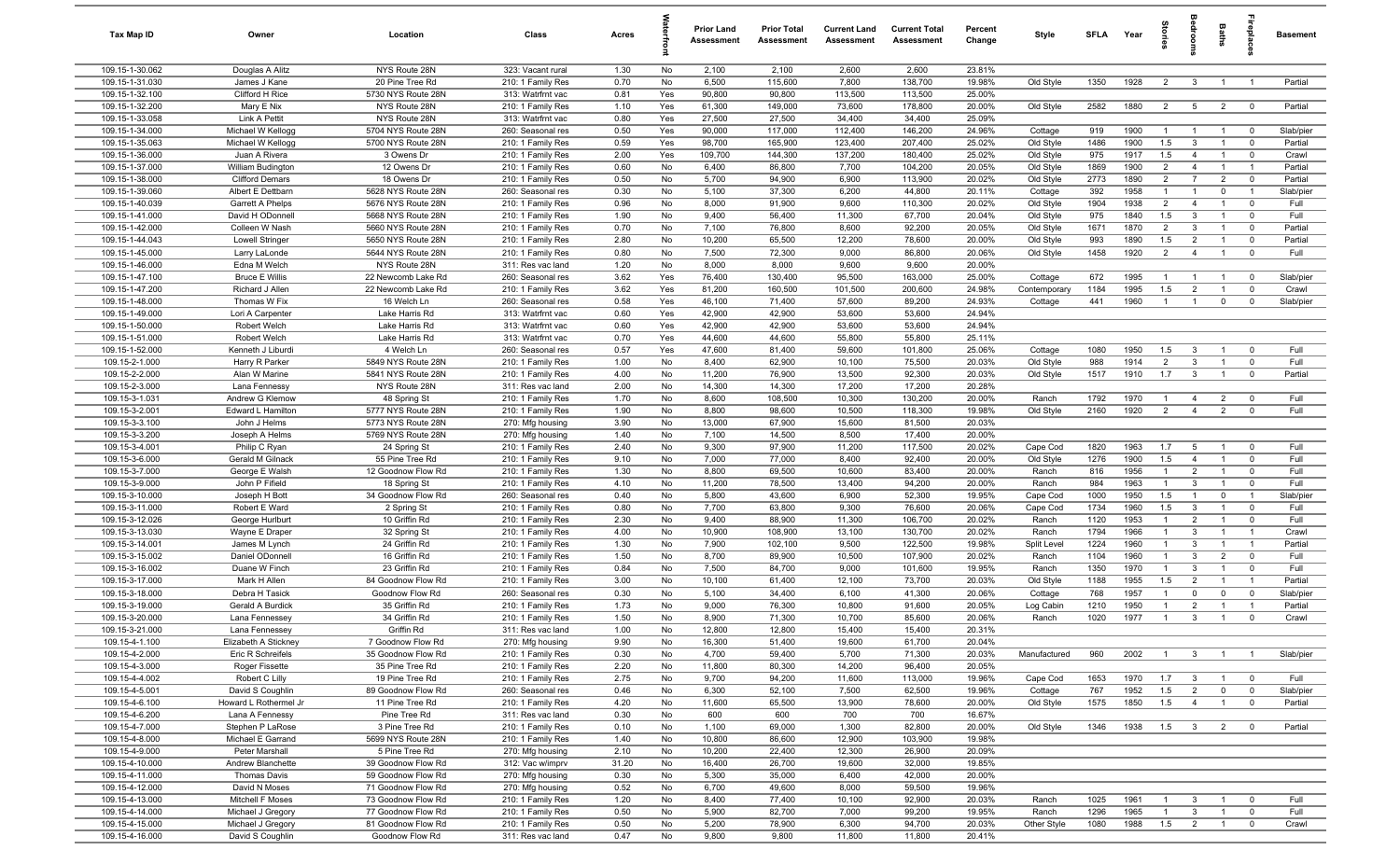| Tax Map ID                         | Owner                                             | Location                                 | Class                                     | Acres        |            | <b>Prior Land</b><br>Assessment | <b>Prior Total</b><br>Assessment | <b>Current Land</b><br>Assessment | <b>Current Total</b><br>Assessment | Percent<br>Change | Style                    | <b>SFLA</b>  | Year         |                                  | g                                         | Baths                            | ebia                             | Basement           |
|------------------------------------|---------------------------------------------------|------------------------------------------|-------------------------------------------|--------------|------------|---------------------------------|----------------------------------|-----------------------------------|------------------------------------|-------------------|--------------------------|--------------|--------------|----------------------------------|-------------------------------------------|----------------------------------|----------------------------------|--------------------|
| 109.15-5-2.002                     | Melvin E Taylor                                   | 5675 NYS Route 28N                       | 210: 1 Family Res                         | 0.42         | No         | 5,400                           | 78,200                           | 6,400                             | 93,800                             | 19.95%            | Old Style                | 1789         | 1932         | $\overline{2}$                   | $\overline{4}$                            | $\overline{1}$                   | $\mathbf 0$                      | Full               |
| 109.15-5-3.000                     | <b>Todd Smith</b>                                 | NYS Route 28N                            | 312: Vac w/imprv                          | 0.10         | No         | 3,900                           | 11,400                           | 4,700                             | 13,700                             | 20.18%            |                          |              |              |                                  |                                           |                                  |                                  |                    |
| 109.15-5-4.000                     | James H West                                      | 5669 NYS Route 28N                       | 210: 1 Family Res                         | 0.40         | No         | 5,200                           | 73,000                           | 6,200                             | 87,600                             | 20.00%            | Old Style                | 1533         | 1933         | $\mathbf{1}$                     | $5^{\circ}$                               | $\overline{1}$                   | $\overline{0}$                   | Partial            |
| 109.15-5-5.000                     | <b>Arnold Rist</b>                                | NYS Route 28N                            | 311: Res vac land                         | 0.90         | No         | 12,400                          | 12,400                           | 14,900                            | 14,900                             | 20.16%            |                          |              |              |                                  |                                           |                                  |                                  |                    |
| 109.15-5-6.000                     | John D Helms                                      | 5655 NYS Route 28N                       | 210: 1 Family Res                         | 3.30         | No         | 10,000                          | 104,100                          | 12,000                            | 124,900                            | 19.98%            | Ranch                    | 1520         | 1992         | $\mathbf{1}$                     | $\overline{4}$                            |                                  | $\overline{0}$                   | Partial            |
| 109.16-1-1.181<br>109.16-1-2.001   | Robert Johnson<br>Elizabeth C Olmsted             | 43 Johnson Rd<br>5618 NYS Route 28N      | 260: Seasonal res                         | 1.70<br>0.94 | Yes        | 105,300<br>7,900                | 169,800<br>91,200                | 131,600<br>9,400                  | 212,200<br>129,400                 | 24.97%<br>41.89%  | Cottage                  | 768<br>1732  | 1950<br>1896 | 1.7<br>$\overline{2}$            | $\overline{1}$<br>$\overline{4}$          | $\mathbf 0$<br>$\overline{1}$    | $\mathbf 0$<br>$^{\circ}$        | Slab/pier          |
| 109.16-1-3.059                     | Edna M VanAuken                                   | 5614 NYS Route 28N                       | 210: 1 Family Res<br>210: 1 Family Res    | 1.40         | No<br>No   | 8,400                           | 95,800                           | 10,100                            | 115,000                            | 20.04%            | Old Style<br>Old Style   | 3442         | 1940         | $\overline{2}$                   | $\overline{4}$                            | $\overline{2}$                   | $\overline{1}$                   | Partial<br>Partial |
| 109.16-1-4.000                     | Susan A Caponera                                  | 5608 NYS Route 28N                       | 260: Seasonal res                         | 0.60         | No         | 6,000                           | 66,800                           | 7,200                             | 80,200                             | 20.06%            | Cottage                  | 780          | 1976         | $\mathbf{1}$                     | $\mathbf{3}$                              | $\overline{1}$                   | $\mathbf 0$                      | Crawl              |
| 109.16-1-5.000                     | Donald C Liburdi                                  | 5608 NYS Route 28N                       | 260: Seasonal res                         | 0.60         | Yes        | 84,300                          | 126,300                          | 105,400                           | 157,900                            | 25.02%            | Bungalow                 | 1112         | 1939         | $\overline{1}$                   | $\overline{2}$                            | $\overline{1}$                   | $\mathbf 0$                      | Crawl              |
| 109.16-1-6.007                     | Lawrence H Weber                                  | 9 Dillon Rd                              | 260: Seasonal res                         | 1.70         | Yes        | 115,000                         | 161,500                          | 143,800                           | 201,900                            | 25.02%            | Cottage                  | 1264         | 1960         | $\overline{1}$                   | 3                                         | $\overline{1}$                   | $^{\circ}$                       | Slab/pier          |
| 109.16-1-7.182                     | Lois Hamerman                                     | 41 Johnson Rd                            | 210: 1 Family Res                         | 1.70         | Yes        | 150,600                         | 229,400                          | 188,300                           | 286,800                            | 25.02%            | Cape Cod                 | 1519         | 1935         | 1.5                              | $\overline{4}$                            | $\overline{1}$                   | $\overline{1}$                   | Full               |
| 109.16-1-8.100                     | Lawrence LaLonde                                  | 5604 NYS Route 28N                       | 210: 1 Family Res                         | 1.07         | Yes        | 51,100                          | 123,600                          | 63,900                            | 154,500                            | 25.00%            | Old Style                | 2072         | 1908         | $\overline{2}$                   | $5\overline{5}$                           | 5                                | $\overline{1}$                   | Partial            |
| 109.16-1-8.200                     | Walter F Berninger                                | NYS Route 28N                            | 314: Rural vac<10                         | 0.37         | No         | 5,400                           | 5,400                            | 6,500                             | 6,500                              | 20.37%            |                          |              |              |                                  |                                           |                                  |                                  |                    |
| 109.16-1-9.000                     | Walter F Berninger                                | 11 Dillon Rd                             | 260: Seasonal res                         | 0.34         | Yes        | 84,000                          | 175,400                          | 105,000                           | 219,200                            | 24.97%            | Cottage                  | 981          | 1955         | 1.5                              | $\mathbf{3}$                              | $\overline{1}$                   | $\mathbf 0$                      | Slab/pier          |
| 109.16-1-10.000                    | Robert R Patterson                                | 15 Dillon Rd                             | 260: Seasonal res                         | 0.76         | Yes        | 93,200                          | 146,100                          | 116,500                           | 207,600                            | 42.09%            | Log Cabin                | 550          | 1960         | $\mathbf{1}$                     | $\overline{1}$                            |                                  | - 1                              | Crawl              |
| 109.16-1-11.110                    | Anne S Dillon                                     | 19 Dillon Rd                             | 210: 1 Family Res                         | 0.66         | Yes        | 96,000                          | 171,000                          | 120,000                           | 213,800                            | 25.03%            | Ranch                    | 1252         | 1940         | 1                                | $\mathbf{3}$                              |                                  |                                  | Partial            |
| 109.16-1-11.120                    | Mark Dillon                                       | Dillon Rd                                | 260: Seasonal res                         | 0.67         | Yes        | 57,500                          | 122,500                          | 71,900                            | 242,500                            | 97.96%            | Contemporary             | 2232         | 1995         | 1.7                              | 5                                         | $\overline{2}$                   | $\overline{2}$                   | Crawl              |
| 109.16-1-12.100                    | <b>Rita Stubing</b>                               | 5550 NYS Route 28N                       | 210: 1 Family Res                         | 1.92         | Yes        | 96,400                          | 158,000                          | 120,500                           | 197,500                            | 25.00%            | Cottage                  | 616          | 1941         | $\overline{1}$                   |                                           |                                  | $\overline{1}$                   | Full               |
| 109.16-1-12.200                    | Cynthia Rice                                      | NYS Route 28N                            | 313: Watrfrnt vac                         | 4.38         | Yes        | 107,900                         | 107,900                          | 134,900                           | 134,900                            | 25.02%            |                          |              |              |                                  |                                           |                                  |                                  |                    |
| 109.16-1-13.002<br>109.16-1-13.100 | <b>Tony Bush</b><br>Leonard G Cook                | 16 Dillon Rd<br>5574 NYS Route 28N       | 210: 1 Family Res<br>210: 1 Family Res    | 1.70<br>1.75 | No<br>Yes  | 6,300<br>102,600                | 269,600<br>204,200               | 7,500<br>128,200                  | 323,500<br>255,200                 | 19.99%<br>24.98%  | Colonial                 | 1824<br>1634 | 2001<br>1962 | $\overline{2}$<br>$\overline{1}$ | 5<br>$\overline{2}$                       | $\overline{2}$<br>$\overline{1}$ | $\overline{1}$<br>$\overline{2}$ | Full<br>Full       |
| 109.16-1-14.015                    | Robert J Thornton                                 | 5560 NYS Route 28N                       | 210: 1 Family Res                         | 4.35         | Yes        | 117,900                         | 212,200                          | 147,300                           | 265,200                            | 24.98%            | Ranch<br>Old Style       | 1612         | 1940         | 2                                | $\mathbf{3}$                              | $\overline{1}$                   | $\mathbf 0$                      | Partial            |
| 109.16-1-15.017                    | <b>Gross Family Trust</b>                         | Johnson Rd                               | 311: Res vac land                         | 1.40         | No         | 13,400                          | 13,400                           | 16,100                            | 16,100                             | 20.15%            |                          |              |              |                                  |                                           |                                  |                                  |                    |
| 109.16-2-1.000                     | <b>Gross Family Trust</b>                         | 42 Johnson Rd                            | 210: 1 Family Res                         | 0.80         | Yes        | 70,000                          | 135,000                          | 87,600                            | 168,800                            | 25.04%            | Cottage                  | 1120         | 1956         | $\overline{2}$                   | $\overline{2}$                            | $\overline{1}$                   | $\overline{1}$                   | Slab/pier          |
| 109.16-2-2.000                     | Heidi M Bush                                      | 7 Donks Ln                               | 210: 1 Family Res                         | 0.74         | Yes        | 83,700                          | 139,300                          | 104,600                           | 174,100                            | 24.98%            | Log Cabin                | 2506         | 1937         | $\overline{2}$                   | $\overline{2}$                            | $\overline{2}$                   | - 1                              | Partial            |
| 109.16-2-3.100                     | Gino S Bureau                                     | 14 Anderson Ln                           | 260: Seasonal res                         | 6.23         | Yes        | 144,200                         | 211,800                          | 180,300                           | 264,800                            | 25.02%            | Cottage                  | 920          | 1950         | $\overline{1}$                   | $\overline{2}$                            | $\overline{1}$                   | $\mathbf 0$                      | Slab/pier          |
| 109.16-2-4.003                     | Donald J Reinhart                                 | 11 Donks Ln                              | 260: Seasonal res                         | 0.70         | Yes        | 74,100                          | 143,400                          | 92,600                            | 179,200                            | 24.97%            | Cottage                  | 704          | 1955         | $\mathbf{1}$                     | $\overline{2}$                            |                                  | $\mathbf 0$                      | Slab/pier          |
| 109.16-2-5.002                     | Kevin S Zilber                                    | 35 Anderson Ln                           | 260: Seasonal res                         | 0.93         | Yes        | 119,300                         | 219,600                          | 149,100                           | 274,500                            | 25.00%            | Other Style              | 1631         | 1965         | 1.7                              | $\overline{2}$                            | $\overline{1}$                   | $^{\circ}$                       | Slab/pier          |
| 109.16-2-6.002                     | Joanna R Donk                                     | 27 Donks Ln                              | 210: 1 Family Res                         | 1.35         | Yes        | 148,100                         | 244,400                          | 185,100                           | 305,500                            | 25.00%            | Log Cabin                | 816          | 1937         | 1.5                              |                                           |                                  | $^{\circ}$                       | Partial            |
| 109.16-2-7.000                     | Robert K Lapping                                  | 20 Donks Ln                              | 260: Seasonal res                         | 3.00         | Yes        | 135,300                         | 221,300                          | 169,100                           | 276,600                            | 24.99%            | Ranch                    | 1559         | 1960         | -1                               | 3                                         |                                  | - 1                              | Partial            |
| 109.16-2-8.000                     | John J Avellino                                   | Johnson Rd                               | 312: Vac w/imprv                          | 2.00         | No         | 17,100                          | 18,000                           | 20,500                            | 21,600                             | 20.00%            |                          |              |              |                                  |                                           |                                  |                                  |                    |
| 109.16-2-9.002                     | Harold A LaRose Jr                                | 38 Johnson Rd                            | 210: 1 Family Res                         | 0.47         | No         | 3,900                           | 68,300                           | 4,700                             | 82,000                             | 20.06%            | Cottage                  | 832          | 1992         | $\overline{1}$                   | $\overline{1}$                            | $\overline{1}$                   | $\overline{0}$                   | Slab/pier          |
| 109.16-2-11.000                    | Ricci W Hall                                      | 34 Johnson Rd                            | 270: Mfg housing                          | 0.30         | No         | 4,900                           | 16,900                           | 5,900                             | 20,300                             | 20.12%            |                          |              |              |                                  |                                           |                                  |                                  |                    |
| 109.16-2-12.000                    | Paul L Ritchey                                    | 30 Johnson Rd                            | 260: Seasonal res                         | 0.50         | No         | 5,700                           | 50,100                           | 6,800                             | 60,100                             | 19.96%            | Cottage                  | 720          | 1975         | $\overline{1}$                   | $\overline{1}$                            | $\overline{1}$                   | $^{\circ}$                       | Slab/pier          |
| 109.16-2-13.000<br>109.16-2-15.100 | Joseph Novak<br>Rowena C Putnam                   | 20 Johnson Rd<br>5532 NYS Route 28N      | 260: Seasonal res                         | 0.62<br>0.71 | No<br>No   | 6,200<br>6,800                  | 52,500<br>87,900                 | 7,400<br>8,200                    | 78,000<br>105,500                  | 48.57%<br>20.02%  | Ranch<br>Old Style       | 1140<br>2239 | 1970<br>1919 | $\overline{1}$<br>$\overline{2}$ | $\overline{2}$<br>$\overline{4}$          | $\overline{1}$<br>$\overline{1}$ | $^{\circ}$<br>$^{\circ}$         | Slab/pier<br>Full  |
| 109.16-2-15.200                    | Montanye Fuels Inc                                | 5534 NYS Route 28N                       | 210: 1 Family Res<br>441: Fuel Store&Dist | 0.72         | No         | 6,700                           | 28,100                           | 8,000                             | 20,000                             | $-28.83%$         |                          |              |              |                                  |                                           |                                  |                                  |                    |
| 109.16-2-16.000                    | John F Sullivan                                   | 5516 NYS Route 28N                       | 210: 1 Family Res                         | 0.70         | No         | 6,700                           | 97,200                           | 8,000                             | 116,600                            | 19.96%            | Old Style                | 1947         | 1923         | $\overline{2}$                   | $\overline{4}$                            | $\overline{1}$                   | $\mathbf 0$                      | Full               |
| 109.16-2-18.000                    | <b>Arnold Rist</b>                                | 5506 NYS Route 28N                       | 210: 1 Family Res                         | 1.20         | No         | 8,500                           | 87,600                           | 10,200                            | 105,100                            | 19.98%            | Old Style                | 2686         | 1880         | 1.7                              | $\overline{7}$                            | $\overline{2}$                   | $\mathbf 0$                      | Partial            |
| 109.16-2-20.021                    | Lynn R Mulcahy                                    | 5480 NYS Route 28N                       | 210: 1 Family Res                         | 2.24         | Yes        | 117,700                         | 140,800                          | 141,300                           | 169,000                            | 20.03%            |                          |              |              |                                  |                                           |                                  |                                  |                    |
| 109.16-2-21.035                    | Graclee Gratto                                    | 24 Anderson Ln                           | 260: Seasonal res                         | 0.70         | Yes        | 89,300                          | 156,400                          | 80,000                            | 164,000                            | 4.86%             | Manufactured             | 972          | 1996         | -1                               | $\overline{2}$                            | $\mathbf{1}$                     | $\overline{0}$                   | Slab/pier          |
| 109.16-2-22.100                    | Marielle Stringer                                 | 5462 NYS Route 28N                       | 210: 1 Family Res                         | 0.61         | Yes        | 103,900                         | 163,900                          | 129,900                           | 204,900                            | 25.02%            | Old Style                | 1804         | 1930         | 2                                | $\overline{4}$                            |                                  | $^{\circ}$                       | Full               |
| 109.16-2-22.200                    | Mary Murphy                                       | 5464 NYS Route 28N                       | 260: Seasonal res                         | 0.32         | Yes        | 62,200                          | 152,200                          | 77,700                            | 190,200                            | 24.97%            | Cottage                  | 1080         | 2005         | 1.5                              | $\overline{2}$                            |                                  | $\mathbf 0$                      | Crawl              |
| 109.16-2-22.300                    | <b>Robert Stringer</b>                            | NYS Route 28N                            | 312: Vac w/imprv                          | 0.31         | No         | 4,300                           | 23,300                           | 5,200                             | 28,000                             | 20.17%            |                          |              |              |                                  |                                           |                                  |                                  |                    |
| 109.16-2-23.024                    | <b>Frederick Nelson</b>                           | 5460 NYS Route 28N                       | 260: Seasonal res                         | 1.80         | Yes        | 121,900                         | 183,200                          | 152,400                           | 229,000                            | 25.00%            | Ranch                    | 891          | 1960         | $\overline{1}$                   | $\overline{2}$                            | $\overline{1}$                   | $\mathbf 0$                      | Slab/pier          |
| 109.16-2-24.036                    | Deborah L Mull                                    | 22 Anderson Ln                           | 260: Seasonal res                         | 0.60         | Yes        | 94,000                          | 260,900                          | 117,500                           | 326,100                            | 24.99%            | Contemporary             | 1530         | 1999         | 1.5                              | $\mathbf{3}$                              | $\overline{1}$                   |                                  | Full               |
| 109.16-2-25.000<br>109.16-2-26.000 | <b>McSpedon Family Trust</b><br>Jennifer A Matteo | 5442 NYS Route 28N<br>5438 NYS Route 28N | 210: 1 Family Res<br>210: 1 Family Res    | 1.60<br>0.95 | Yes<br>Yes | 85,100<br>158,400               | 196,500<br>391,800               | 106,400<br>198,000                | 245,600<br>489,800                 | 24.99%<br>25.01%  | Ranch<br>Contemporary    | 1235<br>3470 | 1978<br>1968 | $\overline{1}$<br>$\overline{2}$ | $\overline{2}$<br>$5\overline{5}$         | $\overline{1}$<br>$\mathbf{3}$   | $\mathbf 0$<br>$\overline{1}$    | Crawl<br>Full      |
| 109.16-2-27.271                    | Richard S Mendelson                               | 5436 NYS Route 28N                       | 260: Seasonal res                         | 1.50         | Yes        | 118,500                         | 207,200                          | 148,100                           | 259,000                            | 25.00%            | Other Style              | 1222         | 1973         | 1.5                              | $\overline{4}$                            | $\overline{1}$                   | $\overline{1}$                   | Full               |
| 109.16-2-28.271                    | James N Barlow                                    | 5428 NYS Route 28N                       | 210: 1 Family Res                         | 1.51         | Yes        | 118,600                         | 198,000                          | 148,300                           | 247,500                            | 25.00%            | Ranch                    | 1232         | 1975         | $\mathbf{1}$                     | $\mathbf{3}$                              | $\overline{2}$                   | $\overline{1}$                   | Full               |
| 109.16-2-29.000                    | Richard G Cerasani                                | 5426 NYS Route 28N                       | 210: 1 Family Res                         | 1.10         | Yes        | 106,200                         | 175,000                          | 127,800                           | 213,800                            | 22.17%            | Other Style              | 1336         | 1964         | 1.5                              | $\overline{2}$                            | $\mathbf{1}$                     | $\overline{0}$                   | Full               |
| 109.16-2-30.000                    | Roxanne F Raicht                                  | NYS Route 28N                            | 313: Watrfrnt vac                         | 0.30         | Yes        | 25,500                          | 25,500                           | 31,900                            | 31,900                             | 25.10%            |                          |              |              |                                  |                                           |                                  |                                  |                    |
| 109.16-2-31.000                    | Mary N Stubing                                    | 5422 NYS Route 28N                       | 210: 1 Family Res                         | 2.90         | Yes        | 142,400                         | 201,900                          | 178,000                           | 252,400                            | 25.01%            | Bungalow                 | 1590         | 1910         | $\mathbf{1}$                     | $\overline{4}$                            | $\overline{2}$                   | $\overline{1}$                   | Partial            |
| 109.16-2-32.000                    | John H Ingraham                                   | 5410 NYS Route 28N                       | 210: 1 Family Res                         | 1.86         | Yes        | 88,900                          | 179,800                          | 111,200                           | 224,800                            | 25.03%            | Old Style                | 3576         | 1900         | $\overline{2}$                   | $\mathbf{3}$                              | $\mathbf{3}$                     | $\overline{2}$                   | Full               |
| 109.16-4-2.000                     | Lynn R Mulcahy                                    | 5477 NYS Route 28N                       | 210: 1 Family Res                         | 1.40         | No         | 7,700                           | 154,400                          | 9,300                             | 185,300                            | 20.01%            | Ranch                    | 1778         | 1967         | $\mathbf{1}$                     | $\mathbf{3}$                              | $\overline{2}$                   | $\overline{1}$                   | Partial            |
| 109.16-4-3.000                     | Michael J Moses                                   | 5469 NYS Route 28N                       | 210: 1 Family Res                         | 2.60         | No         | 9,400                           | 109,100                          | 11,300                            | 130,900                            | 19.98%            | Split Level              | 1626         | 1975         | 1                                | $\mathbf{3}$                              | $\overline{2}$                   | $\overline{\mathbf{0}}$          | Full               |
| 109.16-4-4.000                     | Virginia L Hall                                   | 5473 NYS Route 28N                       | 210: 1 Family Res                         | 0.40         | No         | 5,300                           | 69,400                           | 6,400                             | 83,300                             | 20.03%            | Old Style                | 1350         | 1925         | $\overline{2}$                   | $\overline{2}$                            | $\overline{1}$                   | $\mathbf 0$                      | Full               |
| 109.16-4-5.000                     | Andrew G Klemow                                   | NYS Route 28N                            | 312: Vac w/imprv                          | 0.40         | No         | 4,700                           | 17,800                           | 5,700                             | 21,400                             | 20.22%            |                          |              |              |                                  |                                           |                                  |                                  |                    |
| 109.16-4-6.000                     | Beverly R Chase                                   | 5451 NYS Route 28N                       | 210: 1 Family Res                         | 0.77         | No         | 7,600                           | 55,600                           | 9,100                             | 66,700                             | 19.96%            | Old Style                | 1002         | 1920         | $\overline{1}$                   | $\overline{2}$                            | $\overline{1}$                   | $\overline{1}$                   | Partial            |
| 109.16-4-7.000                     | <b>Herbert Chatzky</b>                            | 5461 NYS Route 28N                       | 210: 1 Family Res                         | 3.90         | No         | 10,600                          | 107,400                          | 12,700                            | 128,900                            | 20.02%            | Old Style                | 2447         | 1920         | $\overline{2}$                   | $\overline{4}$                            | $\overline{1}$                   | $\mathbf 0$                      | Full               |
| 109.16-4-8.002                     | Roxanne F Raicht                                  | 5413 NYS Route 28N                       | 260: Seasonal res                         | 8.10         | No         | 14,800                          | 87,300                           | 17,800                            | 104,800                            | 20.05%            | Old Style                | 1344         | 1914         | $\mathbf{1}$                     | $\overline{4}$                            | $\overline{1}$                   | $\overline{1}$                   | Crawl              |
| 109.16-4-9.000<br>109.16-4-10.002  | Pasquale C Cellela<br>Matthew A Winslow           | 5421 NYS Route 28N<br>5425 NYS Route 28N | 210: 1 Family Res<br>210: 1 Family Res    | 1.40<br>2.94 | No<br>No   | 8,600<br>22,000                 | 64,200<br>116,400                | 10,300<br>26,400                  | 77,000<br>139,700                  | 19.94%<br>20.02%  | Bungalow<br>Contemporary | 818<br>1678  | 1910<br>1995 | $\mathbf{1}$<br>1.7              | $\overline{2}$<br>$\overline{\mathbf{3}}$ | $\overline{1}$<br>$\overline{2}$ | $\overline{1}$<br>$\overline{0}$ | Full<br>Full       |
|                                    |                                                   |                                          |                                           |              |            |                                 |                                  |                                   |                                    |                   |                          |              |              |                                  |                                           |                                  |                                  |                    |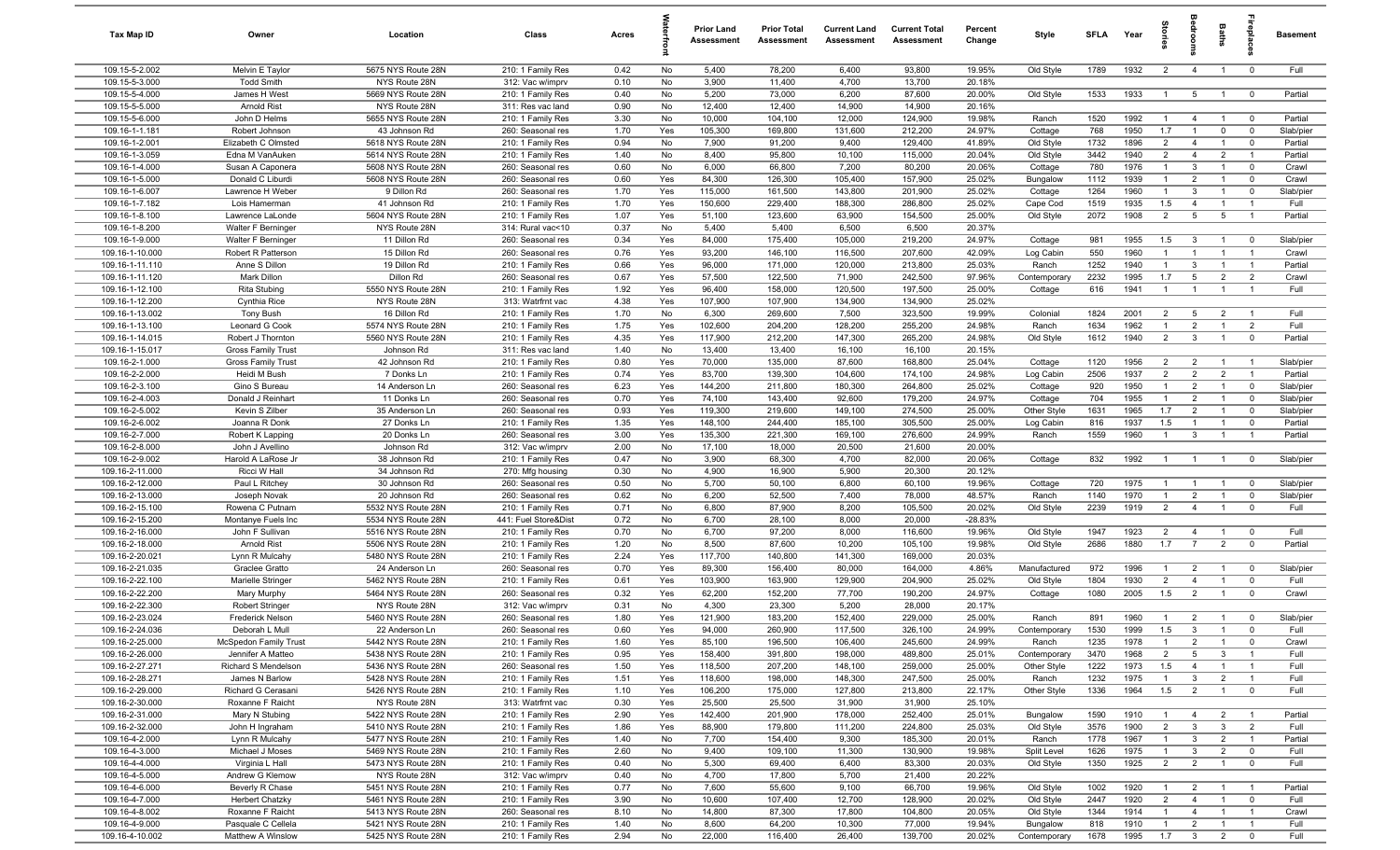| Tax Map ID                         | Owner                                      | Location                                 | Class                                  | Acres          |            | <b>Prior Land</b><br>Assessment | <b>Prior Total</b><br>Assessment | <b>Current Land</b><br>Assessment | <b>Current Total</b><br>Assessment | Percent<br>Change | Style              | SFI A        | Year         | tories                       | <b>B</b>                | Baths                          |                            | <b>Basement</b>        |
|------------------------------------|--------------------------------------------|------------------------------------------|----------------------------------------|----------------|------------|---------------------------------|----------------------------------|-----------------------------------|------------------------------------|-------------------|--------------------|--------------|--------------|------------------------------|-------------------------|--------------------------------|----------------------------|------------------------|
| 109.16-4-11.012                    | John A Columbus                            | 5397 NYS Route 28N                       | 210: 1 Family Res                      | 1.86           | No         | 8,500                           | 128,800                          | 10,200                            | 154,600                            | 20.03%            | Old Style          | 2263         | 1949         | 1.5                          | $\mathbf{3}$            | $\overline{1}$                 | $\overline{2}$             | Full                   |
| 109.16-4-12.002                    | Gerald V Pickering                         | 5381 NYS Route 28N                       | 210: 1 Family Res                      | 5.60           | No         | 12,500                          | 88,700                           | 15,000                            | 106,400                            | 19.95%            | Old Style          | 1404         | 1940         | $\overline{2}$               | $\mathbf{3}$            | $\overline{1}$                 | $\overline{1}$             | Full                   |
| 109.16-5-2.000                     | Norman J Fifield                           | 5629 NYS Route 28N                       | 210: 1 Family Res                      | 0.40           | No         | 5,400                           | 70,500                           | 6,500                             | 84,600                             | 20.00%            | Old Style          | 1402         | 1910         | 1.5                          | $\overline{4}$          | $\overline{1}$                 | $\mathbf 0$                | Partial                |
| 109.16-5-3.000                     | Richard R Gibbs                            | 5625 NYS Route 28N                       | 210: 1 Family Res                      | 0.60           | No         | 6,300                           | 92,100                           | 7,500                             | 120,500                            | 30.84%            | Cape Cod           | 1756         | 1953         | 1.7                          | $\overline{4}$          | $\overline{1}$                 | $\mathbf 0$                | Full                   |
| 109.16-5-6.002                     | Gerold Fontaine                            | 5621 NYS Route 28N                       | 210: 1 Family Res                      | 2.30           | No         | 9,300                           | 105,200                          | 11,100                            | 141,200                            | 34.22%            | Ranch              | 1356         | 1954         | $\mathbf{1}$                 | $\overline{2}$          | $\overline{1}$                 | $\mathbf 0$                | Full                   |
| 109.16-5-7.000                     | Mark J Miner                               | 5617 NYS Route 28N                       | 220: 2 Family Res                      | 4.70           | No         | 12,100                          | 58,300                           | 14,600                            | 70,000                             | 20.07%            | Old Style          | 2333         | 1920         | 1.7                          | $\overline{4}$          | $\overline{2}$                 | $\mathbf 0$                | Partial                |
| 109.16-5-9.002                     | Kenneth A Helms Sr                         | 5611 NYS Route 28N                       | 210: 1 Family Res                      | 5.00           | No         | 11,600                          | 137,100                          | 13,900                            | 164,500                            | 19.99%            | Colonial           | 2033         | 1940         | 2                            | $\mathbf{3}$            | $\overline{1}$                 | $\overline{1}$             | Partial                |
| 109.16-5-10.203                    | David E Dickinson                          | 5605 NYS Route 28N                       | 210: 1 Family Res                      | 5.22           | No         | 12,300                          | 73,000                           | 14,800                            | 87,600                             | 20.00%            | Old Style          | 2160         | 1920         | $\overline{2}$               | $\overline{4}$          | $\overline{1}$                 | $\mathbf 0$                | Partial                |
| 109.16-5-11.000                    | Maud N Gundrum                             | 5589 NYS Route 28N                       | 210: 1 Family Res                      | 1.36           | No         | 8,100                           | 107,800                          | 9,800                             | 129,400                            | 20.04%            | Old Style          | 1595         | 1930         | 1.5                          | $5\overline{5}$         | $\overline{2}$                 | $\mathbf 0$                | Full                   |
| 109.16-5-12.100                    | Ezekial S Vaughn<br><b>Wesley Olmstead</b> | 5579 NYS Route 28N                       | 210: 1 Family Res                      | 2.00           | No         | 9,500                           | 66,800                           | 11,400                            | 80,200                             | 20.06%            | Old Style          | 1105         | 1938         | $\overline{1}$               | $\mathbf{3}$            | $\overline{1}$                 | $\mathbf{0}$               | Full                   |
| 109.16-5-12.200<br>109.16-5-15.014 | William H Hall                             | 5575 NYS Route 28N<br>5561 NYS Route 28N | 422: Diner/lunch<br>210: 1 Family Res  | 7.80<br>0.53   | No<br>No   | 40,300<br>6,000                 | 193,200<br>79,600                | 48,300<br>7,200                   | 231,800<br>95,500                  | 19.98%<br>19.97%  | Ranch              | 1224         | 1951         | $\overline{1}$               | $\overline{2}$          | $\overline{1}$                 | $\overline{1}$             | Full                   |
| 109.16-6-1.000                     | Sharon Sutphen                             | 39 Stubing Ln                            | 260: Seasonal res                      | 1.20           | Yes        | 75,900                          | 125,900                          | 91,100                            | 151,100                            | 20.02%            | Manufactured       | 768          | 2004         | $\overline{1}$               | 2                       | $\overline{1}$                 | $\mathbf 0$                | Slab/pier              |
| 109.16-6-2.000                     | Clarence W Mosher                          | 86 Stubing Ln                            | 313: Watrfrnt vac                      | 2.60           | Yes        | 110,700                         | 110,700                          | 138,400                           | 361,700                            | 226.74%           |                    |              |              |                              |                         |                                |                            |                        |
| 109.16-6-3.000                     | Gertrude G Valliere                        | 64 Stubing Ln                            | 313: Watrfrnt vac                      | 1.00           | Yes        | 75,900                          | 75,900                           | 94,900                            | 94,900                             | 25.03%            |                    |              |              |                              |                         |                                |                            |                        |
| 109.16-6-4.000                     | David J Curtis                             | 82 Stubing Ln                            | 260: Seasonal res                      | 1.00           | Yes        | 75,900                          | 88,000                           | 91,100                            | 111,100                            | 26.25%            | Log Cabin          | 480          | 2003         | 1.5                          |                         | $\overline{1}$                 | $\overline{\mathbf{0}}$    | Slab/pier              |
| 109.16-6-5.000                     | Kevin Bolan                                | 66 Stubing Ln                            | 210: 1 Family Res                      | 1.25           | Yes        | 89,100                          | 129,100                          | 111,400                           | 181,400                            | 40.51%            | Other Style        | 864          | 2001         | $\overline{1}$               | $\overline{2}$          | $\overline{1}$                 | $\mathbf 0$                | Full                   |
| 109.16-6-6.000                     | Martin A Turcotte                          | 70 Stubing Ln                            | 260: Seasonal res                      | 1.16           | Yes        | 75,900                          | 135,900                          | 94,900                            | 169,900                            | 25.02%            | Ranch              | 1040         | 2005         | $\overline{1}$               | $\overline{2}$          | $\overline{1}$                 | $\mathbf 0$                | Crawl                  |
| 109.16-6-7.000                     | Elizabeth F Patterson                      | 76 Stubing Ln                            | 312: Vac w/imprv                       | 1.06           | Yes        | 75,900                          | 75,900                           | 94,900                            | 94,900                             | 25.03%            |                    |              |              |                              |                         |                                |                            |                        |
| 109.16-6-8.000                     | Jan P Roalsvig                             | 45 Stubing Ln                            | 260: Seasonal res                      | 1.00           | Yes        | 75,900                          | 125,900                          | 94,900                            | 184,900                            | 46.86%            | Log Cabin          | 864          | 2005         | $\overline{2}$               | $\overline{0}$          | $\mathbf 0$                    | $\mathbf 0$                | Crawl                  |
| 109.16-6-9.000                     | Dabney S Smith                             | 55 Stubing Ln                            | 313: Watrfrnt vac                      | 1.57           | Yes        | 75,900                          | 75,900                           | 94,900                            | 94,900                             | 25.03%            |                    |              |              |                              |                         |                                |                            |                        |
| 109.16-6-10.000                    | Gary J Schiavi                             | NYS Route 28N                            | 313: Watrfrnt vac                      | 1.00           | Yes        | 62,800                          | 62,800                           | 78,500                            | 78,500                             | 25.00%            |                    |              |              |                              |                         |                                |                            |                        |
| 109.16-6-11.000                    | <b>Harland Stubing</b>                     | NYS Route 28N                            | 313: Watrfrnt vac                      | 27.02          | Yes        | 164,600                         | 164,600                          | 205,800                           | 205,800                            | 25.03%            |                    |              |              |                              |                         |                                |                            |                        |
| 110.-1-8.000                       | Joyce B LaChappelle                        | NYS Route 28N                            | 311: Res vac land                      | 7.35           | No         | 22,900                          | 22,900                           | 27,500                            | 27,500                             | 20.09%            |                    |              |              |                              |                         |                                |                            |                        |
| 110.-1-9.000                       | Arnold T Rist                              | NYS Route 28N                            | 311: Res vac land                      | 44.50          | No         | 43,200                          | 43,200                           | 51,800                            | 51,800                             | 19.91%            |                    |              |              |                              |                         |                                |                            |                        |
| 110.-1-10.000                      | <b>Harland Stubing</b>                     | NYS Route 28N                            | 311: Res vac land                      | 31.57          | No         | 26,600                          | 26,600                           | 31,900                            | 31,900                             | 19.92%            |                    |              |              |                              |                         |                                |                            |                        |
| 110.-1-12.100                      | Finch Pruyn & Co Inc                       | 206 Campsite Rd                          | 911: Forest s480                       | 14,299.84      | Yes        | 5,251,089                       | 5,606,580                        | 6,301,300                         | 6,727,900                          | 20.00%            | Cottage            | 666          | 1958         | $\overline{1}$               | $\overline{1}$          | $\mathbf 0$                    | $\overline{0}$             | Slab/pier              |
| 110.-1-12.200                      | Bunting Family V LLC                       | Tahawus Rd                               | 911: Forest s480                       | 1,766.99       | Yes        | 779,400                         | 779,400                          | 935,300                           | 935,300                            | 20.00%            | Cottage            | 666          | 1958         | $\mathbf{1}$                 | $\overline{1}$          | $\mathbf{0}$                   | $\mathbf 0$                | Slab/pier              |
| 110.-1-12.310                      | Finch Pruyn & Co Inc                       | Tahawus Rd                               | 911: Forest s480                       | 623.38         | Yes        | 196,317                         | 203,617<br>42,000                | 235,500<br>50,400                 | 244,300                            | 19.98%            | Cottage            | 666          | 1958<br>1958 | $\mathbf{1}$<br>$\mathbf{1}$ | $\overline{1}$<br>-1    | $\mathbf 0$                    | $\overline{\mathbf{0}}$    | Slab/pier              |
| 110.-1-12.320<br>110.-1-12.330     | Richard W Sage<br>James H King             | Campsite Rd<br>Campsite Rd               | 911: Forest s480<br>911: Forest s480   | 20.00<br>15.00 | Yes<br>Yes | 42,000<br>37,000                | 37,000                           | 44,400                            | 50,400<br>44,400                   | 20.00%<br>20.00%  | Cottage<br>Cottage | 666<br>666   | 1958         | $\mathbf{1}$                 |                         | $\mathbf 0$<br>0               | $\mathbf 0$<br>$\mathbf 0$ | Slab/pier<br>Slab/pier |
| 110.-1-12.400                      | Finch Pruyn & Co Inc                       | Tahawus Rd                               | 911: Forest s480                       | 117.98         | Yes        | 37,200                          | 37,200                           | 44,600                            | 44,600                             | 19.89%            | Cottage            | 666          | 1958         | $\overline{1}$               | $\overline{1}$          | $\mathbf 0$                    | $\overline{0}$             | Slab/pier              |
| 110.-1-13.000                      | Marvin Bissell                             | Campsite Rd                              | 311: Res vac land                      | 33.80          | No         | 27,700                          | 27,700                           | 33,200                            | 33,200                             | 19.86%            |                    |              |              |                              |                         |                                |                            |                        |
| 110.-1-14.046                      | Tahawus Club Inc                           | Side D&H RR                              | 920: Priv Hunt/Fish                    | 37.95          | No         | 26,300                          | 26,300                           | 31,600                            | 31,600                             | 20.15%            |                    |              |              |                              |                         |                                |                            |                        |
| 110.-1-15.001                      | Donald Krepline                            | 187 Chaisson Rd                          | 270: Mfg housing                       | 61.70          | No         | 32,800                          | 50,700                           | 39,300                            | 60,800                             | 19.92%            |                    |              |              |                              |                         |                                |                            |                        |
| 110.-1-19.040                      | David W Hunter                             | 469 Tahawus Rd                           | 210: 1 Family Res                      | 100.00         | No         | 77,300                          | 174,700                          | 92,700                            | 209,600                            | 19.98%            | Cape Cod           | 1410         | 1965         | 1.5                          | $\mathbf{3}$            | $\overline{1}$                 | $\overline{1}$             | Crawl                  |
| 110.-1-21.100                      | Michael J Dillon                           | NYS Route 28N                            | 322: Rural vac>10                      | 26.40          | No         | 24,300                          | 24,300                           | 29,200                            | 29,200                             | 20.16%            |                    |              |              |                              |                         |                                |                            |                        |
| 110.-1-21.200                      | <b>Witherell Trust</b>                     | 4916 NYS Route 28N                       | 260: Seasonal res                      | 34.80          | No         | 32,100                          | 97,100                           | 38,500                            | 116,500                            | 19.98%            | Cottage            | 960          | 1999         | 1.5                          | $\overline{2}$          | $\overline{1}$                 | $\overline{0}$             | Full                   |
| 110.-1-21.300                      | Anne D Bush                                | NYS Route 28N                            | 322: Rural vac>10                      | 34.80          | No         | 36,400                          | 36,400                           | 43,700                            | 43,700                             | 20.05%            |                    |              |              |                              |                         |                                |                            |                        |
| 110.-1-21.400                      | Roger J Dillon                             | NYS Route 28N                            | 322: Rural vac>10                      | 26.20          | No         | 30,400                          | 30,400                           | 36,500                            | 36,500                             | 20.07%            |                    |              |              |                              |                         |                                |                            |                        |
| 110.-1-22.033                      | Kenneth A Helms Jr                         | NYS Route 28N                            | 910: Priv forest                       | 90.00          | No         | 29,800                          | 29,800                           | 35,800                            | 35,800                             | 20.13%            |                    |              |              |                              |                         |                                |                            |                        |
| 110.-1-23.032                      | Kenneth A Helms Jr                         | NYS Route 28N                            | 910: Priv forest                       | 58.60          | No         | 19,400                          | 19,400                           | 23,300                            | 23,300                             | 20.10%            |                    |              |              |                              |                         |                                |                            |                        |
| 110.-1-27.100                      | Marvin Bissell                             | 137 Campsite Rd                          | 322: Rural vac>10                      | 113.32         | No         | 64,400                          | 64,400                           | 77,300                            | 77,300                             | 20.03%            |                    |              |              |                              |                         |                                |                            |                        |
| 110.-1-27.200<br>110.-1-28.001     | Larry Edick<br>Robert Levesque             | 162 Campsite Rd<br>113 Campsite Rd       | 210: 1 Family Res<br>210: 1 Family Res | 4.00<br>1.00   | No<br>No   | 12,400<br>9,700                 | 185,600<br>135,500               | 14,900<br>11,600                  | 222,700<br>162,600                 | 19.99%<br>20.00%  | Ranch<br>Log Cabin | 1512<br>1445 | 1975<br>1992 | -1<br>$\overline{1}$         | 5<br>$\mathbf{3}$       | $\mathbf{1}$<br>$\overline{1}$ | $\Omega$                   | Full<br>Full           |
| 110.-2-1.004                       | Bunting Family V LLC                       | Lower Works Rd                           | 911: Forest s480                       | 373.35         | No         | 154,400                         | 154,400                          | 185,300                           | 185,300                            | 20.01%            |                    |              |              |                              |                         |                                |                            |                        |
| 110.-3-1.000                       | Edward E Post                              | 29 Lower Works Rd                        | 260: Seasonal res                      | 1.93           | No         |                                 |                                  | 10,500                            | 123,200                            |                   | Old Style          | 1269         | 1940         | $\overline{1}$               | $\mathbf{3}$            | $\overline{2}$                 |                            | Partial                |
| 110.-3-2.000                       | Robert L Cummings III                      | 41 Lower Works Rd                        | 210: 1 Family Res                      | 3.49           | No         |                                 |                                  | 12,600                            | 104,600                            |                   | Ranch              | 1408         | 1949         | $\overline{1}$               | $\overline{3}$          | 2                              | $\overline{1}$             | Full                   |
| 110.-3-3.000                       | Tahawus Club Inc                           | Perch Pond Ln                            | 920: Priv Hunt/Fish                    | 11.30          | No         |                                 |                                  | 11,200                            | 11,200                             |                   |                    |              |              |                              |                         |                                |                            |                        |
| 110.-3-4.000                       | Lila C Barnes                              | 27 Perch Pond Ln                         | 210: 1 Family Res                      | 2.79           | No         |                                 |                                  | 10,800                            | 165,600                            |                   | Ranch              | 1200         | 1989         | $\overline{1}$               | $\overline{2}$          | $\overline{1}$                 |                            | Full                   |
| 110.-3-5.000                       | Roger Piper                                | 38 Perch Pond Ln                         | 210: 1 Family Res                      | 4.40           | No         |                                 |                                  | 14,200                            | 231,000                            |                   | Ranch              | 2704         | 1970         | $\overline{1}$               | $\overline{4}$          | $\overline{2}$                 | $\overline{2}$             | Full                   |
| 110.-3-6.000                       | Florence B Berry                           | 69 Lower Works Rd                        | 260: Seasonal res                      | 2.36           | No         |                                 |                                  | 9,300                             | 246,400                            |                   | Cottage            | 1874         | 2001         | 1.5                          | $\overline{2}$          | $\overline{2}$                 | $\overline{1}$             | Crawl                  |
| 110.-3-7.000                       | Florence B Berry                           | Lower Works Rd                           | 311: Res vac land                      | 2.66           | No         |                                 |                                  | 18,500                            | 18,500                             |                   |                    |              |              |                              |                         |                                |                            |                        |
| 110.-3-8.000                       | Ann F Brewer                               | Sanford Ln                               | 314: Rural vac<10                      | 2.74           | No         |                                 |                                  | 10,900                            | 10,900                             |                   |                    |              |              |                              |                         |                                |                            |                        |
| 110.-3-9.000                       | Ann F Brewer                               | 95 Lower Works Rd                        | 260: Seasonal res                      | 2.41           | No         |                                 |                                  | 9,900                             | 121,700                            |                   | Ranch              | 1287         | 1951         | $\overline{1}$               | $\overline{2}$          | $\overline{2}$                 | $\overline{2}$             | Slab/pier              |
| 110.-3-10.000                      | Ann B Knox                                 | 56 Perch Pond Ln                         | 322: Rural vac>10                      | 10.15          | No         |                                 |                                  | 32,800                            | 32,800                             |                   |                    |              |              |                              |                         |                                |                            |                        |
| 110.-3-11.000                      | Effie B Kimball                            | Lower Works Rd                           | 322: Rural vac>10                      | 10.15          | No         |                                 |                                  | 32,800                            | 32,800                             |                   |                    |              |              |                              |                         |                                |                            |                        |
| 110.-3-12.000                      | Rosina B Rue                               | Sanford Ln                               | 210: 1 Family Res                      | 2.41           | No         |                                 |                                  | 11,100                            | 141,800                            |                   | Contemporary       | 970          | 1987         | 1.7                          | $\overline{2}$          | $\overline{1}$                 | $\mathbf 0$                | Crawl                  |
| 110.-3-13.000<br>110.-3-14.000     | Rosina B Rue<br>T Jeffrey Putnam           | 95 Lower Works Rd<br>27 Perch Pond Ln    | 311: Res vac land<br>311: Res vac land | 2.77<br>10.00  | No<br>No   |                                 |                                  | 18,700<br>37,100                  | 18,700<br>38,400                   |                   |                    |              |              |                              |                         |                                |                            |                        |
| 110.-3-15.000                      | T Jeffrey Putnam                           | Lower Works Rd                           | 322: Rural vac>10                      | 43.87          | No         |                                 |                                  | 43,100                            | 43,100                             |                   |                    |              |              |                              |                         |                                |                            |                        |
| 110.-3-16.000                      | <b>Chester Crocker</b>                     | 153 Lower Works Rd                       | 260: Seasonal res                      | 56.57          | No         |                                 |                                  | 56,700                            | 137,000                            |                   | Ranch              | 1189         | 1967         | $\overline{1}$               | $\overline{\mathbf{3}}$ | $\overline{2}$                 | $\overline{1}$             | Crawl                  |
| 110.-3-17.000                      | Tahawus Club Inc                           | Lower Works Rd                           | 322: Rural vac>10                      | 14.10          | No         |                                 |                                  | 23,000                            | 23,000                             |                   |                    |              |              |                              |                         |                                |                            |                        |
| 110.-3-18.000                      | Florence B Berry                           | 62 Lower Works Rd                        | 260: Seasonal res                      | 2.79           | No         |                                 |                                  | 10,400                            | 117,000                            |                   | Old Style          | 1872         | 1949 1 4 2 0 |                              |                         |                                |                            | Slab/pier              |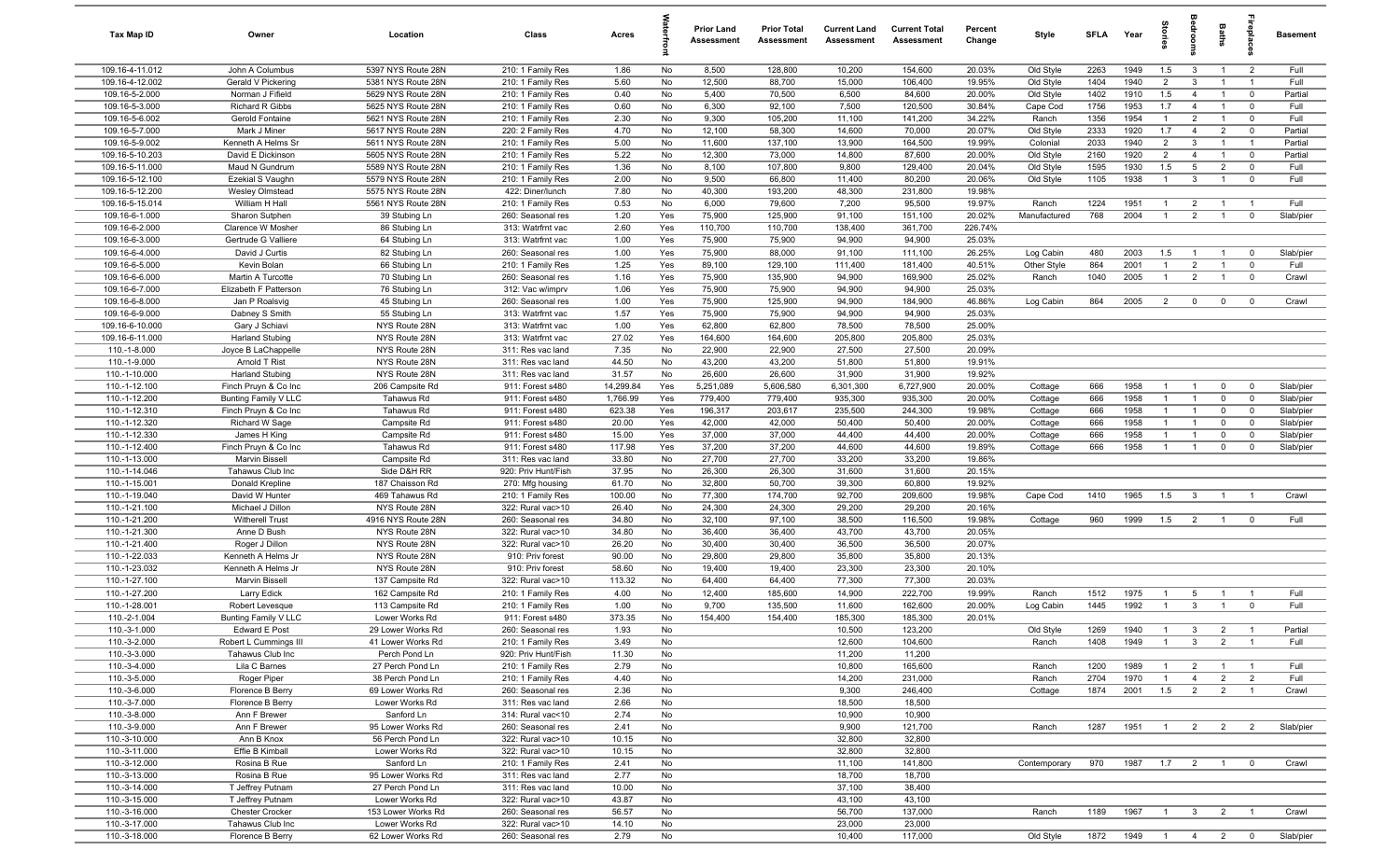| Tax Map ID                         | Owner                                           | Location                                 | Class                                   | Acres        |          | <b>Prior Land</b><br>Assessment | <b>Prior Total</b><br>Assessment | <b>Current Land</b><br>Assessment | <b>Current Total</b><br>Assessment | Percent<br>Change | Style              | <b>SFLA</b>  | Year         | $\frac{1}{2}$                    |                                | <b>Baths</b>                     | repla                        | <b>Basement</b>   |
|------------------------------------|-------------------------------------------------|------------------------------------------|-----------------------------------------|--------------|----------|---------------------------------|----------------------------------|-----------------------------------|------------------------------------|-------------------|--------------------|--------------|--------------|----------------------------------|--------------------------------|----------------------------------|------------------------------|-------------------|
| 110.-3-19.000                      | Andrew B Knox                                   | 36 Lower Works Rd                        | 260: Seasonal res                       | 2.94         | No       |                                 |                                  | 11,400                            | 154,000                            |                   | Log Cabin          | 1506         | 1960         | $\overline{1}$                   | $\overline{4}$                 | $\overline{2}$                   | $\overline{1}$               | Crawl             |
| 110.-3-20.000                      | Enos T Throop Jr                                | 36 Lower Works Rd                        | 210: 1 Family Res                       | 3.42         | No       |                                 |                                  | 11,600                            | 163,300                            |                   | Ranch              | 2079         | 1947         | $\overline{1}$                   | $\overline{4}$                 | $\mathbf{3}$                     | $\overline{1}$               | Crawl             |
| 110.-3-21.000                      | Emily M Bateson                                 | Lower Works Rd                           | 311: Res vac land                       | 4.00         | No       |                                 |                                  | 22,000                            | 22,000                             |                   |                    |              |              |                                  |                                |                                  |                              |                   |
| 110.-3-22.000                      | Tahawus Club Inc                                | 42 Lower Works Rd                        | 210: 1 Family Res                       | 22.18        | No       |                                 |                                  | 31,000                            | 232,700                            |                   | Old Style          | 7700         | 1920         | $\overline{2}$                   | 18                             | 5 <sup>5</sup>                   | 10                           | Partial           |
| 110.13-1-1.000<br>110.13-1-2.000   | Gerald Pickering<br>Laura Harbour-Kahl          | NYS Route 28N<br>NYS Route 28N           | 311: Res vac land<br>311: Res vac land  | 1.40<br>3.60 | No<br>No | 16,900<br>18,800                | 16,900<br>18,800                 | 20,300<br>22,600                  | 20,300<br>22,600                   | 20.12%<br>20.21%  |                    |              |              |                                  |                                |                                  |                              |                   |
| 110.13-1-3.000                     | Laura Harbour-Kahl                              | NYS Route 28N                            | 313: Watrfrnt vac                       | 12.10        | No       | 88,100                          | 88,100                           | 105,700                           | 105,700                            | 19.98%            |                    |              |              |                                  |                                |                                  |                              |                   |
| 110.13-1-4.000                     | Donald R Bott                                   | 72 Botts PI                              | 260: Seasonal res                       | 26.40        | No       | 31,500                          | 55,400                           | 37,800                            | 106,500                            | 92.24%            | Log Cabin          | 420          | 1945         | $\overline{1}$                   | $\overline{1}$                 | $\mathbf 0$                      | $\mathbf 0$                  | Slab/pier         |
| 110.13-1-5.000                     | James Montanye                                  | 5264 NYS Route 28N                       | 210: 1 Family Res                       | 5.65         | No       | 12,200                          | 107,800                          | 14,700                            | 129,400                            | 20.04%            | Colonial           | 2072         | 1930         | $\overline{2}$                   | $\overline{4}$                 | $\overline{1}$                   | $\overline{1}$               | Full              |
| 110.13-1-6.001                     | David Olbert                                    | 5302 NYS Route 28N                       | 280: Multiple res                       | 23.61        | No       | 18,300                          | 190,000                          | 22,000                            | 228,000                            | 20.00%            | Old Style          | 1721         | 1860         | $\overline{2}$                   | $\mathbf{3}$                   | $\overline{2}$                   | $\mathbf 0$                  | Partial           |
| 110.13-1-7.000                     | End O Lake Club Homes Inc                       | 5256 NYS Route 28N                       | 210: 1 Family Res                       | 1.00         | No       | 8,500                           | 63,400                           | 10,200                            | 76,100                             | 20.03%            | Cottage            | 840          | 1940         | $\overline{1}$                   | $\overline{2}$                 | $\overline{1}$                   | $\mathbf 0$                  | Full              |
| 110.13-1-8.000                     | Richard Drosdowich                              | 5251 NYS Route 28N                       | 210: 1 Family Res                       | 0.60         | No       | 6,500                           | 83,300                           | 7,800                             | 100,000                            | 20.05%            | Old Style          | 1380         | 1940         | $\overline{1}$                   | $\mathbf{3}$                   | $\overline{2}$                   | $\mathbf 0$                  | Partial           |
| 110.13-1-9.000                     | Daniel Roy                                      | 5255 NYS Route 28N                       | 210: 1 Family Res                       | 0.40         | No       | 5,400                           | 66,000                           | 6,500                             | 79,200                             | 20.00%            | Old Style          | 975          | 1940         | $\overline{1}$                   | $\overline{4}$                 | $\overline{1}$                   | $\Omega$                     | Full              |
| 110.13-1-10.000                    | James F Montanye                                | NYS Route 28N                            | 311: Res vac land                       | 0.20         | No       | 4,000                           | 4,000                            | 4,800                             | 4,800                              | 20.00%            |                    |              |              |                                  |                                |                                  |                              |                   |
| 110.13-1-11.000<br>110.13-1-12.000 | <b>Brad Burgess</b><br>Timothy J Montanye       | NYS Route 28N<br>5284 NYS Route 28N      | 311: Res vac land<br>210: 1 Family Res  | 0.90<br>0.64 | No<br>No | 12,400<br>7,000                 | 12,400<br>77,000                 | 14,900<br>8,400                   | 14,900<br>92,400                   | 20.16%<br>20.00%  | Cape Cod           | 1848         | 1957         | 1.7                              | $\overline{4}$                 | $\overline{1}$                   | $\mathbf 0$                  | Full              |
| 110.13-1-13.000                    | David Olbert                                    | NYS Route 28N                            | 311: Res vac land                       | 0.30         | No       | 5,000                           | 5,000                            | 6,000                             | 6,000                              | 20.00%            |                    |              |              |                                  |                                |                                  |                              |                   |
| 110.13-1-14.000                    | David Olbert                                    | NYS Route 28N                            | 311: Res vac land                       | 1.50         | No       | 17,200                          | 17,200                           | 20,600                            | 20,600                             | 19.77%            | Old Style          | 864          | 1945         | $\overline{1}$                   | $\mathbf{3}$                   | $\overline{1}$                   | $\mathbf 0$                  | Full              |
| 110.13-2-1.000                     | Robert E Valliere                               | 5356 NYS Route 28N                       | 270: Mfg housing                        | 1.14         | No       | 8,700                           | 56,400                           | 10,500                            | 67,700                             | 20.04%            |                    |              |              |                                  |                                |                                  |                              |                   |
| 110.13-2-3.000                     | Terry M Babbie                                  | 5348 NYS Route 28N                       | 210: 1 Family Res                       | 0.80         | No       | 7,400                           | 81,400                           | 8,900                             | 97,700                             | 20.02%            | Ranch              | 1216         | 1962         |                                  | $\overline{2}$                 | $\overline{1}$                   | $\mathbf 0$                  | Partial           |
| 110.13-2-4.000                     | Linda Stringer                                  | 5342 NYS Route 28N                       | 210: 1 Family Res                       | 0.90         | No       | 7,700                           | 96,000                           | 9,200                             | 115,200                            | 20.00%            | Ranch              | 1351         | 1965         | $\mathbf{1}$                     | $\mathbf{3}$                   | $\overline{1}$                   | $\overline{0}$               | Full              |
| 110.13-2-5.000                     | <b>Benoit Turcotte</b>                          | 5332 NYS Route 28N                       | 210: 1 Family Res                       | 1.33         | No       | 8,500                           | 93,600                           | 10,200                            | 112,300                            | 19.98%            | Ranch              | 1330         | 1951         | $\overline{1}$                   | $\mathbf{3}$                   | $\overline{1}$                   | $\mathbf 0$                  | Full              |
| 110.13-2-6.000                     | Brooke E Howard                                 | NYS Route 28N                            | 311: Res vac land                       | 0.19         | No       | 3,100                           | 3,100                            | 3,700                             | 3,700                              | 19.35%            |                    |              |              |                                  |                                |                                  |                              |                   |
| 110.13-3-1.000                     | <b>Arnold Rist</b>                              | NYS Route 28N                            | 311: Res vac land                       | 0.80         | No       | 8,900                           | 8,900                            | 10,700                            | 10,700                             | 20.22%            |                    |              |              |                                  |                                |                                  |                              |                   |
| 110.13-4-1.000                     | Daniel Turcotte                                 | 5327 NYS Route 28N                       | 210: 1 Family Res                       | 0.46         | No       | 5,500                           | 85,900                           | 6,600                             | 103,100                            | 20.02%            | Ranch              | 1434         | 1965         | $\overline{1}$                   | $\mathbf{3}$                   | $\overline{1}$                   | $\mathbf 0$                  | Full              |
| 110.13-5-1.002<br>110.13-7-1.000   | Louisette Bureau<br>Peter Lawton                | 3 Hudson River Rd<br>33 Hudson River Rd  | 210: 1 Family Res                       | 0.73<br>2.10 | No<br>No | 6,500<br>24,000                 | 111,900<br>49,000                | 7,800<br>28,800                   | 134,300<br>58,800                  | 20.02%<br>20.00%  | Ranch<br>Old Style | 1528<br>1490 | 1966<br>1900 | $\overline{1}$<br>1.7            | $\mathbf{3}$<br>$\mathbf{3}$   | $\overline{1}$<br>$\overline{1}$ | $\mathbf 0$<br>$\mathbf 0$   | Full<br>Crawl     |
| 110.13-7-2.000                     | Phillip A Wills                                 | 39 Hudson River Rd                       | 210: 1 Family Res<br>313: Watrfrnt vac  | 0.52         | No       | 18,000                          | 18,000                           | 21,600                            | 21,600                             | 20.00%            |                    |              |              |                                  |                                |                                  |                              |                   |
| 110.13-8-1.002                     | Karen L Darrah                                  | 36 Chaisson Rd                           | 210: 1 Family Res                       | 3.24         | Yes      | 45,700                          | 129,600                          | 22,680                            | 142,000                            | 9.57%             | Cottage            | 1144         | 1981         | $\mathbf{1}$                     | $\mathbf{3}$                   | $\overline{1}$                   | $\mathbf 0$                  | Full              |
| 110.13-9-1.000                     | David A Marsh                                   | 37 Campsite Rd                           | 260: Seasonal res                       | 0.90         | No       | 8,400                           | 45,700                           | 10,000                            | 54,800                             | 19.91%            | Bungalow           | 677          | 1939         | $\overline{1}$                   | $\overline{2}$                 |                                  |                              | Crawl             |
| 110.13-9-3.000                     | Jeffrey W Dickinson                             | 31 Campsite Rd                           | 270: Mfg housing                        | 0.30         | No       | 5,300                           | 19,200                           | 6,300                             | 23,000                             | 19.79%            |                    |              |              |                                  |                                |                                  |                              |                   |
| 110.13-9-5.000                     | Robert E Winslow                                | 35 Campsite Rd                           | 210: 1 Family Res                       | 0.35         | No       | 9,200                           | 58,700                           | 11,000                            | 70,400                             | 19.93%            | Cottage            | 740          | 1972         | $\overline{1}$                   | $\overline{1}$                 |                                  | $\mathbf 0$                  | Slab/pier         |
| 110.13-9-6.000                     | Phillip R St John                               | 39 Campsite Rd                           | 270: Mfg housing                        | 0.50         | No       | 6,800                           | 25,600                           | 8,100                             | 30,700                             | 19.92%            |                    |              |              |                                  |                                |                                  |                              |                   |
| 110.13-9-7.000                     | Thomas A Winslow                                | Campsite Rd                              | 270: Mfg housing                        | 0.40         | No       | 5,200                           | 5,200                            | 6,200                             | 16,200                             | 211.54%           |                    |              |              |                                  |                                |                                  |                              |                   |
| 110.13-9-8.000                     | Norman F Fifield                                | 44 Campsite Rd                           | 210: 1 Family Res                       | 0.50         | No       | 5,500                           | 64,200                           | 6,600                             | 77,000                             | 19.94%            | Ranch              | 1484         | 1963         | $\overline{1}$                   | $\overline{2}$                 | $\overline{1}$                   | $\overline{1}$               | Full              |
| 110.13-9-9.001                     | Marvin Bissell                                  | 20 Bissell Loop                          | 210: 1 Family Res                       | 0.60         | No       | 6,500                           | 72,600                           | 7,800                             | 87,100                             | 19.97%            | Cottage            | 1135         | 1918         | 1.5                              | $\overline{4}$                 | $\overline{1}$                   | $\mathbf 0$                  | Slab/pier         |
| 110.13-9-10.002<br>110.13-9-11.000 | Raymond Schraver<br><b>Walter Pratt</b>         | 19 Schraver Way<br>32 Schraver Way       | 210: 1 Family Res<br>260: Seasonal res  | 0.60<br>0.50 | No<br>No | 6,000<br>5,900                  | 56,900<br>35,800                 | 7,200<br>7,100                    | 68,300<br>43,000                   | 20.04%<br>20.11%  | Ranch<br>Cottage   | 1104<br>354  | 1968<br>1965 | $\overline{1}$<br>$\overline{1}$ | $\mathbf{3}$<br>$\overline{2}$ | $\overline{1}$<br>$\mathbf 0$    | $\overline{0}$<br>$^{\circ}$ | Slab/pier<br>Full |
| 110.13-9-12.000                    | Steve Schraver                                  | 26 Schraver Way                          | 260: Seasonal res                       | 0.40         | No       | 5,200                           | 11,000                           | 6,200                             | 13,200                             | 20.00%            |                    |              |              |                                  |                                |                                  |                              |                   |
| 110.13-9-13.000                    | Arthur B Keller                                 | 24 Schraver Way                          | 260: Seasonal res                       | 0.50         | No       | 5,500                           | 53,200                           | 6,600                             | 63,800                             | 19.92%            | Log Cabin          | 712          | 1978         | 1.5                              | $\overline{2}$                 | $\mathbf 0$                      | $\overline{1}$               | Slab/pier         |
| 110.13-9-14.000                    | Orbin Harrington                                | 16 Schraver Way                          | 260: Seasonal res                       | 1.20         | No       | 9,100                           | 48,700                           | 10,900                            | 58,400                             | 19.92%            | Cottage            | 520          | 1960         | $\overline{1}$                   | $\overline{2}$                 | $\mathbf 0$                      | $\mathbf 0$                  | Slab/pier         |
| 110.13-9-15.000                    | Robert Zimmer                                   | 34 Campsite Rd                           | 260: Seasonal res                       | 1.20         | No       | 8,200                           | 48,100                           | 9,800                             | 57,700                             | 19.96%            | Old Style          | 1620         | 1890         | $\overline{2}$                   | $\overline{4}$                 | $\overline{2}$                   | $\mathbf 0$                  | Crawl             |
| 110.13-9-16.000                    | Marvin Bissell                                  | 14 Bissell Loop                          | 210: 1 Family Res                       | 4.90         | No       | 19,300                          | 91,600                           | 23,100                            | 109,900                            | 19.98%            |                    |              |              |                                  |                                |                                  |                              |                   |
| 110.13-9-17.002                    | Jeannot Bolduc                                  | 8 Bissell Loop                           | 210: 1 Family Res                       | 1.10         | No       | 8,400                           | 86,800                           | 10,100                            | 104,200                            | 20.05%            | Old Style          | 998          | 1949         | $\overline{1}$                   | $\mathbf{3}$                   | $\overline{1}$                   | $\mathbf 0$                  | Full              |
| 110.13-9-18.001                    | Stephen Fuller                                  | 30 Bissell Loop                          | 423: Snack bar                          | 0.13         | No       | 3,800                           | 27,500                           | 4,600                             | 33,000                             | 20.00%            |                    |              |              |                                  |                                |                                  |                              |                   |
| 110.13-9-19.002<br>110.13-9-20.002 | <b>Gerald Goulet</b>                            | 5204 NYS Route 28N<br>5185 NYS Route 28N | 210: 1 Family Res                       | 1.37<br>0.57 | No       | 8,300                           | 99,100<br>89,800                 | 9,900<br>7,500                    | 118,900<br>107,800                 | 19.98%<br>20.04%  | Ranch              | 1632<br>1577 | 1970         | $\overline{1}$                   | $\mathbf{3}$<br>$\mathcal{R}$  | $\overline{2}$<br>$\overline{1}$ |                              | Full<br>Partial   |
| 110.13-9-21.001                    | Ronald W Sharrow<br><b>Clavins Holdings LLC</b> | 26 Bissell Loop                          | 210: 1 Family Res<br>483: Converted Res | 0.80         | No<br>No | 6,200<br>9,400                  | 71,300                           | 11,300                            | 85,600                             | 20.06%            | Ranch              |              | 1955         |                                  |                                |                                  |                              |                   |
| 110.13-9-22.000                    | Greg Pound                                      | 22 Bissell Loop                          | 210: 1 Family Res                       | 0.73         | No       | 6,800                           | 97,100                           | 8,100                             | 116,500                            | 19.98%            | Ranch              | 1870         | 1968         | $\overline{1}$                   | $\overline{4}$                 | $\overline{2}$                   | $\overline{1}$               | Full              |
| 110.13-9-23.022                    | Pauline Couture                                 | 5201 NYS Route 28N                       | 210: 1 Family Res                       | 1.20         | No       | 8,200                           | 99,100                           | 9,800                             | 118,900                            | 19.98%            | Ranch              | 1431         | 1963         | $\overline{1}$                   | $\mathbf{3}$                   | $\overline{1}$                   | $\mathbf 0$                  | Full              |
| 110.13-9-24.000                    | Carol T Vroman                                  | 5224 NYS Route 28N                       | 210: 1 Family Res                       | 24.20        | No       | 18,700                          | 104,100                          | 22,400                            | 124,900                            | 19.98%            | Old Style          | 1991         | 1902         | $\overline{2}$                   | $\mathbf{3}$                   | $\overline{1}$                   | $\mathbf 0$                  | Partial           |
| 110.13-9-25.000                    | <b>Rolland Phillips</b>                         | Chaisson Rd                              | 311: Res vac land                       | 3.20         | No       | 12,200                          | 12,200                           | 14,600                            | 14,600                             | 19.67%            |                    |              |              |                                  |                                |                                  |                              |                   |
| 110.13-9-26.000                    | Kevin F King                                    | 37 Chaisson Rd                           | 260: Seasonal res                       | 0.30         | No       | 5,100                           | 37,200                           | 6,100                             | 44,600                             | 19.89%            | Cottage            | 308          | 1960         | $\overline{1}$                   | $\overline{1}$                 | $\overline{1}$                   | $\overline{\mathbf{0}}$      | Slab/pier         |
| 110.13-9-27.000                    | Timo Aijo                                       | 31 Chaisson Rd                           | 210: 1 Family Res                       | 0.70         | No       | 7,200                           | 66,800                           | 8,700                             | 80,200                             | 20.06%            | Ranch              | 1008         | 1951         | $\overline{1}$                   | 2                              | $\overline{1}$                   | $\mathbf 0$                  | Full              |
| 110.13-9-28.000                    | Timo Aijo                                       | Chaisson Rd                              | 311: Res vac land                       | 1.50         | No       | 2,400                           | 2,400                            | 2,900                             | 2,900                              | 20.83%            |                    |              |              |                                  |                                |                                  |                              |                   |
| 110.13-9-29.100                    | Nathan L Bush                                   | 3 Chaisson Rd                            | 260: Seasonal res                       | 4.30         | No       | 10,800                          | 176,000                          | 13,000                            | 241,200                            | 37.05%            | Log Cabin          | 1595         | 2003         |                                  | $\overline{2}$                 | $\overline{2}$                   | $\mathbf 0$                  | Full              |
| 110.13-9-29.200<br>110.13-10-1.000 | James E Caruso<br>GF Independents Hntg Club     | 27 Chaisson Rd<br>47 Campsite Rd         | 270: Mfg housing<br>260: Seasonal res   | 1.00<br>0.50 | No<br>No | 9,300<br>6,200                  | 16,300<br>59,700                 | 11,200<br>7,400                   | 19,600<br>71,600                   | 20.25%<br>19.93%  | Log Cabin          | 682          | 1940         | $\overline{1}$                   | $\overline{0}$                 | $\overline{0}$                   | $\overline{0}$               | Crawl             |
| 110.13-10-2.110                    | James Montanye                                  | 24 Montayne Way                          | 312: Vac w/imprv                        | 40.29        | No       | 40,590                          | 40,590                           | 48,700                            | 52,700                             | 29.83%            |                    |              |              |                                  |                                |                                  |                              |                   |
| 110.13-10-2.120                    | Timothy J Montanye                              | Campsite Rd                              | 311: Res vac land                       | 1.00         | No       | 12,800                          | 12,800                           | 13,000                            | 13,000                             | 1.56%             |                    |              |              |                                  |                                |                                  |                              |                   |
| 110.13-10-2.200                    | Dellajean Herrewyn                              | 23 Montayne Way                          | 210: 1 Family Res                       | 2.66         | No       | 8,500                           | 94,900                           | 10,200                            | 113,900                            | 20.02%            | Log Cabin          | 1200         | 1988         | $\overline{1}$                   | $\mathbf{3}$                   | $\overline{2}$                   | $\overline{0}$               | Full              |
| 110.13-10-3.000                    | Marvin Bissell                                  | NYS Route 28N                            | 314: Rural vac<10                       | 4.10         | No       | 17,600                          | 17,600                           | 21,100                            | 21,100                             | 19.89%            |                    |              |              |                                  |                                |                                  |                              |                   |
| 110.13-10-4.000                    | <b>Campsite Road Trust</b>                      | 49 Campsite Rd                           | 260: Seasonal res                       | 0.92         | No       | 8,200                           | 56,400                           | 9,900                             | 67,700                             | 20.04%            | Cottage            | 1014         | 1988         | $\overline{1}$                   | $\overline{2}$                 | $\overline{1}$                   | $\mathbf 0$                  | Crawl             |
| 110.13-11-1.000                    | Mary C Duncan                                   | Johnson Rd                               | 311: Res vac land                       | 1.40         | No       | 13,400                          | 13,400                           | 16,100                            | 16,100                             | 20.15%            |                    |              |              |                                  |                                |                                  |                              |                   |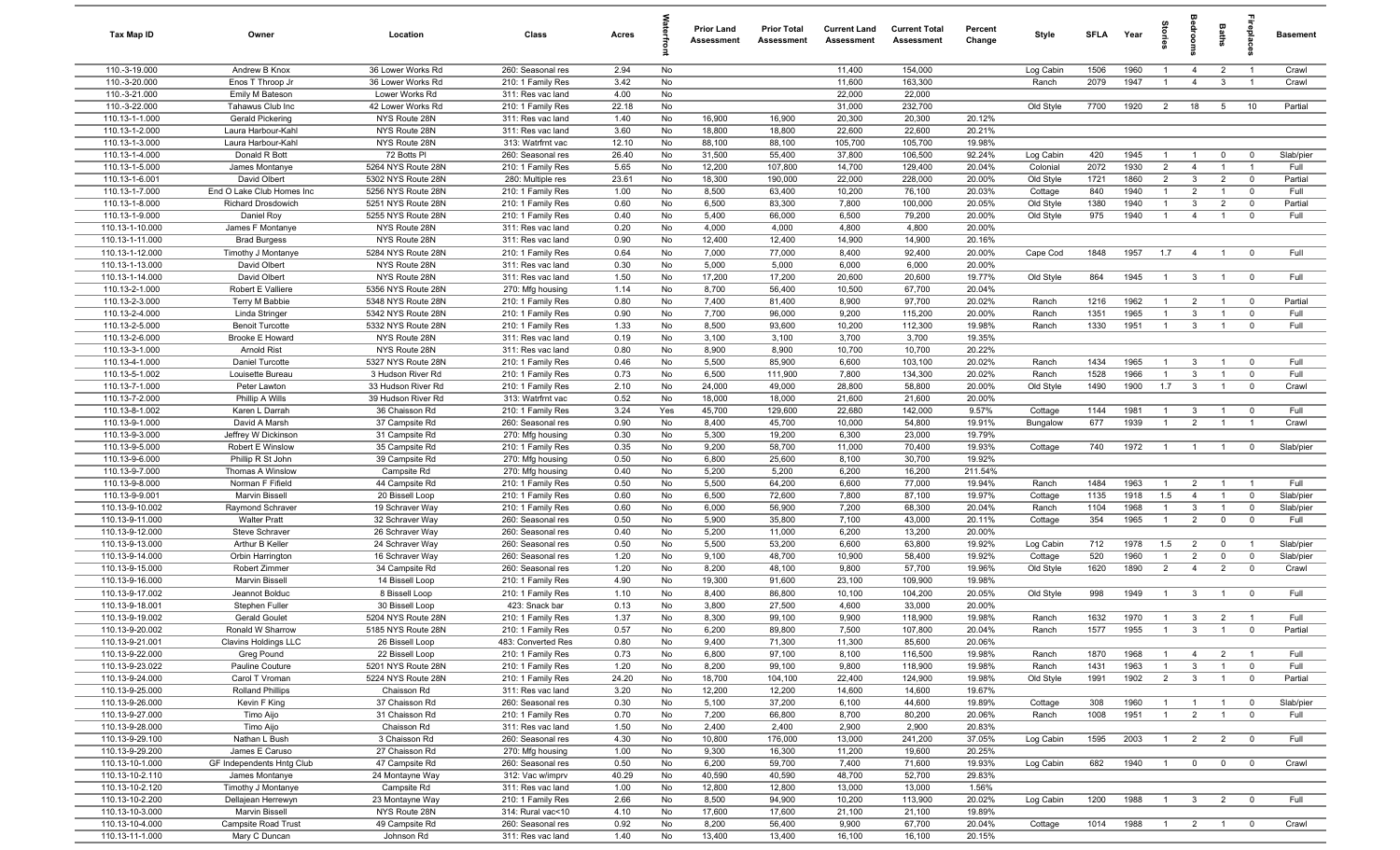| Tax Map ID                         | Owner                                   | Location                            | Class                                  | Acres        |          | <b>Prior Land</b><br>Assessment | <b>Prior Total</b><br>Assessment | <b>Current Land</b><br><b>Assessment</b> | <b>Current Total</b><br>Assessment | Percent<br>Change | Style              | <b>SFI A</b> | Year         | $\frac{1}{2}$                    |                                | Baths                            | <b>Lepla</b>                  | <b>Basement</b> |
|------------------------------------|-----------------------------------------|-------------------------------------|----------------------------------------|--------------|----------|---------------------------------|----------------------------------|------------------------------------------|------------------------------------|-------------------|--------------------|--------------|--------------|----------------------------------|--------------------------------|----------------------------------|-------------------------------|-----------------|
| 110.13-11-2.000                    | Gino Salvitti                           | 22 Snowshoe Ln                      | 311: Res vac land                      | 0.90         | No       | 12,400                          | 12,400                           | 14,900                                   | 14,900                             | 20.16%            |                    |              |              |                                  |                                |                                  |                               |                 |
| 110.13-11-3.000                    | Ernest N Endicott Jr                    | 20 Snowshoe Ln                      | 270: Mfg housing                       | 0.70         | No       | 7,100                           | 15,200                           | 8,500                                    | 18,200                             | 19.74%            |                    |              |              |                                  |                                |                                  |                               |                 |
| 110.13-11-4.000                    | John A Schiavoni                        | 18 Snowshoe Ln                      | 260: Seasonal res                      | 0.50         | No       | 5,900                           | 29,800                           | 7,100                                    | 35,800                             | 20.13%            | Cottage            | 344          | 1950         | 1.5                              |                                |                                  | $^{\circ}$                    | Slab/pier       |
| 110.13-11-5.000<br>110.13-11-6.000 | John Stark<br>Charles R Downey          | 14 Snowshoe Ln<br>129 Campsite Rd   | 260: Seasonal res<br>260: Seasonal res | 0.50<br>0.60 | No<br>No | 4,200<br>6,800                  | 99,000<br>64,700                 | 5,000<br>8,100                           | 118,800<br>77,600                  | 20.00%<br>19.94%  | Raised Ranch       | 714          | 1959         | $\overline{1}$                   | $\overline{1}$                 | $\overline{1}$                   | $\mathbf 0$                   | Full            |
| 110.13-11-7.000                    | Judith S Morris                         | 7 Snowshoe Ln                       | 210: 1 Family Res                      | 0.30         | No       | 16,500                          | 57,200                           | 19,800                                   | 68,600                             | 19.93%            | Cottage            | 546          | 1974         | $\mathbf{1}$                     | $\overline{1}$                 |                                  | $\mathbf 0$                   | Full            |
| 110.13-11-8.001                    | Marie A Keevern                         | 10 Snowshoe Ln                      | 260: Seasonal res                      | 0.47         | No       | 6,400                           | 51,900                           | 7,700                                    | 62,300                             | 20.04%            | Cottage            | 672          | 1980         | $\overline{1}$                   | $\mathbf{3}$                   | $\mathbf 0$                      | $\mathbf 0$                   | Slab/pier       |
| 110.13-11-9.004                    | Lois J Tutrone                          | 11 Snowshoe Ln                      | 260: Seasonal res                      | 2.22         | No       | 36,200                          | 214,700                          | 43,400                                   | 257,600                            | 19.98%            |                    |              |              |                                  |                                |                                  |                               |                 |
| 110.13-11-10.000                   | Robin Deloria                           | Campsite Rd                         | 210: 1 Family Res                      | 5.88         | No       | 12,500                          | 97,200                           | 15,000                                   | 141,600                            | 45.68%            | Old Style          | 2488         | 1924         | $\overline{2}$                   | 9                              | $\overline{1}$                   | $^{\circ}$                    | Full            |
| 110.13-12-1.000                    | Stanley LaLonde                         | 142 Campsite Rd                     | 210: 1 Family Res                      | 1.77         | No       | 9,400                           | 54,700                           | 11,200                                   | 65,600                             | 19.93%            | Old Style          | 814          | 1900         | $\overline{1}$                   | $\overline{2}$                 | $\overline{1}$                   | $^{\circ}$                    | Crawl           |
| 110.17-1-1.000                     | Judith D Dunham                         | NYS Route 28N                       | 311: Res vac land                      | 1.00         | No       | 19,100                          | 19,100                           | 22,900                                   | 22,900                             | 19.90%            |                    |              |              |                                  |                                |                                  |                               |                 |
| 110.17-1-2.000                     | Arnold T Rist                           | NYS Route 28N                       | 311: Res vac land                      | 14.80        | No       | 52,100                          | 52,100                           | 62,500                                   | 62,500                             | 19.96%            |                    |              |              |                                  |                                |                                  |                               |                 |
| 110.17-2-1.000                     | <b>Rolland Phillips</b>                 | Chaisson Rd                         | 311: Res vac land                      | 40.20        | No       | 2,300                           | 2,300                            | 2,800                                    | 2,800                              | 21.74%            |                    |              |              |                                  |                                |                                  |                               |                 |
| 110.17-2-2.000                     | Daniel Tefoe                            | 44 Chaisson Rd                      | 270: Mfg housing                       | 1.40         | No       | 9,200                           | 40,000                           | 11,000                                   | 48,000                             | 20.00%            |                    |              |              |                                  |                                |                                  |                               |                 |
| 110.17-2-3.000                     | <b>Constance Gravelding</b>             | 41 Chaisson Rd                      | 260: Seasonal res                      | 0.40         | No       | 6,000                           | 28,300                           | 7,200                                    | 34,000                             | 20.14%            | Ranch              | 1005         | 1960         | $\mathbf{1}$                     | $\overline{2}$                 |                                  |                               | Crawl           |
| 110.17-2-4.000                     | Janice L Monroe                         | 47 Chaisson Rd                      | 210: 1 Family Res                      | 0.30         | No       | 4,600                           | 76,900                           | 5,500                                    | 92,300                             | 20.03%            | Ranch              | 1066         | 1970         | 1                                | $\overline{2}$                 |                                  | $^{\circ}$                    | Full            |
| 110.17-2-5.000<br>110.17-2-6.000   | Patricia L Harrington                   | 51 Chaisson Rd                      | 210: 1 Family Res                      | 0.40         | No       | 5,400                           | 65,500                           | 6,500                                    | 78,600<br>13,200                   | 20.00%<br>20.00%  | Manufactured       | 1144         | 2000         | $\mathbf{1}$                     | $\mathbf{3}$                   | $\overline{2}$                   | $\mathbf 0$                   | Crawl           |
| 110.17-2-7.110                     | Kevin J Dougherty<br>Rolland G Phillips | Chaisson Rd<br>Chaisson Rd          | 311: Res vac land<br>314: Rural vac<10 | 0.37<br>8.70 | No<br>No | 11,000<br>25,100                | 11,000<br>25,100                 | 13,200<br>30,100                         | 30,100                             | 19.92%            |                    |              |              |                                  |                                |                                  |                               |                 |
| 110.17-2-7.120                     | Colin P Sharp                           | 11 Phillips Hill Rd                 | 260: Seasonal res                      | 0.52         | No       | 6,400                           | 49,500                           | 7,700                                    | 59,400                             | 20.00%            | Cottage            | 576          | 1989         | $\overline{1}$                   | $\overline{2}$                 | $\overline{1}$                   | $\overline{1}$                | Slab/pier       |
| 110.17-2-7.200                     | <b>Stanley Strainer</b>                 | 65 Chaisson Rd                      | 270: Mfg housing                       | 0.40         | No       | 6,200                           | 11,000                           | 7,400                                    | 13,200                             | 20.00%            |                    |              |              |                                  |                                |                                  |                               |                 |
| 110.17-2-8.501                     | <b>Stanley Strainer</b>                 | 69 Chaisson Rd                      | 260: Seasonal res                      | 6.60         | No       | 13,800                          | 57,600                           | 16,500                                   | 69,100                             | 19.97%            | Cottage            | 752          | 1963         | 1.5                              | $\mathbf{3}$                   | $\overline{1}$                   | $\overline{1}$                | Partial         |
| 110.17-2-9.501                     | John Phillips                           | 28 Phillips Hill Rd                 | 260: Seasonal res                      | 5.32         | No       | 12,200                          | 79,100                           | 14,600                                   | 94,900                             | 19.97%            | Log Cabin          | 960          | 1986         | $\overline{1}$                   | $\overline{2}$                 | $\overline{1}$                   | $\overline{1}$                | Slab/pier       |
| 110.17-2-10.501                    | <b>Dressel Trust</b>                    | 31 Phillips Hill Rd                 | 260: Seasonal res                      | 12.00        | No       | 18,700                          | 70,100                           | 22,400                                   | 84,100                             | 19.97%            | Log Cabin          | 934          | 1969         | 1.5                              | $\overline{1}$                 | $\overline{1}$                   | - 1                           | Slab/pier       |
| 110.17-2-11.111                    | Richard W Sage                          | 5127 NYS Route 28N                  | 210: 1 Family Res                      | 20.47        | No       | 28,500                          | 28,500                           | 34,200                                   | 134,200                            | 370.88%           |                    |              |              |                                  |                                |                                  |                               |                 |
| 110.17-2-11.113                    | Stephen W Fuller                        | NYS Route 28N                       | 311: Res vac land                      | 1.22         | No       | 13,100                          | 13,100                           | 15,700                                   | 15,700                             | 19.85%            |                    |              |              |                                  |                                |                                  |                               |                 |
| 110.17-2-12.002                    | Daniel LaRose                           | 5157 NYS Route 28N                  | 210: 1 Family Res                      | 9.65         | No       | 15,600                          | 137,500                          | 18,700                                   | 165,000                            | 20.00%            | Log Cabin          | 1990         | 1996         | 1.5                              | $\mathbf{3}$                   | $\overline{1}$                   | $\mathbf 0$                   | Full            |
| 110.17-2-13.002                    | Santanoni Over Hudson LLC               | NYS Route 28N                       | 322: Rural vac>10                      | 32.85        | No       | 63,600                          | 63,600                           | 76,300                                   | 76,300                             | 19.97%            |                    |              |              |                                  |                                |                                  |                               |                 |
| 110.17-2-14.000                    | Lawrence Levesque                       | 5149 NYS Route 28N                  | 210: 1 Family Res                      | 0.50         | No       | 6,000                           | 82,300                           | 7,200                                    | 98,800                             | 20.05%            | Ranch              | 1350         | 1940         | -1                               | $\mathbf{3}$                   |                                  | $^{\circ}$                    | Full            |
| 110.17-2-15.000<br>110.17-2-16.000 | William J Erdmann<br>William J Erdmann  | 5115 NYS Route 28N<br>NYS Route 28N | 210: 1 Family Res<br>311: Res vac land | 0.20<br>0.10 | No<br>No | 3,300<br>1,800                  | 73,700<br>1,800                  | 3,900<br>2,200                           | 88,400<br>2,200                    | 19.95%<br>22.22%  | Ranch              | 1217         | 1963         | $\overline{1}$                   | $\overline{2}$                 |                                  | $\mathbf 0$                   | Partial         |
| 110.17-2-17.000                    | Mark J Behuniak                         | 5098 NYS Route 28N                  | 210: 1 Family Res                      | 0.50         | No       | 6,400                           | 54,000                           | 7,700                                    | 64,800                             | 20.00%            | Old Style          | 906          | 1934         | $\overline{1}$                   | $\overline{2}$                 | $\overline{1}$                   | $\mathbf 0$                   | Full            |
| 110.17-2-18.000                    | John E Harrington                       | 5101 NYS Route 28N                  | 210: 1 Family Res                      | 0.60         | No       | 7,000                           | 47,300                           | 8,400                                    | 56,800                             | 20.08%            | Cottage            | 873          | 1950         | $\overline{1}$                   | $\mathbf{3}$                   | $\overline{1}$                   | $\mathbf 0$                   | Crawl           |
| 110.17-2-19.000                    | Stephen W Fuller                        | 5095 NYS Route 28N                  | 260: Seasonal res                      | 0.30         | No       | 4,500                           | 73,000                           | 5,400                                    | 87,600                             | 20.00%            | Old Style          | 1971         | 1989         | $\overline{2}$                   | $\mathbf{3}$                   | $\overline{1}$                   | $\overline{1}$                | Full            |
| 110.17-2-20.001                    | James Armstrong                         | Chaisson Rd                         | 311: Res vac land                      | 14.70        | No       | 38,200                          | 38,200                           | 45,800                                   | 45,800                             | 19.90%            |                    |              |              |                                  |                                |                                  |                               |                 |
| 110.17-2-21.000                    | Mark D Miller                           | 92 Marcy Ln                         | 210: 1 Family Res                      | 0.74         | No       | 7,600                           | 66,800                           | 9,200                                    | 80,200                             | 20.06%            | Cottage            | 864          | 1963         | $\mathbf{1}$                     | $\overline{2}$                 | $\overline{1}$                   | $\mathbf 0$                   | Full            |
| 110.17-2-22.000                    | Kathleen F Sullivan                     | 96 Marcy Ln                         | 210: 1 Family Res                      | 1.00         | No       | 8,200                           | 93,200                           | 9,800                                    | 111,800                            | 19.96%            | Cape Cod           | 1255         | 1968         | 1.5                              | $\overline{4}$                 | $\overline{1}$                   | $\overline{1}$                | Full            |
| 110.17-2-23.000                    | Brenda L Sage                           | 100 Marcy Ln                        | 210: 1 Family Res                      | 0.70         | No       | 6,700                           | 96,000                           | 8,000                                    | 115,200                            | 20.00%            | Ranch              | 1458         | 1940         | $\overline{1}$                   | $\mathbf{3}$                   | $\overline{2}$                   | $\overline{1}$                | Full            |
| 110.17-2-24.000                    | Roger J Chase                           | 8 Winebrook Cir                     | 210: 1 Family Res                      | 0.90         | No       | 7,900                           | 109,100                          | 9,500                                    | 130,900                            | 19.98%            | Ranch              | 1512         | 1942         | $\mathbf{1}$                     | $\overline{4}$                 | $\overline{2}$                   | $\mathbf 0$                   | Full            |
| 110.17-2-25.000                    | Jeffrey Geiger                          | 12 Winebrook Cir                    | 210: 1 Family Res                      | 1.20         | No       | 7,700                           | 140,600                          | 9,200                                    | 168,700                            | 19.99%            | Colonial           | 2571         | 1963         | $\overline{2}$                   | $\overline{4}$                 | $\overline{2}$                   | $\overline{1}$                | Partial         |
| 110.17-2-26.011                    | Robert F Smith                          | 16 Winebrook Cir                    | 210: 1 Family Res                      | 2.70         | No       | 9,400                           | 117,500                          | 11,300                                   | 141,000                            | 20.00%            | Ranch              | 1895         | 1962         | $\mathbf{1}$                     | $\mathbf{3}$                   | $\overline{2}$                   | $^{\circ}$                    | Partial         |
| 110.17-2-27.000                    | Mark T Yandon                           | 110 Marcy Ln                        | 210: 1 Family Res                      | 0.90         | No       | 7,500                           | 109,700                          | 9,000                                    | 131,600                            | 19.96%            | Ranch              | 1872         | 1965         | $\mathbf{1}$                     | $\mathbf{3}$                   | $\overline{2}$                   | - 1                           | Full            |
| 110.17-2-28.002<br>110.17-2-29.000 | Walter Chapman<br>Robert J Parks II     | 114 Marcy Ln<br>120 Marcy Ln        | 210: 1 Family Res<br>210: 1 Family Res | 6.90<br>0.90 | No<br>No | 18,600<br>7,900                 | 111,100<br>74,700                | 22,300<br>9,400                          | 133,300<br>89,600                  | 19.98%<br>19.95%  | Ranch<br>Old Style | 1442<br>1152 | 1964<br>1930 | $\overline{1}$<br>$\overline{1}$ | 5<br>$\mathbf{3}$              | $\overline{2}$<br>$\overline{1}$ | $\mathbf 0$<br>$\overline{1}$ | Full<br>Full    |
| 110.17-2-30.011                    | Dexter Hatch                            | 124 Marcy Ln                        | 210: 1 Family Res                      | 7.00         | No       | 14,200                          | 54,700                           | 17,000                                   | 65,600                             | 19.93%            | Cottage            | 720          | 1942         | $\mathbf{1}$                     | $\overline{2}$                 |                                  | $\overline{1}$                | Full            |
| 110.17-2-31.000                    | Jesse E Martin                          | 128 Marcy Ln                        | 210: 1 Family Res                      | 0.80         | No       | 7,900                           | 57,800                           | 9,500                                    | 69,400                             | 20.07%            | Cottage            | 858          | 1956         | $\mathbf{1}$                     | $\overline{2}$                 | $\overline{1}$                   | $\overline{1}$                | Full            |
| 110.17-2-32.000                    | Terri Pandolfi                          | 136 Marcy Ln                        | 210: 1 Family Res                      | 0.60         | No.      | 6,500                           | 78,400                           | 7,800                                    | 94,100                             | 20.03%            | Ranch              | 1480         | 1945         | $\overline{1}$                   | 2                              | $\overline{1}$                   |                               | Full            |
| 110.17-2-33.000                    | Tisha L White                           | 140 Marcy Ln                        | 210: 1 Family Res                      | 0.60         | No       | 6,700                           | 56,500                           | 8,000                                    | 67,800                             | 20.00%            | Cottage            | 744          | 1962         | $\overline{1}$                   | $\overline{2}$                 | $\overline{1}$                   | $\overline{0}$                | Full            |
| 110.17-2-34.000                    | Richard Decoteau                        | 144 Marcy Ln                        | 210: 1 Family Res                      | 0.60         | No       | 6,400                           | 85,500                           | 7,700                                    | 102,600                            | 20.00%            | Ranch              | 1404         | 1964         | 1                                | $\mathbf{3}$                   | $\overline{1}$                   | $\mathbf 0$                   | Full            |
| 110.17-2-35.032                    | Theodore Bush                           | 150 Marcy Ln                        | 210: 1 Family Res                      | 2.01         | No       | 9,300                           | 78,800                           | 11,200                                   | 94,600                             | 20.05%            | Ranch              | 850          | 1941         | $\overline{1}$                   | $\overline{1}$                 | $\overline{1}$                   | $\mathbf 0$                   | Full            |
| 110.17-2-36.032                    | Paul S Armstrong                        | 154 Marcy Ln                        | 210: 1 Family Res                      | 1.22         | No       | 8,400                           | 87,300                           | 10,100                                   | 104,800                            | 20.05%            | Split Level        | 1224         | 1963         | $\mathbf{1}$                     | $\mathbf{3}$                   | $\overline{2}$                   | $\mathbf 0$                   | Full            |
| 110.17-2-37.000                    | Jason P Taylor                          | 160 Marcy Ln                        | 210: 1 Family Res                      | 0.60         | No       | 6,700                           | 61,300                           | 8,100                                    | 73,600                             | 20.07%            | Cottage            | 899          | 1946         | $\overline{1}$                   | $\mathbf{3}$                   |                                  | $\mathbf 0$                   | Full            |
| 110.17-2-41.112                    | Walter M Chapman                        | Chaisson Rd                         | 311: Res vac land                      | 13.80        | No       | 31,500                          | 31,500                           | 37,800                                   | 37,800                             | 20.00%            |                    |              |              |                                  |                                |                                  |                               |                 |
| 110.17-2-41.120                    | Gordon D Medema                         | Chaisson Rd                         | 322: Rural vac>10                      | 22.10        | No       | 45,100                          | 55,100                           | 28,000                                   | 66,100                             | 19.96%            |                    |              |              |                                  |                                |                                  |                               |                 |
| 110.17-2-41.250                    | Dexter C Hatch                          | Chaisson Rd                         | 311: Res vac land                      | 31.20        | No       | 30,000                          | 30,000                           | 36,000                                   | 36,000                             | 20.00%            |                    |              |              |                                  |                                |                                  |                               |                 |
| 110.17-2-42.000                    | Joseph H Bott                           | 186 Chaisson Rd                     | 260: Seasonal res                      | 20.00        | No       | 21,700                          | 187,000                          | 26,000                                   | 224,400                            | 20.00%            | Log Cabin          | 1764         | 2001         | 1.7                              | $\overline{1}$                 | $\mathbf 0$                      | $\overline{0}$                | Full            |
| 110.17-2-44.000<br>110.17-2-45.000 | Leonard Cook<br>Rolland G Phillips Jr   | Chaisson Rd<br>80 Chaisson Rd       | 311: Res vac land                      | 4.04<br>2.01 | No<br>No | 21,000<br>9,200                 | 21,000<br>88,600                 | 25,200<br>11,000                         | 25,200<br>106,300                  | 20.00%<br>19.98%  | Cape Cod           | 1152         | 1965         | 1.5                              |                                | $\overline{1}$                   | $\overline{1}$                | Full            |
| 110.17-2-46.000                    | Adam J Walion Jr                        | 66 Chaisson Rd                      | 210: 1 Family Res<br>260: Seasonal res | 1.50         | No       | 9,200                           | 53,500                           | 11,000                                   | 64,200                             | 20.00%            | Cottage            | 967          | 1958         | $\overline{1}$                   | $\mathbf{3}$<br>$\overline{2}$ | $\overline{1}$                   | $\overline{0}$                | Partial         |
| 110.17-2-47.000                    | Kenneth Bailey                          | 58 Chaisson Rd                      | 210: 1 Family Res                      | 1.30         | No       | 9,000                           | 51,400                           | 10,800                                   | 61,700                             | 20.04%            | Cottage            | 1036         | 1959         | $\mathbf{1}$                     | $\mathbf{3}$                   | $\overline{1}$                   | $\overline{0}$                | Full            |
| 110.17-2-48.000                    | Albert C Huguley                        | 54 Chaisson Rd                      | 210: 1 Family Res                      | 0.40         | No       | 5,400                           | 62,700                           | 6,400                                    | 75,200                             | 19.94%            | Old Style          | 1232         | 1949         | $\overline{2}$                   | $\overline{1}$                 | $\overline{1}$                   | $\overline{1}$                | Full            |
| 110.17-2-49.000                    | Mary J Merritt                          | 50 Chaisson Rd                      | 311: Res vac land                      | 0.40         | No       | 11,000                          | 11,000                           | 13,200                                   | 13,200                             | 20.00%            |                    |              |              |                                  |                                |                                  |                               |                 |
| 110.17-2-50.100                    | James A Miller                          | 127 Chaisson Rd                     | 270: Mfg housing                       | 15.30        | No       | 21,800                          | 61,300                           | 26,200                                   | 83,600                             | 36.38%            |                    |              |              |                                  |                                |                                  |                               |                 |
| 110.17-2-51.000                    | Robert E Winslow                        | NYS Route 28N                       | 322: Rural vac>10                      | 16.18        | No       | 37,000                          | 37,000                           | 44,400                                   | 44,400                             | 20.00%            |                    |              |              |                                  |                                |                                  |                               |                 |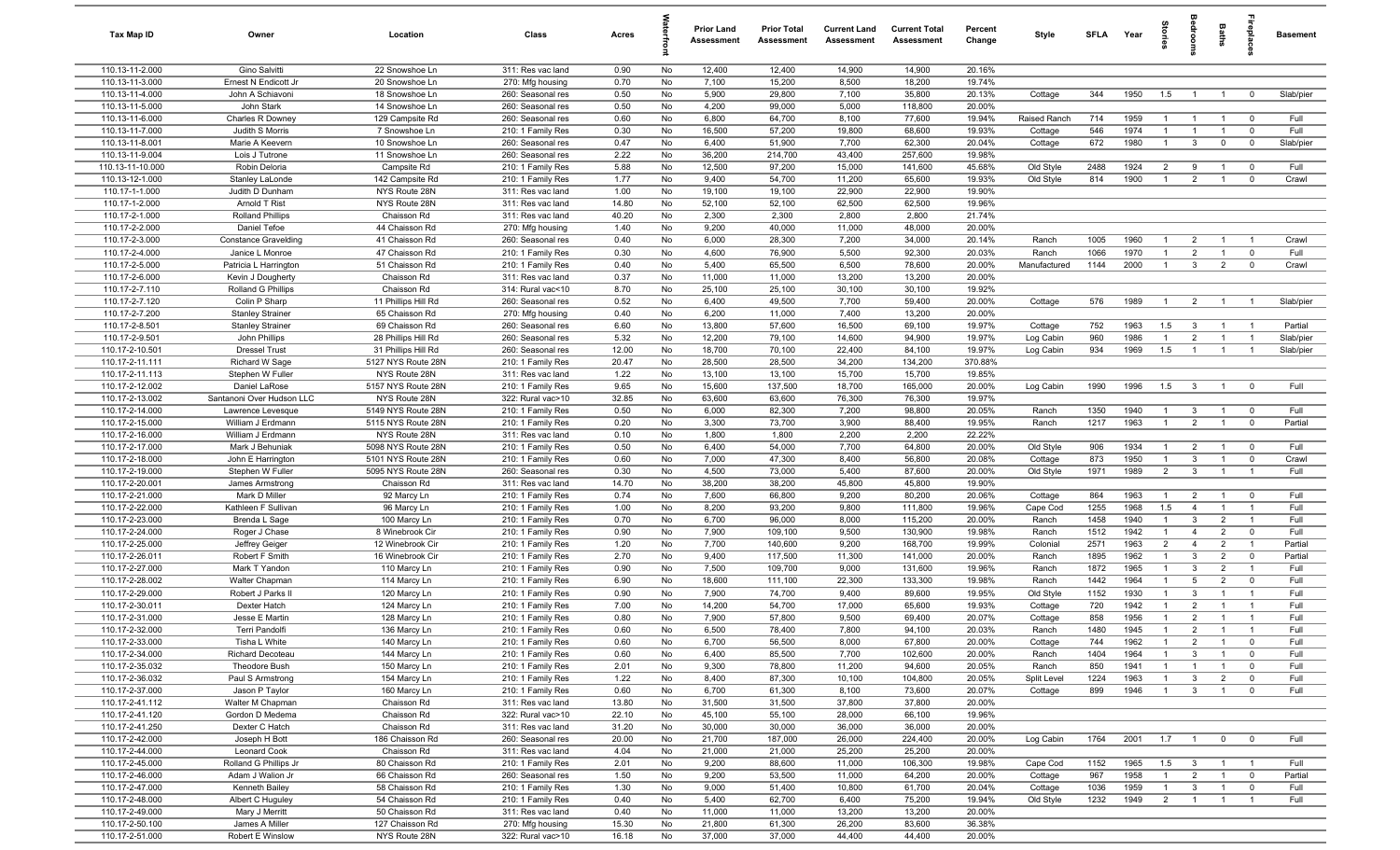| Tax Map ID                         | Owner                                               | Location                                 | Class                                  | Acres          |          | <b>Prior Land</b><br>Assessment | <b>Prior Total</b><br>Assessment | <b>Current Land</b><br>Assessment | <b>Current Total</b><br>Assessment | Percent<br>Change | Style              | <b>SFLA</b>  | Year         |                                  | droom                          | Baths                            | epla                      | Basement     |
|------------------------------------|-----------------------------------------------------|------------------------------------------|----------------------------------------|----------------|----------|---------------------------------|----------------------------------|-----------------------------------|------------------------------------|-------------------|--------------------|--------------|--------------|----------------------------------|--------------------------------|----------------------------------|---------------------------|--------------|
| 110.17-2-52.001                    | <b>Timothy ODonnell</b>                             | NYS Route 28N                            | 260: Seasonal res                      | 1.45           | No       | 7,800                           | 29,200                           | 9,300                             | 65,000                             | 122.60%           | Log Cabin          | 540          | 2005         | $\mathbf{1}$                     | $\overline{1}$                 | $\overline{1}$                   | $^{\circ}$                | Full         |
| 110.17-2-53.001                    | Maire I Duchon                                      | NYS Route 28N                            | 260: Seasonal res                      | 1.60           | No       | 8,100                           | 116,400                          | 9,700                             | 139,700                            | 20.02%            | Log Cabin          | 960          | 2001         | 1.5                              | $\overline{2}$                 | $\overline{1}$                   | $^{\circ}$                | Full         |
| 110.17-3-1.000                     | George H Canon                                      | 159 Marcy Ln                             | 210: 1 Family Res                      | 0.50           | No       | 6,100                           | 77,800                           | 7,400                             | 93,400                             | 20.05%            | Ranch              | 1092         | 1972         | $\mathbf{1}$                     | $\mathbf{3}$                   | $\overline{1}$                   | $\mathbf 0$               | Full         |
| 110.17-3-2.000<br>110.17-3-3.033   | Michael Anello                                      | 155 Marcy Ln<br>151 Marcy Ln             | 210: 1 Family Res                      | 0.47           | No<br>No | 5,800<br>14,000                 | 93,600<br>57,900                 | 6,900<br>16,800                   | 112,300<br>69,500                  | 19.98%<br>20.03%  | Ranch              | 1454<br>771  | 1970<br>1952 | $\overline{1}$<br>$\mathbf{1}$   | $\mathbf{3}$<br>$\overline{2}$ |                                  | $^{\circ}$<br>-1          | Full<br>Full |
| 110.17-3-4.000                     | James L Armstrong<br>Vernon Potter                  | 147 Marcy Ln                             | 210: 1 Family Res<br>210: 1 Family Res | 6.79<br>0.50   | No       | 6,100                           | 74,600                           | 7,300                             | 89,500                             | 19.97%            | Cottage<br>Cottage | 1024         | 1942         | $\overline{1}$                   | $\mathbf{3}$                   |                                  | $\mathbf 0$               | Full         |
| 110.17-3-5.033                     | Douglas Garand                                      | 143 Marcy Ln                             | 210: 1 Family Res                      | 0.96           | No       | 7,700                           | 109,900                          | 9,300                             | 131,900                            | 20.02%            | Ranch              | 1032         | 1963         | $\mathbf{1}$                     | $\overline{2}$                 | $\overline{2}$                   | $\overline{1}$            | Full         |
| 110.17-3-6.000                     | Raymond Donohue                                     | 139 Marcy Ln                             | 210: 1 Family Res                      | 0.60           | No       | 6,700                           | 62,800                           | 8,100                             | 75,400                             | 20.06%            | Cottage            | 1217         | 1942         | $\mathbf{1}$                     | $\overline{4}$                 | $\overline{1}$                   | $\mathbf 0$               | Full         |
| 110.17-3-7.000                     | <b>Reginald Austin</b>                              | 135 Marcy Ln                             | 210: 1 Family Res                      | 0.60           | No       | 6,400                           | 80,800                           | 7,700                             | 97,000                             | 20.05%            | Ranch              | 1225         | 1942         | $\overline{1}$                   | $\mathbf{3}$                   | $\overline{2}$                   | $\mathbf 0$               | Full         |
| 110.17-3-8.000                     | Lorraine Stickney                                   | 129 Marcy Ln                             | 210: 1 Family Res                      | 0.60           | No       | 6,700                           | 56,800                           | 8,100                             | 68,200                             | 20.07%            | Cottage            | 833          | 1945         | $\overline{1}$                   | $\overline{2}$                 | $\overline{1}$                   | $^{\circ}$                | Full         |
| 110.17-3-9.000                     | Ghyslain A Roy                                      | 123 Marcy Ln                             | 210: 1 Family Res                      | 0.50           | No       | 5,900                           | 62,900                           | 7,100                             | 75,500                             | 20.03%            | Ranch              | 792          | 1945         | $\overline{1}$                   | $\overline{2}$                 | $\overline{1}$                   | $\overline{1}$            | Full         |
| 110.17-3-10.000                    | Bruce W Coon                                        | 117 Marcy Ln                             | 210: 1 Family Res                      | 0.60           | No       | 6,700                           | 61,300                           | 8,100                             | 73,600                             | 20.07%            | Cottage            | 900          | 1955         | $\overline{1}$                   | $\mathbf{3}$                   | $\overline{1}$                   | $\overline{1}$            | Full         |
| 110.17-3-11.000                    | George Armstrong                                    | 111 Marcy Ln                             | 210: 1 Family Res                      | 0.60           | No       | 6,500                           | 81,000                           | 7,800                             | 97,200                             | 20.00%            | Cape Cod           | 1290         | 1941         | 1.5                              | $\overline{2}$                 | $\overline{1}$                   | $\mathbf 0$               | Full         |
| 110.17-3-12.000                    | James J Cunningham                                  | 105 Marcy Ln                             | 210: 1 Family Res                      | 0.50           | No       | 5,800                           | 85,700                           | 6,900                             | 102,800                            | 19.95%            | Cape Cod           | 1425         | 1965         | 1.5                              | $\overline{4}$                 | $\overline{1}$                   | $\overline{1}$            | Full         |
| 110.17-3-13.000<br>110.17-3-14.000 | Linda C Moore<br>Michael A Tisi                     | 99 Marcy Ln<br>95 Marcy Ln               | 210: 1 Family Res<br>210: 1 Family Res | 0.60<br>0.60   | No<br>No | 6,500<br>6,300                  | 78,900<br>88,600                 | 7,800<br>7,500                    | 94,700<br>106,300                  | 20.03%<br>19.98%  | Ranch<br>Old Style | 1503<br>1610 | 1950<br>1945 | $\overline{1}$<br>$\overline{2}$ | $\overline{4}$<br>$\mathbf{3}$ |                                  | $^{\circ}$<br>- 1         | Full<br>Full |
| 110.17-3-15.000                    | Conrad Turcotte                                     | 87 Marcy Ln                              | 210: 1 Family Res                      | 0.60           | No       | 6,500                           | 81,200                           | 7,800                             | 97,400                             | 19.95%            | Ranch              | 1225         | 1965         | $\mathbf{1}$                     | 3                              | $\overline{2}$                   | $^{\circ}$                | Full         |
| 110.17-3-16.000                    | Kevin P Bolan                                       | 83 Marcy Ln                              | 210: 1 Family Res                      | 0.60           | No       | 6,600                           | 69,300                           | 8,000                             | 83,200                             | 20.06%            | Ranch              | 1060         | 1942         | $\mathbf{1}$                     | $\overline{2}$                 | $\mathbf{1}$                     | $^{\circ}$                | Full         |
| 110.17-3-17.000                    | Gene Poulin                                         | 77 Marcy Ln                              | 210: 1 Family Res                      | 0.60           | No       | 6,500                           | 72,900                           | 7,800                             | 87,500                             | 20.03%            | Old Style          | 1228         | 1940         | $\overline{1}$                   | $\overline{4}$                 |                                  | $\overline{1}$            | Full         |
| 110.17-3-18.000                    | <b>Harold Dubay</b>                                 | 73 Marcy Ln                              | 210: 1 Family Res                      | 0.60           | No       | 6,500                           | 78,100                           | 7,800                             | 93,700                             | 19.97%            | Cape Cod           | 1165         | 1945         | 1.5                              | $\mathbf{3}$                   | $\overline{2}$                   | $\overline{1}$            | Full         |
| 110.17-3-19.000                    | Craig Poulton                                       | 67 Marcy Ln                              | 210: 1 Family Res                      | 0.60           | No       | 6,800                           | 55,200                           | 8,100                             | 66,200                             | 19.93%            | Cottage            | 590          | 1950         | $\overline{1}$                   | $\overline{2}$                 | $\overline{1}$                   | $\overline{1}$            | Full         |
| 110.17-3-20.000                    | Charles A Canon                                     | 163 Marcy Ln                             | 210: 1 Family Res                      | 0.50           | No       | 5,900                           | 74,500                           | 7,100                             | 89,400                             | 20.00%            | Ranch              | 1566         | 1995         | $\mathbf{1}$                     | $\mathbf{3}$                   | $\overline{2}$                   | $\mathbf 0$               | Full         |
| 110.18-1-1.000                     | Holly A Santspree                                   | 59 Marcy Ln                              | 210: 1 Family Res                      | 0.64           | No       | 6,600                           | 79,100                           | 7,900                             | 94,900                             | 19.97%            | Ranch              | 1316         | 1940         | $\overline{1}$                   | $\mathbf{3}$                   | $\overline{2}$                   | $\mathbf 0$               | Full         |
| 110.18-1-2.000                     | Janice C Levesque                                   | 63 Marcy Ln                              | 210: 1 Family Res                      | 0.60           | No       | 6,800                           | 52,600                           | 8,100                             | 63,100                             | 19.96%            | Cottage            | 797          | 1942         | $\overline{1}$                   | $\overline{2}$                 | $\overline{1}$                   | $^{\circ}$                | Full         |
| 110.18-1-3.000                     | Thomas P Thornton                                   | 66 Marcy Ln                              | 210: 1 Family Res                      | 0.70           | No       | 6,900                           | 80,600                           | 8,300                             | 96,700                             | 19.98%<br>19.96%  | Ranch              | 1264         | 1940         | $\overline{1}$                   | $\mathbf{3}$                   | $\overline{1}$                   | $\mathbf 0$               | Full         |
| 110.18-1-4.000<br>110.18-1-5.000   | Robert T Gibbons<br>Roger J Chase                   | 72 Marcy Ln<br>78 Marcy Ln               | 210: 1 Family Res<br>210: 1 Family Res | 0.60<br>0.60   | No<br>No | 6,900<br>6,400                  | 54,100<br>90,100                 | 8,300<br>7,700                    | 64,900<br>108,100                  | 19.98%            | Cottage<br>Ranch   | 791<br>1674  | 1940<br>1940 | $\overline{1}$<br>$\mathbf{1}$   | $\overline{2}$<br>$\mathbf{3}$ | $\overline{1}$<br>$\overline{1}$ | $^{\circ}$<br>$\mathbf 0$ | Full<br>Full |
| 110.18-1-6.000                     | Denise L Porter                                     | 80 Marcy Ln                              | 210: 1 Family Res                      | 0.70           | No       | 7,000                           | 71,400                           | 8,400                             | 85,700                             | 20.03%            | Cottage            | 1149         | 1940         | $\mathbf{1}$                     | $\overline{4}$                 |                                  |                           | Full         |
| 110.18-1-7.003                     | Joanne M Bush                                       | 86 Marcy Ln                              | 210: 1 Family Res                      | 3.26           | No       | 10,300                          | 81,300                           | 12,400                            | 97,600                             | 20.05%            | Ranch              | 1170         | 1941         | $\mathbf{1}$                     | $\mathbf{3}$                   |                                  | - 1                       | Full         |
| 110.18-1-8.003                     | Norma J Taylor                                      | 5075 NYS Route 28N                       | 210: 1 Family Res                      | 3.75           | No       | 10,700                          | 96,300                           | 12,900                            | 115,600                            | 20.04%            | Cape Cod           | 1776         | 1940         | 1.5                              | $\overline{4}$                 |                                  | $^{\circ}$                | Full         |
| 110.18-1-9.003                     | Robert F Yandon                                     | 62 Marcy Ln                              | 311: Res vac land                      | 3.84           | No       | 10,400                          | 10,400                           | 12,500                            | 12,500                             | 20.19%            |                    |              |              |                                  |                                |                                  |                           |              |
| 110.18-1-10.000                    | Joseph Hovel                                        | NYS Route 28N                            | 311: Res vac land                      | 6.00           | No       | 38,100                          | 38,100                           | 45,700                            | 45,700                             | 19.95%            |                    |              |              |                                  |                                |                                  |                           |              |
| 110.18-1-11.082                    | <b>Anthony Musso</b>                                | 5057 NYS Route 28N                       | 210: 1 Family Res                      | 1.70           | No       | 8,900                           | 92,100                           | 10,700                            | 110,500                            | 19.98%            | Cape Cod           | 1312         | 1950         | 1.5                              | $\mathbf{3}$                   | $\overline{1}$                   | $^{\circ}$                | Full         |
| 110.18-1-12.000                    | Raymond Murdie                                      | 5047 NYS Route 28N                       | 210: 1 Family Res                      | 1.10           | No       | 8,200                           | 85,900                           | 9,900                             | 103,100                            | 20.02%            | Old Style          | 1458         | 1949         | 1.7                              | $\overline{4}$                 | $\overline{1}$                   | $\mathbf 0$               | Full         |
| 110.18-1-14.002<br>110.18-1-16.112 | Lawrence Pratt                                      | 5037 NYS Route 28N                       | 210: 1 Family Res                      | 0.70<br>5.15   | No       | 7,000                           | 71,800                           | 8,400<br>7,600                    | 86,200<br>7,600                    | 20.06%<br>20.63%  | Cape Cod           | 1440         | 1944         | 1.5                              | $\overline{4}$                 | $\overline{1}$                   | $\mathbf 0$               | Full         |
| 110.18-2-2.002                     | Kenneth A Helms Jr<br>Margaret S Hampson            | Marcy Ln<br>35 Santanoni Dr              | 311: Res vac land<br>210: 1 Family Res | 2.54           | No<br>No | 6,300<br>9,600                  | 6,300<br>88,200                  | 11,500                            | 105,800                            | 19.95%            | Ranch              | 1416         | 1968         | $\overline{1}$                   | 3                              | $\overline{2}$                   | $\overline{1}$            | Full         |
| 110.18-2-3.100                     | Frank A Townsend                                    | 42 Santanoni Dr                          | 210: 1 Family Res                      | 3.07           | No       | 9,600                           | 101,800                          | 11,600                            | 122,200                            | 20.04%            | Split Level        | 1926         | 1969         | $\overline{1}$                   | $\mathbf{3}$                   | $\overline{1}$                   | $\overline{1}$            | Partial      |
| 110.18-2-3.200                     | <b>Nelson Turcotte</b>                              | 36 Santanoni Dr                          | 210: 1 Family Res                      | 1.53           | No       | 9,700                           | 115,500                          | 11,600                            | 148,600                            | 28.66%            | Colonial           | 1960         | 2004         | 1.7                              | $\mathbf{3}$                   | $\overline{2}$                   | $\mathbf 0$               | Full         |
| 110.18-2-4.000                     | James H West                                        | 52 Santanoni Dr                          | 210: 1 Family Res                      | 0.50           | No       | 6,400                           | 60,400                           | 7,700                             | 72,500                             | 20.03%            | Ranch              | 1040         | 1970         | $\overline{1}$                   | $\mathbf{3}$                   | $\overline{1}$                   | $^{\circ}$                | Full         |
| 110.18-2-5.000                     | Jan P Roalsvig                                      | 113 Santanoni Dr                         | 260: Seasonal res                      | 4.52           | No       | 11,300                          | 101,200                          | 13,500                            | 121,400                            | 19.96%            | Cape Cod           | 1248         | 1991         | 1.5                              | $\mathbf{3}$                   | $\overline{2}$                   | $\mathbf 0$               | Crawl        |
| 110.18-2-8.000                     | NL Industries Inc                                   | NYS Route 28N                            | 593: Picnic site                       | 0.30           | No       | 700                             | 700                              | 800                               | 800                                | 14.29%            |                    |              |              |                                  |                                |                                  |                           |              |
| 110.18-2-9.000                     | NL Industries Inc                                   | NYS Route 28N                            | 330: Vacant comm                       | 0.10           | No       | 300                             | 300                              | 400                               | 400                                | 33.33%            |                    |              |              |                                  |                                |                                  |                           |              |
| 110.18-2-10.000                    | James D West                                        | 22 Santanoni Dr                          | 210: 1 Family Res                      | 5.80           | No       | 13,200                          | 137,500                          | 15,800                            | 165,000                            | 20.00%            | Ranch              | 1568         | 1973         | $\overline{1}$                   | $\mathbf{3}$                   | $\overline{2}$                   | $\mathbf 0$               | Full         |
| 110.18-2-12.001<br>110.18-2-13.033 | Jan Tierson<br>Keith R Whitman                      | 4928 NYS Route 28N<br>104 Santanoni Dr   | 270: Mfg housing<br>312: Vac w/imprv   | 15.89<br>12.88 | No<br>No | 22,600<br>34,100                | 39,000<br>34,100                 | 27,100<br>40,900                  | 46,800<br>40,900                   | 20.00%<br>19.94%  |                    |              |              |                                  |                                |                                  |                           |              |
| 110.18-2-14.033                    | Allen Bureau                                        | 56 Santanoni Dr                          | 210: 1 Family Res                      | 11.25          | No       | 15,900                          | 216,500                          | 19,100                            | 259,800                            | 20.00%            | Contemporary       | 2416         | 1996         | $\overline{2}$                   | $\mathbf{A}$                   |                                  |                           | Full         |
| 110.18-3-1.100                     | Michel Yandon                                       | 5066 NYS Route 28N                       | 210: 1 Family Res                      | 3.55           | No       | 10,900                          | 64,900                           | 13,100                            | 77,900                             | 20.03%            | Old Style          | 1440         | 1940         | 1.5                              | $\overline{4}$                 | $\overline{2}$                   | $\overline{0}$            | Partial      |
| 110.18-3-1.200                     | Mathew F Rozelle                                    | 5072 NYS Route 28N                       | 260: Seasonal res                      | 2.48           | No       | 10,300                          | 36,700                           | 12,300                            | 44,000                             | 19.89%            | Cottage            | 864          | 1999         | 1.5                              | $\overline{2}$                 | $\mathbf 0$                      | $\mathbf 0$               | Slab/pier    |
| 110.18-3-2.000                     | Andrew J Blanchette                                 | 5042 NYS Route 28N                       | 210: 1 Family Res                      | 1.10           | No       | 8,200                           | 92,500                           | 9,800                             | 111,000                            | 20.00%            | Old Style          | 1596         | 1940         | $\overline{2}$                   | $\overline{4}$                 | $\mathbf{1}$                     | $\mathbf 0$               | Partial      |
| 110.18-3-3.001                     | Scott Hlavaty                                       | 72 Sanford Ln                            | 210: 1 Family Res                      | 0.50           | No       | 5,900                           | 88,600                           | 7,100                             | 106,300                            | 19.98%            | Ranch              | 1236         | 1940         | $\overline{1}$                   | $\overline{4}$                 | $\overline{1}$                   | $\mathbf 0$               | Full         |
| 110.18-3-4.001                     | Allen R Bureau                                      | NYS Route 28N                            | 311: Res vac land                      | 0.40           | No       | 5,500                           | 5,500                            | 6,600                             | 6,600                              | 20.00%            |                    |              |              |                                  |                                |                                  |                           |              |
| 110.18-3-5.003                     | Rene Bureau                                         | 5036 NYS Route 28N                       | 210: 1 Family Res                      | 1.56           | No       | 7,100                           | 204,200                          | 8,500                             | 245,000                            | 19.98%            | Ranch              | 1538         | 1954         | $\mathbf{1}$                     | $\mathbf{3}$                   | $\overline{1}$                   | $\overline{1}$            | Full         |
| 110.18-3-6.000                     | Allen R Bureau                                      | 5024 NYS Route 28N                       | 210: 1 Family Res                      | 1.70           | No       | 8,400                           | 120,100                          | 10,100                            | 144,100                            | 19.98%            | Ranch              | 2010         | 1965         | $\overline{1}$                   | $\mathbf{3}$                   |                                  |                           | Full         |
| 110.18-3-7.100<br>110.18-3-10.000  | Finch Pruyn & Co Inc<br>CRE JV Mixed 15 NYS 3 Branc | 5005 NYS Route 28N<br>4995 NYS Route 28N | 910: Priv forest<br>462: Branch bank   | 4.09<br>0.32   | No<br>No | 12,300<br>6,400                 | 56,500<br>80,000                 | 14,800<br>7,700                   | 67,800<br>96,000                   | 20.00%<br>20.00%  |                    |              |              |                                  |                                |                                  |                           |              |
| 110.18-3-11.000                    | Jodi G Allen                                        | 4999 NYS Route 28N                       | 210: 1 Family Res                      | 0.30           | No       | 4,700                           | 67,000                           | 5,600                             | 80,400                             | 20.00%            | Old Style          | 1233         | 1930         | 1.7                              | $\overline{\mathbf{3}}$        | $\overline{1}$                   | $\overline{\mathbf{0}}$   | Full         |
| 110.18-3-12.000                    | Eric C Peter                                        | 8 Adams Ln                               | 485: >1use sm bld                      | 0.27           | No       | 5,400                           | 108,100                          | 6,500                             | 129,700                            | 19.98%            |                    |              |              |                                  |                                |                                  |                           |              |
| 110.18-3-18.000                    | Jeanette M Harrington                               | 30 Adams Ln                              | 210: 1 Family Res                      | 0.50           | No       | 5,900                           | 87,100                           | 7,100                             | 104,500                            | 19.98%            | Ranch              | 1224         | 1940         | $\overline{1}$                   | $\overline{4}$                 | $\overline{1}$                   | $^{\circ}$                | Full         |
| 110.18-3-19.000                    | Kenneth Helms Sr                                    | 28 Sanford Ln                            | 210: 1 Family Res                      | 0.50           | No       | 5,700                           | 97,700                           | 6,800                             | 117,200                            | 19.96%            | Old Style          | 1329         | 1940         | 1.5                              | $\overline{3}$                 | $\mathbf{1}$                     | $\overline{0}$            | Full         |
| 110.18-3-20.002                    | Terry R Chase                                       | 32 Sanford Ln                            | 210: 1 Family Res                      | 0.93           | No       | 8,600                           | 49,500                           | 10,300                            | 59,400                             | 20.00%            | Cottage            | 762          | 1940         | $\mathbf{1}$                     | $\overline{1}$                 | $\overline{1}$                   | $\mathbf 0$               | Full         |
| 110.18-3-21.016                    | Michael K Gooden                                    | 36 Sanford Ln                            | 210: 1 Family Res                      | 1.08           | No       | 8,800                           | 54,000                           | 10,600                            | 64,800                             | 20.00%            | Old Style          | 1074         | 1940         | 1.5                              | $\overline{2}$                 | $\mathbf{1}$                     | $\overline{0}$            | Full         |
| 110.18-3-22.002                    | Mary Pound                                          | 40 Sanford Ln                            | 210: 1 Family Res                      | 1.15           | No       | 8,700                           | 61,700                           | 10,400                            | 74,000                             | 19.94%            | Ranch              | 1392         | 1940         | $\overline{1}$                   | $\overline{4}$                 | $\mathbf{1}$                     | $\mathbf 0$               | Full         |
| 110.18-3-23.016                    | Phyllis W Yaworski                                  | 44 Sanford Ln                            | 210: 1 Family Res                      | 1.21           | No       | 8,800                           | 67,100                           | 10,500                            | 80,500                             | 19.97%            | Ranch              | 768          | 1950         | $\overline{1}$                   | $\overline{2}$                 | $\overline{1}$                   | $\mathbf 0$               | Full         |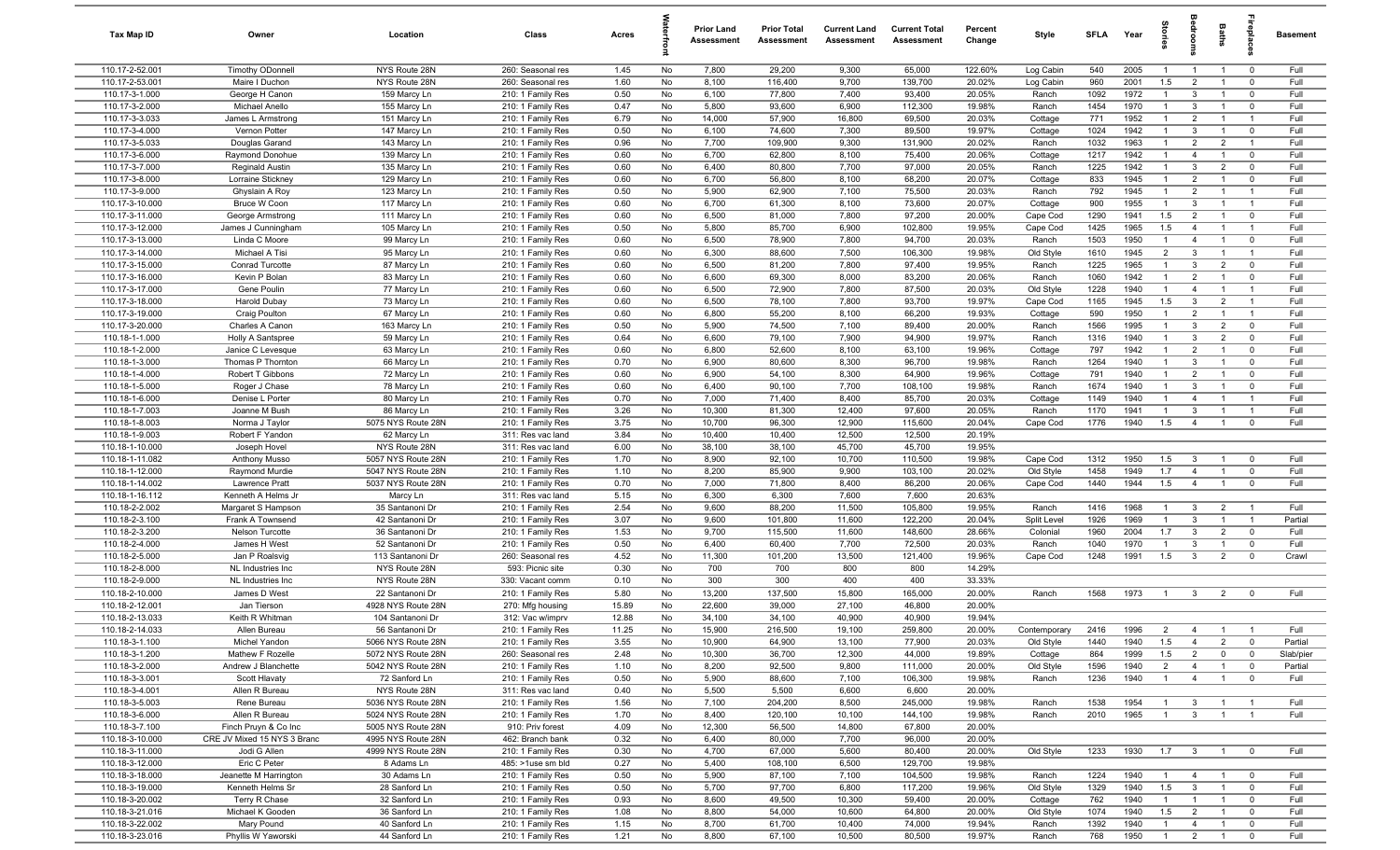| Tax Map ID                         | Owner                                       | Location                             | Class                                  | Acres          |            | <b>Prior Land</b><br>Assessment | <b>Prior Total</b><br>Assessment | <b>Current Land</b><br>Assessment | <b>Current Total</b><br>Assessment | Percent<br>Change | Style                  | <b>SFLA</b> | Year         |                                  | drooi                            | Baths                            | epla                          | Basement               |
|------------------------------------|---------------------------------------------|--------------------------------------|----------------------------------------|----------------|------------|---------------------------------|----------------------------------|-----------------------------------|------------------------------------|-------------------|------------------------|-------------|--------------|----------------------------------|----------------------------------|----------------------------------|-------------------------------|------------------------|
| 110.18-3-24.000                    | Philip Bush                                 | 48 Sanford Ln                        | 210: 1 Family Res                      | 0.60           | No         | 6,700                           | 61,600                           | 8,000                             | 73,900                             | 19.97%            | Ranch                  | 1446        | 1940         | $\overline{1}$                   | $\overline{4}$                   | $\overline{1}$                   | $\mathbf 0$                   | Full                   |
| 110.18-3-25.000                    | Glenda L Perry                              | 52 Sanford Ln                        | 210: 1 Family Res                      | 0.60           | No         | 6,700                           | 61,300                           | 8,100                             | 73,600                             | 20.07%            | Cottage                | 899         | 1940         | $\overline{1}$                   | $\overline{2}$                   | $\overline{1}$                   | $^{\circ}$                    | Full                   |
| 110.18-3-26.000                    | Patricia M Degon                            | 58 Sanford Ln                        | 210: 1 Family Res                      | 0.60           | No         | 6,900                           | 55,000                           | 8,300                             | 66,000                             | 20.00%            | Cottage                | 624         | 1940         | $\mathbf{1}$                     | $\overline{2}$                   | $\overline{1}$                   | $\mathbf 0$                   | Full                   |
| 110.18-3-27.000                    | Homer Babbie                                | 62 Sanford Ln                        | 210: 1 Family Res                      | 0.70           | No         | 6,900                           | 78,400                           | 8,300                             | 94,100                             | 20.03%            | Cottage                | 1170        | 1940         | $\mathbf{1}$                     | $\overline{2}$                   |                                  | $\mathbf 0$                   | Full                   |
| 110.18-3-28.000                    | Leonard R Abare                             | 66 Sanford Ln                        | 210: 1 Family Res                      | 0.50           | No         | 6,400                           | 55,100                           | 7,700                             | 66,100                             | 19.96%            | Cottage                | 1076        | 1940         | 1                                | $\overline{2}$                   | $\overline{1}$                   | $^{\circ}$                    | Full                   |
| 110.18-4-1.033                     | Kenneth A Helms Jr                          | 75 Sanford Ln                        | 210: 1 Family Res                      | 0.70           | No         | 5,500                           | 176,900                          | 6,600                             | 212,300                            | 20.01%            | Ranch                  | 1748        | 1940         | $\mathbf{1}$                     | 4                                |                                  | - 1                           | Full                   |
| 110.18-4-2.000                     | Tamara Walsh                                | 71 Sanford Ln                        | 210: 1 Family Res                      | 0.50           | No         | 6,100                           | 78,100                           | 7,300                             | 93,700                             | 19.97%            | Ranch                  | 1475        | 1940         | $\overline{1}$                   | $\overline{4}$                   | $\overline{2}$                   | $\mathbf 0$                   | Full                   |
| 110.18-4-3.000                     | <b>Andrew Stengrevics</b>                   | 65 Sanford Ln                        | 210: 1 Family Res                      | 0.60           | No         | 6,500                           | 74,900                           | 7,800                             | 89,900                             | 20.03%            | Ranch                  | 1320        | 1940         | $\overline{1}$                   | $\overline{2}$                   | $\overline{1}$                   | $\mathbf 0$                   | Full                   |
| 110.18-4-4.000<br>110.18-4-5.000   | <b>Bruce Gomez</b><br>Robert J Russomano    | 61 Sanford Ln<br>55 Sanford Ln       | 210: 1 Family Res<br>210: 1 Family Res | 0.60<br>0.50   | No         | 6,400<br>6,500                  | 83,800<br>50,900                 | 7,700<br>7,800                    | 100,600<br>61,100                  | 20.05%<br>20.04%  | Ranch                  | 1728<br>749 | 1940<br>1940 | $\overline{1}$<br>$\overline{1}$ | $\overline{4}$<br>$\overline{2}$ | $\overline{2}$<br>$\overline{1}$ | $\overline{1}$<br>$\mathbf 0$ | Full<br>Full           |
| 110.18-4-6.019                     | Eugene C Bush                               | 3 Sanford Ln                         | 210: 1 Family Res                      | 1.90           | No<br>No   | 9,000                           | 86,700                           | 10,800                            | 104,000                            | 19.95%            | Cottage<br>Ranch       | 1048        | 1950         | $\mathbf{1}$                     | 3                                | $\overline{1}$                   | $^{\circ}$                    | Full                   |
| 110.18-4-7.006                     | Ellen J Rathbone                            | 47 Sanford Ln                        | 210: 1 Family Res                      | 1.01           | No         | 8,400                           | 81,000                           | 10,100                            | 97,200                             | 20.00%            | Ranch                  | 1180        | 1960         | $\overline{1}$                   | $\mathbf{3}$                     | $\overline{1}$                   | $^{\circ}$                    | Full                   |
| 110.18-4-8.000                     | Joanne S Bolduc                             | 45 Sanford Ln                        | 210: 1 Family Res                      | 0.50           | No         | 6,300                           | 64,800                           | 7,600                             | 77,800                             | 20.06%            | Cottage                | 874         | 1940         | $\overline{1}$                   | $\mathbf{3}$                     | $\overline{1}$                   | $^{\circ}$                    | Full                   |
| 110.18-4-9.000                     | Joan A Burke                                | 39 Sanford Ln                        | 210: 1 Family Res                      | 0.50           | No         | 6,000                           | 83,000                           | 7,200                             | 99,600                             | 20.00%            | Ranch                  | 1128        | 1964         | -1                               | $\overline{2}$                   | $\overline{1}$                   | $\overline{1}$                | Full                   |
| 110.18-4-10.000                    | John E Buchanan                             | 35 Sanford Ln                        | 210: 1 Family Res                      | 0.50           | No         | 6,500                           | 55,000                           | 7,800                             | 66,000                             | 20.00%            | Cottage                | 753         | 1940         | $\overline{1}$                   | $\overline{2}$                   |                                  | $\mathbf 0$                   | Full                   |
| 110.18-4-11.000                    | Scott M Norton                              | 31 Sanford Ln                        | 210: 1 Family Res                      | 0.50           | No         | 6,000                           | 74,900                           | 7,200                             | 89,900                             | 20.03%            | Old Style              | 1327        | 1940         | $\mathbf{1}$                     | $\mathbf{3}$                     |                                  | $\mathbf 0$                   | Full                   |
| 110.18-4-12.033                    | Luc J Poulin                                | 27 Sanford Ln                        | 210: 1 Family Res                      | 1.02           | No         | 8,400                           | 78,100                           | 10,100                            | 93,700                             | 19.97%            | Ranch                  | 1556        | 1970         | 1                                | 3                                |                                  | $^{\circ}$                    | Full                   |
| 110.18-4-13.000                    | Charles K Stickney                          | 23 Sanford Ln                        | 210: 1 Family Res                      | 0.50           | No         | 6,200                           | 67,900                           | 7,500                             | 81,500                             | 20.03%            | Cottage                | 1002        | 1940         | $\mathbf{1}$                     | $\overline{2}$                   |                                  | $^{\circ}$                    | Full                   |
| 110.18-4-14.000                    | <b>Charlotte Demers</b>                     | 21 Sanford Ln                        | 210: 1 Family Res                      | 0.50           | No         | 6,000                           | 93,000                           | 7,200                             | 111,600                            | 20.00%            | Cape Cod               | 1387        | 1964         | 1.5                              | $\overline{4}$                   |                                  | $\Omega$                      | Full                   |
| 110.18-4-15.000                    | Paul S Montanye                             | 17 Sanford Ln                        | 210: 1 Family Res                      | 0.50           | No         | 6,100                           | 73,900                           | 7,300                             | 88,700                             | 20.03%            | Ranch                  | 1280        | 1950         | $\overline{1}$                   | $\mathbf{3}$                     | $\overline{1}$                   | $\mathbf 0$                   | Full                   |
| 110.18-4-16.000                    | Jill V Maddison                             | 13 Sanford Ln                        | 210: 1 Family Res                      | 0.50           | No         | 6,400                           | 57,400                           | 7,700                             | 68,900                             | 20.03%            | Cottage                | 672         | 1940         | $\overline{1}$                   | $\overline{2}$                   | $\overline{1}$                   | $\mathbf 0$                   | Full                   |
| 110.18-4-17.033                    | Audrey Kushi                                | 9 Sanford Ln                         | 210: 1 Family Res                      | 1.70           | No         | 9,200                           | 67,400                           | 11,100                            | 80,900                             | 20.03%            | Old Style              | 968         | 1940         | $\overline{1}$                   | $\mathbf{3}$                     | $\overline{1}$                   | $\mathbf 0$                   | Full                   |
| 110.18-4-18.000                    | <b>Clifford Seney</b>                       | 5 Sanford Ln                         | 210: 1 Family Res                      | 0.50           | No         | 6,400                           | 52,600                           | 7,700                             | 63,100                             | 19.96%            | Cottage                | 726         | 1940         | $\overline{1}$                   | $\overline{2}$                   | $\overline{1}$                   | $\mathbf 0$                   | Full                   |
| 110.18-5-1.002                     | <b>Craig Poulton</b>                        | 21 Adams Ln                          | 210: 1 Family Res                      | 6.60           | No         | 13,200                          | 98,000                           | 15,800                            | 117,600                            | 20.00%            | Ranch                  | 1212        | 1987         | $\overline{1}$                   | $\overline{4}$                   | $\overline{1}$                   | $^{\circ}$                    | Full                   |
| 110.18-5-2.000                     | Rynda L McCray                              | 29 Adams Ln                          | 210: 1 Family Res                      | 0.50           | No         | 6,000                           | 78,600                           | 7,200                             | 94,300                             | 19.97%            | Ranch                  | 1196        | 1940         | $\overline{1}$                   | $\mathbf{3}$                     | $\overline{2}$                   | $\mathbf 0$                   | Full                   |
| 110.18-5-3.000                     | Gary Bickford                               | 16 Sanford Ln                        | 210: 1 Family Res                      | 0.40           | No         | 5,600                           | 51,900                           | 6,700                             | 62,300                             | 20.04%            | Cottage                | 766         | 1940         | $\overline{1}$                   | $\overline{2}$                   | $\overline{1}$                   | $^{\circ}$                    | Full                   |
| 110.18-5-4.000                     | Dorothy A Sorensen                          | 12 Sanford Ln                        | 210: 1 Family Res                      | 0.40           | No         | 5,600                           | 55,000                           | 6,700                             | 66,000                             | 20.00%            | Cottage                | 726         | 1940         | $\overline{1}$                   | $\overline{2}$                   | $\overline{1}$                   | $\mathbf 0$                   | Full                   |
| 110.18-5-5.000                     | Mary J Garrand                              | 8 Sanford Ln                         | 210: 1 Family Res                      | 0.40           | No         | 5,300                           | 72,300                           | 6,400                             | 126,800                            | 75.38%            | Cottage                | 1218        | 1940         | $\mathbf{1}$                     | $\overline{4}$                   |                                  | $\mathbf 0$                   | Full                   |
| 110.18-5-6.000                     | NL Industries Inc                           | Sanford Ln                           | 311: Res vac land                      | 0.70           | No         | 13,900                          | 13,900                           | 16,700                            | 16,700                             | 20.14%            |                        |             |              |                                  |                                  |                                  |                               |                        |
| 110.18-5-8.001                     | Harry J Shafer                              | 4931 NYS Route 28N                   | 260: Seasonal res                      | 10.30          | No         | 16,200                          | 124,200                          | 19,400                            | 149,000                            | 19.97%            | Log Cabin              | 1606        | 1933         | $\mathbf{1}$                     | $\overline{2}$                   |                                  | $\overline{1}$                | Crawl                  |
| 110.18-5-9.000                     | Barbara Kearns                              | 4963 NYS Route 28N                   | 210: 1 Family Res                      | 3.60           | No         | 10,100                          | 137,500                          | 12,100                            | 165,000                            | 20.00%            | Old Style              | 1998        | 1930         | $\overline{2}$                   | $\overline{4}$                   | $\overline{2}$                   | - 1                           | Full                   |
| 111.-3-1.100                       | Arthur M Crocker                            | Lower Works Rd                       | 910: Priv forest                       | 130.16         | No         | 43,004                          | 43,004                           | 51,600                            | 51,600                             | 19.99%            |                        |             |              |                                  |                                  |                                  |                               |                        |
| 111.-3-1.200                       | <b>Tarrant Putnam</b>                       | Lower Works Rd                       | 910: Priv forest                       | 130.16         | No         | 55,529                          | 55,529                           | 66,600                            | 66,600                             | 19.94%            |                        |             |              |                                  |                                  |                                  |                               |                        |
| 111.-3-3.000                       | <b>Chester Crocker</b>                      | Lower Works Rd                       | 322: Rural vac>10                      | 53.20          | No         | 46,800                          | 46,800                           | 56,200                            | 56,200                             | 20.09%            |                        |             |              |                                  |                                  |                                  |                               |                        |
| 111.-3-4.000<br>111.-3-5.000       | Chester A Crocker<br><b>Chester Crocker</b> | 199 Lower Works Rd<br>Lower Works Rd | 280: Multiple res<br>322: Rural vac>10 | 13.78<br>41.73 | No<br>No   | 13,900<br>36,000                | 196,600<br>36,000                | 16,700<br>43,200                  | 235,900<br>43,200                  | 19.99%<br>20.00%  | Old Style              | 1746        | 1910         | 1.5                              | $\overline{2}$                   | $\overline{1}$                   |                               | Partial                |
| 111.-3-6.000                       | <b>Chester Crocker</b>                      | Blue Ridge Rd                        | 311: Res vac land                      | 81.98          | No         | 65,500                          | 65,500                           | 78,600                            | 78,600                             | 20.00%            |                        |             |              |                                  |                                  |                                  |                               |                        |
| 111.-3-7.000                       | <b>Chester Crocker</b>                      | Lower Works Rd                       | 322: Rural vac>10                      | 38.98          | No         | 39,400                          | 39,400                           | 47,300                            | 47,300                             | 20.05%            |                        |             |              |                                  |                                  |                                  |                               |                        |
| 111.-3-8.100                       | Jennifer O Palmiotto                        | Blue Ridge Rd                        | 910: Priv forest                       | 123.00         | No         | 55,805                          | 55,805                           | 67,000                            | 67,000                             | 20.06%            |                        |             |              |                                  |                                  |                                  |                               |                        |
| 111.-3-8.200                       | Arthur M Crocker                            | Blue Ridge Rd                        | 910: Priv forest                       | 91.90          | No         | 30,363                          | 30,363                           | 36,400                            | 36,400                             | 19.88%            |                        |             |              |                                  |                                  |                                  |                               |                        |
| 111.-3-9.000                       | Bunting Family V LLC                        | Tahawus Rd                           | 911: Forest s480                       | 1,843.26       | Yes        | 1,034,200                       | 1,034,200                        | 1,241,000                         | 1,241,000                          | 20.00%            | Cottage                | 666         | 1958         | $\overline{1}$                   | $\overline{1}$                   | $\mathbf 0$                      | $\mathbf 0$                   | Slab/pier              |
| 111.-3-10.000                      | Finch Pruyn & Co Inc                        | Tahawus Rd                           | 911: Forest s480                       | 2,497.16       | Yes        | 804,000                         | 804,000                          | 964,800                           | 964,800                            | 20.00%            | Cottage                | 666         | 1958         | $\mathbf{1}$                     | $\overline{1}$                   | $\mathbf 0$                      | $^{\circ}$                    | Slab/pier              |
| 111.-3-11.000                      | Finch Pruyn & Co Inc                        | Tahawus Rd                           | 911: Forest s480                       | 225.38         | Yes        | 76,300                          | 76,300                           | 91,600                            | 91,600                             | 20.05%            | Cottage                | 666         | 1958         | $\mathbf{1}$                     |                                  | $\mathbf 0$                      | $^{\circ}$                    | Slab/pier              |
| 119.16-1-1.002                     | Louis M Hasko                               | 401 Woodys Rd                        | 260: Seasonal res                      | 1.43           | Yes        | 123,700                         | 205,300                          | 154,600                           | 256,600                            | 24.99%            | Ranch                  | 1102        | 1972         | $\mathbf{1}$                     | $\mathbf{3}$                     |                                  | $\mathbf 0$                   | Slab/pier              |
| 119.16-1-2.001                     | Donald C Ross                               | 21 Island View Ln                    | 260: Seasonal res                      | 0.95           | Yes        | 92,900                          | 120,500                          | 116,100                           | 150,600                            | 24.98%            | Cottage                | 216         | 1965         | $\overline{1}$                   |                                  | $\Omega$                         | $\Omega$                      | Slab/pier              |
| 119.16-1-3.000                     | Raymond T Wood Jr                           | 397 Woodys Rd                        | 260: Seasonal res                      | 0.60           | Yes        | 105,500                         | 211,300                          | 131,900                           | 264,100                            | 24.99%            | Log Cabin              | 1350        | 1984         | 1.5                              | $\mathbf{3}$                     | $\overline{1}$                   | $\Omega$                      | Full                   |
| 119.16-1-4.000                     | James S OBrien                              | 395 Woodys Rd                        | 260: Seasonal res                      | 0.60           | Yes        | 92,600                          | 133,500                          | 115,800                           | 166,900                            | 25.02%            | Other Style            | 1152        | 1970         | 1.5                              | $\overline{3}$                   | $\mathbf 0$                      |                               | Slab/pier              |
| 119.16-1-5.000                     | Robert A Graves                             | 389 Woodys Rd                        | 260: Seasonal res                      | 0.62           | Yes        | 93,200                          | 129,100                          | 116,500                           | 161,400                            | 25.02%            | Cottage                | 528         | 1955         | $\mathbf{1}$                     | $\overline{2}$                   | $\overline{1}$                   | $\mathbf 0$                   | Slab/pier              |
| 119.16-1-6.000                     | Gary L Clum                                 | 385 Woodys Rd                        | 260: Seasonal res                      | 0.70           | Yes        | 97,500                          | 159,500                          | 121,900                           | 199,400                            | 25.02%            | Cottage                | 660         | 1975         | $\mathbf{1}$                     | $\overline{2}$                   | $\overline{1}$                   | $\mathbf 0$                   | Slab/pier              |
| 119.16-1-7.000                     | Joseph C Banach                             | 377 Woodys Rd                        | 260: Seasonal res                      | 0.97           | Yes        | 102,500                         | 198,900                          | 128,100                           | 248,600                            | 24.99%            | Bungalow               | 832         | 1939         | $\mathbf{1}$                     | $\overline{1}$                   | $\mathbf{1}$                     | $\mathbf 0$                   | Slab/pier              |
| 119.16-1-8.000                     | Lewis H Eberhardt                           | 375 Woodys Rd                        | 260: Seasonal res                      | 1.20           | Yes        | 91,900                          | 135,800                          | 114,900                           | 169,800                            | 25.04%            | Cottage                | 540         | 1960         | $\mathbf{1}$                     | $\overline{1}$                   | $\mathbf 0$                      | $\mathbf 0$                   | Slab/pier              |
| 119.16-1-9.000                     | Virginia R Smith                            | Goodnow Flow Rd                      | 313: Watrfrnt vac                      | 1.70           | Yes        | 103,000                         | 103,000                          | 128,800                           | 128,800                            | 25.05%            |                        |             |              |                                  |                                  |                                  |                               |                        |
| 119.16-1-10.000                    | Virginia R Smith                            | 33 Cherry Ln                         | 260: Seasonal res                      | 2.00           | Yes        | 105,500                         | 154,900                          | 131,800                           | 193,600                            | 24.98%            | Cottage                | 660         | 1960         | 1.5                              | $\overline{1}$                   | $\mathbf{1}$                     | $\overline{0}$                | Slab/pier              |
| 119.16-1-11.000                    | Robert E Crain                              | 10 Cherry Ln                         | 260: Seasonal res                      | 1.83           | Yes        | 86,200                          | 95,800                           | 107,800                           | 119,800                            | 25.05%            | Old Style              | 1056        | 1952<br>1960 | $\mathbf{1}$<br>$\mathbf{1}$     | $\mathbf 0$                      | $\mathbf 0$                      | $\mathbf 0$                   | Slab/pier              |
| 119.16-1-12.000<br>119.16-1-13.000 | Gerald M Cullen<br>Edward A Deno Sr         | 27 Cherry Ln<br>31 Joseph Mount Ln   | 260: Seasonal res<br>260: Seasonal res | 1.98<br>2.10   | Yes<br>Yes | 96,700<br>96,300                | 146,500<br>154,900               | 120,900<br>120,400                | 183,100<br>193,600                 | 24.98%<br>24.98%  | Cottage<br>Other Style | 600<br>1057 | 1980         | 1.5                              | $\overline{2}$<br>$\overline{2}$ | $\mathbf{0}$<br>$\overline{1}$   | $\mathbf 0$<br>$\mathbf 0$    | Slab/pier<br>Slab/pier |
| 119.16-1-14.000                    | Lawrence C Mackey Sr                        | 19 Joseph Mount Ln                   | 260: Seasonal res                      | 2.20           | Yes        | 112,800                         | 253,600                          | 141,000                           | 317,000                            | 25.00%            | Log Cabin              | 1716        | 2004         | 1.5                              | $\mathbf{3}$                     | $\overline{2}$                   | $\overline{1}$                | Full                   |
| 119.16-1-15.162                    | Albert Jansen                               | 7 Joseph Mount Ln                    | 260: Seasonal res                      | 3.12           | Yes        | 175,900                         | 245,100                          | 219,900                           | 306,400                            | 25.01%            | Log Cabin              | 1224        | 1988         | 1.5                              | $\overline{2}$                   | $\overline{1}$                   | $\overline{0}$                | Full                   |
| 119.16-1-16.100                    | <b>William Conroy</b>                       | 323 Woodys Rd                        | 260: Seasonal res                      | 0.92           | Yes        | 117,600                         | 191,800                          | 147,000                           | 239,800                            | 25.03%            | Cottage                | 800         | 1988         | $\mathbf{1}$                     | $\overline{2}$                   | $\overline{1}$                   | $\overline{0}$                | Full                   |
| 119.16-1-17.030                    | <b>Byron B Rist</b>                         | 7 Island View Ln                     | 260: Seasonal res                      | 0.90           | Yes        | 102,300                         | 183,300                          | 127,900                           | 229,100                            | 24.99%            | Log Cabin              | 960         | 1987         | 1.5                              | $\overline{2}$                   | $\overline{1}$                   | $\overline{0}$                | Slab/pier              |
| 119.16-1-18.017                    | Clifford A Litts                            | 309 Woodys Rd                        | 210: 1 Family Res                      | 1.99           | Yes        | 133,100                         | 193,700                          | 166,300                           | 242,100                            | 24.99%            | Cottage                | 940         | 1958         | $\overline{1}$                   | $\overline{1}$                   | $\overline{1}$                   | $\mathbf 0$                   | Partial                |
| 119.16-1-19.000                    | Alan Smith                                  | 307 Woodys Rd                        | 260: Seasonal res                      | 1.06           | Yes        | 106,600                         | 182,200                          | 133,300                           | 227,800                            | 25.03%            | Other Style            | 1089        | 1985         | 1.5                              | $\overline{2}$                   | $\overline{1}$                   | $\overline{0}$                | Full                   |
| 119.16-1-20.000                    | George W Reynolds III                       | 305 Woodys Rd                        | 260: Seasonal res                      | 0.96           | Yes        | 99,500                          | 152,900                          | 124,300                           | 191,100                            | 24.98%            | Cottage                | 840         | 1991         | 1.5                              | $\mathbf{3}$                     | $\mathbf{1}$                     | $\mathbf 0$                   | Full                   |
| 119.16-1-21.000                    | <b>Benoit Family Trust</b>                  | 303 Woodys Rd                        | 260: Seasonal res                      | 0.95           | Yes        | 97,400                          | 144,600                          | 121,800                           | 180,800                            | 25.03%            | Other Style            | 760         | 1975         | $\overline{1}$                   | $\overline{1}$                   | $\overline{1}$                   | $\mathbf 0$                   | Slab/pier              |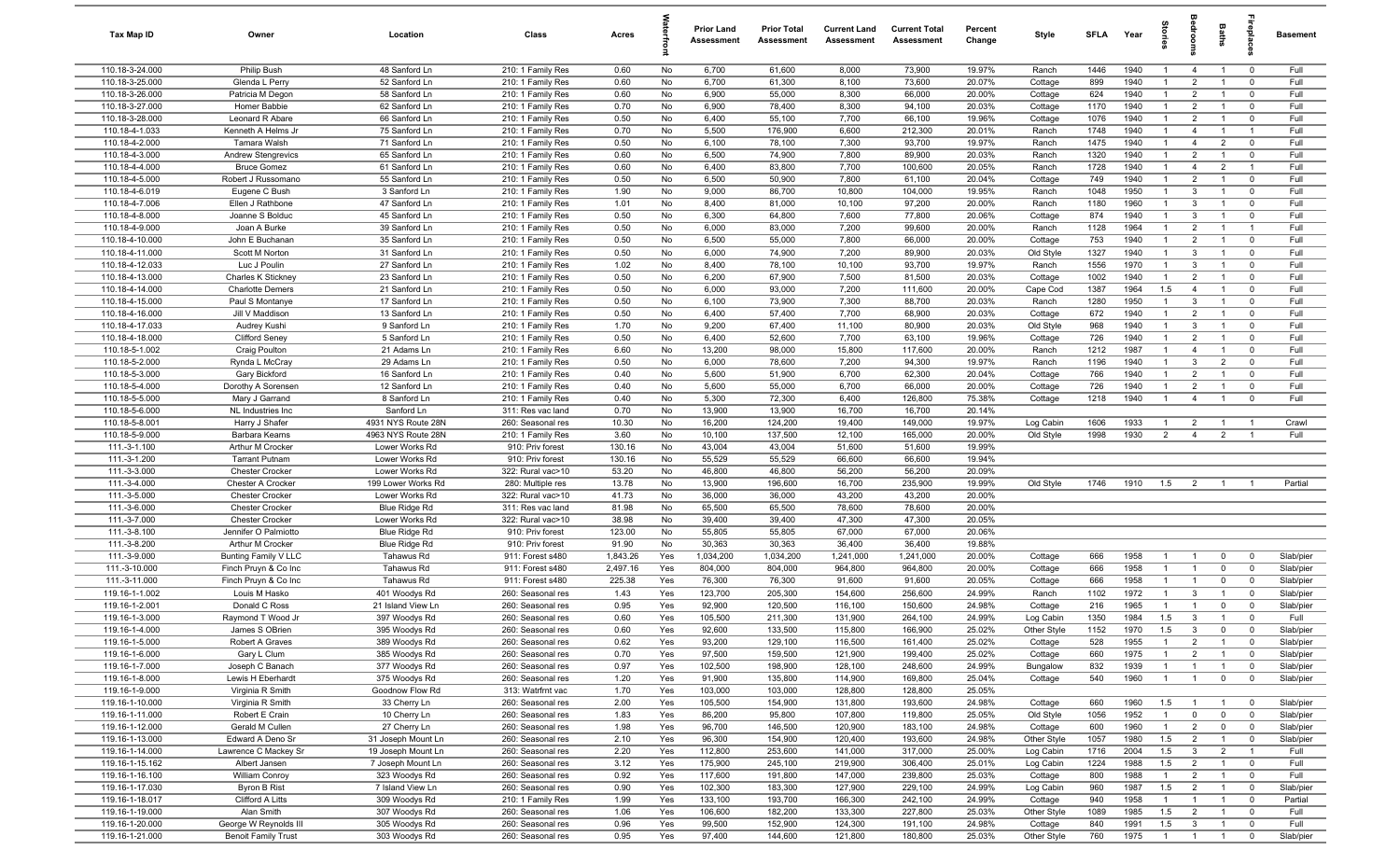| Tax Map ID                         | Owner                                | Location                                     | Class                                  | Acres        |            | <b>Prior Land</b><br>Assessment | <b>Prior Total</b><br>Assessment | <b>Current Land</b><br><b>Assessment</b> | <b>Current Total</b><br>Assessment | Percent<br>Change | Style              | SFLA        | Year         | <b>Darles</b>                    |                                  | Baths                          | 흉                             | <b>Basement</b>        |
|------------------------------------|--------------------------------------|----------------------------------------------|----------------------------------------|--------------|------------|---------------------------------|----------------------------------|------------------------------------------|------------------------------------|-------------------|--------------------|-------------|--------------|----------------------------------|----------------------------------|--------------------------------|-------------------------------|------------------------|
| 119.16-1-22.000                    | Sally Schulz                         | 295 Woodys Rd                                | 260: Seasonal res                      | 0.92         | Yes        | 95,500                          | 140,400                          | 119,400                                  | 175,500                            | 25.00%            | Cottage            | 540         | 1960         | $\overline{1}$                   | $\overline{2}$                   | $\overline{1}$                 | $\overline{1}$                | Slab/pier              |
| 119.16-1-23.000                    | Carolyn M Jonientz                   | 291 Woodys Rd                                | 260: Seasonal res                      | 0.92         | Yes        | 104,200                         | 189,600                          | 130,200                                  | 237,000                            | 25.00%            | Cottage            | 884         | 1988         | 1.5                              | 3                                |                                | $\mathbf 0$                   | Full                   |
| 119.16-1-24.000                    | Walter T Rogers                      | 289 Woodys Rd                                | 260: Seasonal res                      | 0.92         | Yes        | 100,900                         | 173,700                          | 126,100                                  | 217,100                            | 24.99%            | Cottage            | 992         | 1980         | 1.5                              | $\overline{2}$                   | $\overline{1}$                 | $\mathbf 0$                   | Partial                |
| 119.16-1-25.000                    | Douglas L Bartow                     | 12 Island View Ln<br>10 Island View Ln       | 260: Seasonal res<br>260: Seasonal res | 1.13<br>0.90 | Yes<br>Yes | 114,500<br>94,200               | 242,100<br>154,900               | 143,100<br>117,700                       | 302,600<br>193,600                 | 24.99%<br>24.98%  | Other Style        | 1550<br>768 | 1992<br>1980 | $\overline{2}$<br>1.5            | $\overline{4}$<br>$\overline{2}$ | $\overline{2}$<br>$\mathbf 0$  | $\overline{1}$<br>$\mathbf 0$ | Full                   |
| 119.16-1-26.000<br>119.16-1-27.000 | John T Brunswick<br>Linda Frost      | 29 Island View Ln                            | 260: Seasonal res                      | 1.00         | Yes        | 93,500                          | 143,600                          | 116,900                                  | 179,500                            | 25.00%            | Cottage<br>Cottage | 975         | 1957         | 1.5                              | $\overline{2}$                   | $\overline{1}$                 | $\mathbf 0$                   | Slab/pier<br>Slab/pier |
| 119.16-1-28.000                    | Donald C Ross                        | 23 Island View Ln                            | 260: Seasonal res                      | 0.90         | Yes        | 98,700                          | 162,400                          | 123,400                                  | 203,000                            | 25.00%            | Other Style        | 1218        | 1970         | 1.5                              | $\overline{2}$                   | $\overline{1}$                 | $\mathbf 0$                   | Slab/pier              |
| 119.20-2-1.000                     | Joseph R Maliszewski                 | 1918 Goodnow Flow Rd                         | 260: Seasonal res                      | 2.50         | Yes        | 147,000                         | 178,600                          | 183,700                                  | 223,200                            | 24.97%            | Ranch              | 826         | 1970         | $\overline{1}$                   | 3                                | $\mathbf 0$                    | $\overline{1}$                | Slab/pier              |
| 119.20-2-2.000                     | LeRoy G Cormie                       | 1896 Goodnow Flow Rd                         | 260: Seasonal res                      | 0.98         | Yes        | 117,700                         | 172,900                          | 147,100                                  | 216,100                            | 24.99%            | Other Style        | 960         | 1992         | 1.5                              | $\overline{1}$                   | $\overline{1}$                 | $\mathbf 0$                   | Crawl                  |
| 119.20-2-3.000                     | William J Frederick                  | 1884 Goodnow Flow Rd                         | 260: Seasonal res                      | 0.93         | Yes        | 114,000                         | 154,900                          | 142,500                                  | 193,600                            | 24.98%            | Contemporary       | 1260        | 1991         | $\overline{1}$                   | $\overline{2}$                   | $\overline{1}$                 | $\mathbf 0$                   | Slab/pier              |
| 119.20-2-4.000                     | <b>William Garretson</b>             | 1878 Goodnow Flow Rd                         | 260: Seasonal res                      | 0.88         | Yes        | 118,600                         | 178,000                          | 148,300                                  | 222,500                            | 25.00%            | Cottage            | 768         | 1988         | $\overline{1}$                   | $\overline{2}$                   | $\overline{1}$                 | $\mathbf 0$                   | Slab/pier              |
| 119.20-3-1.000                     | <b>Richard S Pollock</b>             | 1874 Goodnow Flow Rd                         | 260: Seasonal res                      | 2.00         | Yes        | 142,700                         | 176,100                          | 178,300                                  | 220,100                            | 24.99%            | Ranch              | 900         | 1970         | $\overline{1}$                   | 2                                | $\overline{1}$                 | $\mathbf 0$                   | Slab/pier              |
| 119.20-3-2.000                     | Patrick J Dugan                      | 1872 Goodnow Flow Rd                         | 260: Seasonal res                      | 1.70         | Yes        | 122,000                         | 153,900                          | 152,500                                  | 192,400                            | 25.02%            | Cottage            | 720         | 1960         | $\overline{1}$                   | $\overline{2}$                   | $\overline{1}$                 | $\mathbf 0$                   | Slab/pier              |
| 119.20-3-3.000                     | Christopher Pogoda                   | 1862 Goodnow Flow Rd                         | 270: Mfg housing                       | 1.50         | Yes        | 111,200                         | 113,500                          | 139,000                                  | 141,900                            | 25.02%            |                    |             |              |                                  |                                  |                                |                               |                        |
| 119.20-3-4.000                     | Peter J Bruno                        | Goodnow Flow Rd                              | 313: Watrfrnt vac                      | 1.50         | Yes        | 100,100                         | 100,100                          | 125,100                                  | 125,100                            | 24.98%            |                    |             |              |                                  |                                  |                                |                               |                        |
| 119.20-3-5.000                     | Peter J Bruno                        | 1854 Goodnow Flow Rd                         | 260: Seasonal res                      | 1.70         | Yes        | 107,100                         | 166,800                          | 133,900                                  | 208,500                            | 25.00%            | Cottage            | 720         | 1975         |                                  |                                  |                                |                               | Slab/pier              |
| 119.20-3-6.000                     | Samuel P Hoopes<br>Patricia B Hoopes | 1852 Goodnow Flow Rd                         | 313: Watrfrnt vac                      | 2.40<br>1.40 | Yes<br>Yes | 99,000<br>96,800                | 99,000<br>96,800                 | 123,800                                  | 123,800                            | 25.05%<br>25.00%  |                    |             |              |                                  |                                  |                                |                               |                        |
| 119.20-3-7.000<br>119.20-3-8.100   | Andrew Lyng                          | Goodnow Flow Rd<br>1848 Goodnow Flow Rd      | 313: Watrfrnt vac<br>210: 1 Family Res | 1.80         | Yes        | 103,900                         | 147,600                          | 121,000<br>129,900                       | 121,000<br>184,500                 | 25.00%            | Cottage            | 1176        | 1998         | $\overline{2}$                   | $\overline{2}$                   | $\overline{1}$                 | $\mathbf 0$                   | Full                   |
| 119.20-3-8.200                     | John Fitzgerald                      | 1846 Goodnow Flow Rd                         | 260: Seasonal res                      | 1.30         | Yes        | 109,600                         | 109,600                          | 137,000                                  | 137,000                            | 25.00%            | Log Cabin          | 728         | 2005         | $\overline{1}$                   | $\mathbf 0$                      | $\mathbf 0$                    | $\mathbf 0$                   | Full                   |
| 119.20-3-9.002                     | Hughlan L Whitman Jr                 | 1838 Goodnow Flow Rd                         | 260: Seasonal res                      | 4.00         | Yes        | 72,600                          | 103,800                          | 87,200                                   | 124,600                            | 20.04%            | Cottage            | 778         | 1960         | $\overline{1}$                   | 2                                | $\overline{1}$                 | $\mathbf 0$                   | Slab/pier              |
| 119.20-3-9.111                     | <b>Brad Pollock</b>                  | 1816 Goodnow Flow Rd                         | 270: Mfg housing                       | 3.69         | Yes        | 55,000                          | 60,700                           | 66,000                                   | 72,800                             | 19.93%            |                    |             |              |                                  |                                  |                                |                               |                        |
| 119.20-3-9.113                     | Ralph J Greene Jr                    | 1792 Goodnow Flow Rd                         | 260: Seasonal res                      | 4.00         | Yes        | 52,500                          | 128,500                          | 65,600                                   | 160,600                            | 24.98%            | Cottage            | 624         | 1986         | 1.5                              | $\overline{2}$                   | $\overline{1}$                 | $\mathbf 0$                   | Slab/pier              |
| 119.20-3-10.912                    | Efnor VanDerwerker                   | 1754 Goodnow Flow Rd                         | 260: Seasonal res                      | 1.15         | Yes        | 78,200                          | 142,600                          | 97,700                                   | 178,200                            | 24.96%            | Other Style        | 1008        | 1977         | 1.5                              | $\mathbf{3}$                     | $\overline{1}$                 | $\mathbf 0$                   | Slab/pier              |
| 119.20-3-11.000                    | Stephen E Schaper                    | Beaver Bay                                   | 313: Watrfrnt vac                      | 0.65         | Yes        | 69,300                          | 69,300                           | 86,600                                   | 86,600                             | 24.96%            |                    |             |              |                                  |                                  |                                |                               |                        |
| 119.20-3-12.000                    | Stephen E Schaper                    | 1740 Goodnow Flow Rd                         | 270: Mfg housing                       | 0.70         | Yes        | 102,400                         | 157,200                          | 128,000                                  | 196,500                            | 25.00%            |                    |             |              |                                  |                                  |                                |                               |                        |
| 119.20-3-13.000                    | Richard Fedo Jr                      | 1876 Goodnow Flow Rd                         | 260: Seasonal res                      | 1.10         | Yes        | 118,000                         | 214,900                          | 147,500                                  | 268,600                            | 24.99%            | Log Cabin          | 792         | 1997         | 1.5                              | $\overline{1}$                   |                                | $\mathbf 0$                   | Full                   |
| 119.20-3-14.000                    | Robert E Matarese                    | 1796 Goodnow Flow Rd                         | 260: Seasonal res                      | 1.67         | Yes        | 34,600                          | 87,300                           | 43,200                                   | 109,100                            | 24.97%            | Colonial           | 1104        | 1989         | $\overline{2}$                   | $\mathbf{3}$                     |                                | $\mathbf 0$                   | Slab/pier              |
| 119.20-4-1.000                     | William B Broderick                  | 1732 Goodnow Flow Rd                         | 260: Seasonal res                      | 0.80         | Yes        | 97,600                          | 115,500                          | 122,000                                  | 144,400                            | 25.02%            | Cottage            | 960         | 1997         | $\overline{2}$                   | $\overline{1}$                   | $\overline{1}$                 | $^{\circ}$                    | Full                   |
| 119.20-4-2.000                     | Alfred M Best Co                     | 1728 Goodnow Flow Rd                         | 313: Watrfrnt vac                      | 0.64         | Yes        | 91,700                          | 91,700                           | 114,600                                  | 114,600                            | 24.97%            |                    |             |              |                                  |                                  |                                |                               |                        |
| 119.20-4-3.000                     | Sandra O Arnold                      | 1724 Goodnow Flow Rd                         | 260: Seasonal res                      | 0.73         | Yes        | 113,000                         | 162,400                          | 141,200                                  | 203,000                            | 25.00%            | Other Style        | 840         | 1968         | 1.5                              | $\overline{3}$                   | $\overline{1}$                 | $\mathbf 0$                   | Slab/pier              |
| 119.20-4-4.000<br>119.20-4-5.000   | Lana M Potter<br>Lana Potter         | Goodnow Flow Rd<br>1714 Goodnow Flow Rd      | 313: Watrfrnt vac<br>313: Watrfrnt vac | 0.80<br>1.00 | Yes<br>Yes | 95,900<br>107,300               | 95,900<br>107,300                | 119,900<br>134,100                       | 119,900<br>134,100                 | 25.03%<br>24.98%  |                    |             |              |                                  |                                  |                                |                               |                        |
| 119.20-4-6.000                     | William J Erdmann                    | 1712 Goodnow Flow Rd                         | 313: Watrfrnt vac                      | 0.80         | Yes        | 95,900                          | 95,900                           | 119,900                                  | 119,900                            | 25.03%            |                    |             |              |                                  |                                  |                                |                               |                        |
| 119.20-4-7.000                     | Lisa M Nargis                        | 1704 Goodnow Flow Rd                         | 316: Wr vac w/imp                      | 1.40         | Yes        | 68,100                          | 70,200                           | 85,200                                   | 87,800                             | 25.07%            |                    |             |              |                                  |                                  |                                |                               |                        |
| 119.20-5-1.000                     | <b>Russell Schwenke</b>              | 21 Breezy Point Ln                           | 260: Seasonal res                      | 0.90         | Yes        | 107,800                         | 130,900                          | 134,700                                  | 163,600                            | 24.98%            | Other Style        | 480         | 1969         | 1.5                              | $\overline{1}$                   | $\mathbf 0$                    | $\mathbf 0$                   | Slab/pier              |
| 119.20-5-2.000                     | Alan C Woolhiser                     | 23 Breezy Point Ln                           | 210: 1 Family Res                      | 0.60         | Yes        | 100,900                         | 171,700                          | 126,100                                  | 214,600                            | 24.99%            | Other Style        | 1288        | 1975         | 1.5                              | $\overline{2}$                   | $\overline{1}$                 | $\mathbf{0}$                  | Partial                |
| 119.20-5-3.000                     | John Burnett                         | 29 Breezy Point Ln                           | 260: Seasonal res                      | 0.80         | Yes        | 111,700                         | 144,600                          | 139,700                                  | 180,800                            | 25.03%            | Cottage            | 755         | 1960         | $\mathbf{1}$                     | $\overline{2}$                   | $\overline{1}$                 | $\mathbf 0$                   | Partial                |
| 119.20-5-4.000                     | Nicholas Fahrenkopf                  | 31 Breezy Point Ln                           | 260: Seasonal res                      | 0.70         | Yes        | 98,700                          | 190,200                          | 123,400                                  | 237,800                            | 25.03%            | Cottage            | 768         | 1964         | $\overline{1}$                   | $\overline{2}$                   | $\mathbf{1}$                   | $\mathbf 0$                   | Slab/pier              |
| 119.20-5-5.000                     | James A Boyd                         | 39 Breezy Point Ln                           | 260: Seasonal res                      | 0.80         | Yes        | 116,200                         | 172,600                          | 145,300                                  | 215,800                            | 25.03%            | Cottage            | 800         | 1960         | $\mathbf{1}$                     | $\overline{2}$                   | $\overline{1}$                 | $\mathbf 0$                   | Slab/pier              |
| 119.20-5-6.000                     | Edward M Sadler                      | Goodnow Flow Rd                              | 313: Watrfrnt vac                      | 1.10         | Yes        | 71,500                          | 71,500                           | 89,400                                   | 89,400                             | 25.03%            |                    |             |              |                                  |                                  |                                |                               |                        |
| 119.20-5-7.008                     | <b>Edward M Sadler</b>               | 30 Breezy Point Ln                           | 260: Seasonal res                      | 1.72         | Yes        | 159,400                         | 259,200                          | 199,200                                  | 324,000                            | 25.00%            | Cape Cod           | 1196        | 1980         | 1.5                              | $\overline{2}$                   | $\overline{1}$                 | $\mathbf 0$                   | Full                   |
| 119.20-5-8.009                     | Terence C Duffy                      | 18 Breezy Point Ln                           | 260: Seasonal res                      | 2.08         | Yes        | 132,200                         | 220,100                          | 165,200                                  | 275,100                            | 24.99%            | Ranch              | 1377        | 1991         | $\overline{1}$                   | $\overline{2}$                   | $\overline{1}$                 | $\mathbf 0$                   | Partial                |
| 119.20-6-1.000                     | Michael Pettine Jr                   | 1686 Goodnow Flow Rd                         | 260: Seasonal res                      | 1.70         | Yes        | 97,900                          | 139,300                          | 122,300                                  | 174,100                            | 24.98%            | Cottage            | 546         | 1976<br>2003 | $\overline{1}$                   | $\overline{1}$                   | $\overline{1}$<br>$\mathbf{1}$ | $\mathbf 0$                   | Slab/pier              |
| 119.20-6-2.000<br>119.20-6-3.000   | John H Knotek                        | 1682 Goodnow Flow Rd                         | 210: 1 Family Res<br>260: Seasonal res | 1.67<br>2.20 | Yes<br>Yes | 142,900<br>140,600              | 360,600<br>166,800               | 178,700<br>175,700                       | 450,800<br>208,500                 | 25.01%<br>25.00%  | Log Cabin          | 1085<br>416 | 1970         | 1.5<br>$\overline{1}$            | $\overline{2}$<br>$\overline{1}$ | $\mathbf 0$                    | $\mathbf 0$<br>$\mathbf 0$    | Full<br>Slab/pier      |
| 119.20-6-4.000                     | Hans B Gottwald<br>Lilian T Loveday  | 1672 Goodnow Flow Rd<br>1662 Goodnow Flow Rd | 260: Seasonal res                      | 1.20         | Yes        | 105,200                         | 117,900                          | 131,500                                  | 147,400                            | 25.02%            | Cottage<br>Cottage | 208         | 1989         | $\overline{1}$                   | $\overline{1}$                   | $\Omega$                       | $\Omega$                      | Slab/pier              |
| 119.20-7-1.000                     | Steven Peterec                       | 465 Woodys Rd                                | 313: Watrfrnt vac                      | 2.57         | Yes        | 68,800                          | 68,800                           | 82,600                                   | 82,600                             | 20.06%            |                    |             |              |                                  |                                  |                                |                               |                        |
| 119.20-7-2.000                     | S Judith Morris                      | 463 Woodys Rd                                | 311: Res vac land                      | 0.94         | No         | 100,000                         | 100,000                          | 120,000                                  | 120,000                            | 20.00%            |                    |             |              |                                  |                                  |                                |                               |                        |
| 119.20-7-3.000                     | Peter M Balet                        | 451 Woodys Rd                                | 260: Seasonal res                      | 1.82         | Yes        | 142,000                         | 243,800                          | 177,600                                  | 304,800                            | 25.02%            | Log Cabin          | 888         | 1972         | 1.5                              | $\overline{4}$                   | $\overline{1}$                 | $\overline{1}$                | Full                   |
| 119.20-7-4.000                     | William James III                    | 449 Woodys Rd                                | 260: Seasonal res                      | 0.80         | Yes        | 103,700                         | 148,600                          | 129,700                                  | 185,800                            | 25.03%            | Cottage            | 850         | 1970         | 1.5                              | $\overline{2}$                   | $\overline{0}$                 | $\mathbf 0$                   | Slab/pier              |
| 119.20-7-5.000                     | Robert L Moran                       | 427 Woodys Rd                                | 311: Res vac land                      | 1.18         | No         | 100,000                         | 100,000                          | 120,000                                  | 120,000                            | 20.00%            |                    |             |              |                                  |                                  |                                |                               |                        |
| 119.20-7-6.000                     | Richard W Hastings                   | 419 Woodys Rd                                | 260: Seasonal res                      | 0.79         | Yes        | 120,900                         | 183,500                          | 151,200                                  | 229,400                            | 25.01%            | Cottage            | 640         | 1986         | $\overline{1}$                   | $\overline{2}$                   | $\overline{1}$                 | $\mathbf 0$                   | Slab/pier              |
| 119.20-7-7.000                     | Thomas W Magee                       | 415 Woodys Rd                                | 311: Res vac land                      | 1.03         | No         | 100,000                         | 100,000                          | 120,000                                  | 120,000                            | 20.00%            |                    |             |              |                                  |                                  |                                |                               |                        |
| 119.20-8-1.000                     | Thomas W Magee                       | Woodys Rd                                    | 311: Res vac land                      | 0.32         | No         | 7,500                           | 7,500                            | 9,000                                    | 9,000                              | 20.00%            |                    |             |              |                                  |                                  |                                |                               |                        |
| 120.-1-1.000                       | Finch Pruyn & Co Inc                 | Goodnow Flow Rd                              | 911: Forest s480                       | 21,825.20    | Yes        | 7,771,512                       | 7,884,012                        | 9,325,800                                | 9,460,800                          | 20.00%            |                    |             |              |                                  |                                  |                                |                               |                        |
| 120.-1-10.028                      | Otter Pond Club Inc                  | 1525 Goodnow Flow Rd                         | 912: Forest s480a                      | 714.60       | Yes        | 529,800                         | 535,300                          | 662,200                                  | 669,100                            | 25.00%            | Cottage            | 315         | 1910         | $\overline{1}$                   | $\overline{2}$                   | $\mathbf 0$                    | $\mathbf 0$                   | Slab/pier              |
| 120.-1-10.028/1                    | Theresa Sanzone                      | 1481 Goodnow Flow Rd                         | 260: Seasonal res                      | 0.01         | No         | 100                             | 45,800                           | 100                                      | 57,200                             | 24.89%            | Cottage            | 348         | 1950         | $\overline{1}$                   | $\overline{1}$                   | $\overline{1}$                 | $\overline{0}$                | Slab/pier              |
| 120.-1-10.028/2                    | Richard G Wood                       | 1473 Goodnow Flow Rd                         | 210: 1 Family Res                      | 0.01         | No         | 200                             | 116,100                          | 200                                      | 145,100                            | 24.98%            | Ranch              | 1219        | 1980         | $\mathbf{1}$                     | $\mathbf{3}$                     | $\overline{1}$                 | $\overline{1}$                | Partial                |
| 120.-1-10.028/4<br>120.-1-10.028/5 | John J Kilmartin                     | 1485 Goodnow Flow Rd<br>1501 Goodnow Flow Rd | 260: Seasonal res                      | 0.01         | No         | 100<br>100                      | 78,000<br>32,600                 | 100<br>200                               | 97,500<br>40,800                   | 25.00%            | Cottage            | 884         | 2005<br>1960 | $\overline{1}$<br>$\overline{1}$ | $\overline{2}$<br>$\overline{2}$ | $\overline{1}$                 | $\mathbf 0$<br>$\mathbf 0$    | Slab/pier              |
| 120.-1-10.028/6                    | William Agan<br>Kenneth A Peter      | 1463 Goodnow Flow Rd                         | 260: Seasonal res<br>210: 1 Family Res | 0.01<br>0.01 | No<br>No   | 100                             | 152,200                          | 100                                      | 190,200                            | 25.15%<br>24.97%  | Cottage<br>Cottage | 480<br>720  | 1980         | $\mathbf{1}$                     | $\overline{2}$                   | $\mathbf{0}$<br>$\overline{1}$ | $\mathbf 0$                   | Slab/pier<br>Full      |
| 120.-1-10.028/7                    | Richard R Gibbs                      | 1435 Goodnow Flow Rd                         | 260: Seasonal res                      | 0.01         | No         | 100                             | 40,700                           | 100                                      | 40,800                             | 0.25%             | Cottage            | 425         | 1957         | $\overline{1}$                   | $\overline{2}$                   | $\mathbf 0$                    | $\mathbf 0$                   | Slab/pier              |
| 120.-1-10.028/8                    | Otter Pond Club                      | 1461 Goodnow Flow Rd                         | 260: Seasonal res                      | 0.01         | No         | 100                             | 105,800                          | 100                                      | 132,200                            | 24.95%            | Cottage            | 1072        | 1995         | 1.5                              | $\overline{2}$                   | $\overline{1}$                 | $\overline{0}$                | Partial                |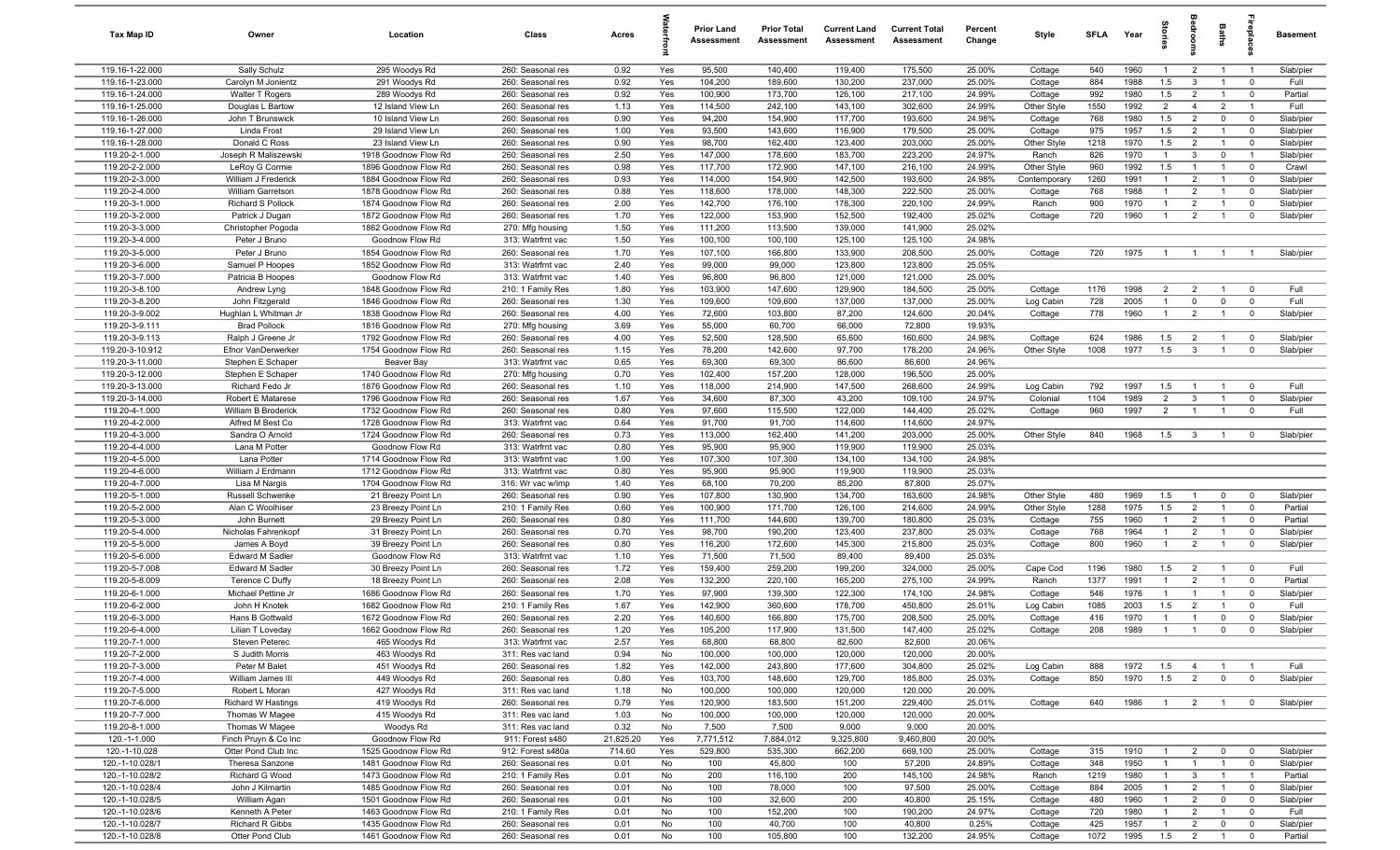| Tax Map ID                         | Owner                                      | Location                           | Class                                  | Acres        |            | <b>Prior Land</b><br>Assessment | <b>Prior Total</b><br>Assessment | <b>Current Land</b><br>Assessment | <b>Current Total</b><br>Assessment | Percent<br>Change | Style                  | SFLA        | Year         | tories                           | å                                | Baths                         |                               | <b>Basement</b>        |
|------------------------------------|--------------------------------------------|------------------------------------|----------------------------------------|--------------|------------|---------------------------------|----------------------------------|-----------------------------------|------------------------------------|-------------------|------------------------|-------------|--------------|----------------------------------|----------------------------------|-------------------------------|-------------------------------|------------------------|
| 120.-1-10.028/9                    | Otter Pond Club                            | Goodnow Flow Rd                    | 260: Seasonal res                      | 0.01         | No         | 100                             | 97,500                           | 100                               | 121,900                            | 25.03%            | Cottage                | 960         | 1999         | $\overline{1}$                   | $\overline{1}$                   | $\overline{1}$                | $\mathbf 0$                   | Full                   |
| 120.-1-11.025                      | Goodnow Flow Assoc Inc                     | Goodnow Flow Rd                    | 315: Underwtr Ind                      | 488.70       | No         | 6,800                           | 6,800                            | 8,200                             | 8,200                              | 20.59%            |                        |             |              |                                  |                                  |                               |                               |                        |
| 120.-1-12.015                      | Tahawus Club Inc                           | 423 Goodnow Flow Rd                | 911: Forest s480                       | 628.23       | Yes        | 770,227                         | 1,106,921                        | 962,800                           | 1,383,700                          | 25.00%            | Old Style              | 1264        | 1920         | $\overline{1}$                   | $\mathbf 0$                      | $\mathbf 0$                   | $\overline{1}$                | Slab/pier              |
| 120.13-1-1.000                     | Theodore D Mack                            | 3 Island View Ln                   | 260: Seasonal res                      | 0.80         | Yes        | 99,600                          | 146,500                          | 124,500                           | 183,100                            | 24.98%            | Cottage                | 454         | 1950         | $\overline{1}$                   | $\overline{1}$                   | $\mathbf 0$                   | $\mathbf 0$                   | Slab/pier              |
| 120.13-1-2.000<br>120.13-1-3.000   | Theodore D Mack<br>Theodore D Mack         | Goodnow Flow Rd<br>Goodnow Flow Rd | 313: Watrfrnt vac<br>313: Watrfrnt vac | 0.90<br>1.00 | Yes<br>Yes | 87,600<br>83,400                | 87,600<br>83,400                 | 109,500<br>104,200                | 109,500<br>104,200                 | 25.00%<br>24.94%  |                        |             |              |                                  |                                  |                               |                               |                        |
| 120.13-1-4.000                     | Theodore D Mack                            | Goodnow Flow Rd                    | 313: Watrfrnt vac                      | 1.20         | Yes        | 131,300                         | 131,300                          | 164,100                           | 164,100                            | 24.98%            |                        |             |              |                                  |                                  |                               |                               |                        |
| 120.13-1-5.000                     | <b>Gregory Buttner</b>                     | 229 Woodys Rd                      | 260: Seasonal res                      | 1.50         | Yes        | 89,700                          | 102,900                          | 107,700                           | 123,500                            | 20.02%            | Log Cabin              | 320         | 1960         | - 1                              | - 1                              | $\mathbf 0$                   | $\mathbf 0$                   | Slab/pier              |
| 120.13-1-6.000                     | <b>Richard VanAlstyne</b>                  | 225 Woodys Rd                      | 260: Seasonal res                      | 1.00         | Yes        | 91,400                          | 123,200                          | 114,200                           | 154,000                            | 25.00%            | Cottage                | 676         | 1945         | $\overline{1}$                   | $\overline{2}$                   | $\mathbf 0$                   | $\mathbf 0$                   | Slab/pier              |
| 120.13-1-7.000                     | Lucinda B Berry                            | Goodnow Flow Rd                    | 260: Seasonal res                      | 0.90         | Yes        | 90,400                          | 106,900                          | 113,000                           | 133,600                            | 24.98%            |                        |             |              |                                  |                                  |                               |                               |                        |
| 120.13-1-8.000                     | Lucinda B Berry                            | Goodnow Flow Rd                    | 313: Watrfrnt vac                      | 0.94         | Yes        | 87,300                          | 87,300                           | 109,100                           | 109,100                            | 24.97%            |                        |             |              |                                  |                                  |                               |                               |                        |
| 120.13-1-9.000                     | Dawn A Kennedy                             | 19 Stone Lodge Ln                  | 260: Seasonal res                      | 0.95         | Yes        | 94,300                          | 145,600                          | 117,900                           | 182,000                            | 25.00%            | Cottage                | 572         | 1992         | $\overline{1}$                   | $\overline{1}$                   | $\overline{1}$                | $\mathbf 0$                   | Slab/pier              |
| 120.13-1-10.000                    | Dawn A Kennedy                             | Goodnow Flow Rd                    | 313: Watrfrnt vac                      | 0.90         | Yes        | 93,100                          | 93,100                           | 116,400                           | 116,400                            | 25.03%            |                        |             |              |                                  |                                  |                               |                               |                        |
| 120.13-1-11.000                    | Dawn A Kennedy                             | 13 Stone Lodge Ln                  | 260: Seasonal res                      | 1.00         | Yes        | 99,900                          | 130,400                          | 124,900                           | 163,000                            | 25.00%            | Cottage                | 450         | 1957         | $\overline{1}$                   | $\mathbf 0$                      | $\mathbf 0$                   | $\overline{0}$                | Slab/pier              |
| 120.13-1-12.000                    | Dawn A Kennedy                             | Goodnow Flow Rd                    | 260: Seasonal res                      | 1.00         | Yes        | 68,400                          | 80,700                           | 85,500                            | 100,900                            | 25.03%            |                        |             |              |                                  |                                  |                               |                               |                        |
| 120.13-1-13.000                    | Clair Snyder                               | 7 Stone Lodge Ln                   | 260: Seasonal res                      | 1.00         | Yes        | 91,500                          | 129,100                          | 114,400                           | 161,400                            | 25.02%            | Cottage                | 430         | 1984         | $\overline{1}$                   | $\overline{1}$                   | $\mathbf{0}$                  | $\mathbf 0$                   | Slab/pier              |
| 120.13-1-14.000                    | Raymond Pohl                               | Goodnow Flow Rd                    | 316: Wr vac w/imp                      | 1.00         | Yes        | 85,400                          | 86,000                           | 106,700                           | 107,500                            | 25.00%            |                        |             |              |                                  |                                  |                               |                               |                        |
| 120.13-1-15.000<br>120.13-1-16.000 | Raymond Pohl                               | Goodnow Flow Rd                    | 316: Wr vac w/imp                      | 1.00         | Yes        | 85,400<br>93,000                | 86,000<br>125,600                | 106,700<br>116,200                | 107,500<br>157,000                 | 25.00%            |                        | 560         | 1955         | -1                               |                                  |                               |                               |                        |
| 120.13-1-17.000                    | Nancy Pohl<br>James H King                 | 183 Woodys Rd<br>181 Woodys Rd     | 260: Seasonal res<br>260: Seasonal res | 0.90<br>0.92 | Yes<br>Yes | 101,200                         | 254,500                          | 126,500                           | 318,100                            | 25.00%<br>24.99%  | Cottage<br>Cottage     | 945         | 1966         | 1.5                              | $\mathbf{3}$                     | $\mathbf 0$<br>$\overline{1}$ | $\mathbf 0$<br>$\mathbf 0$    | Slab/pier<br>Slab/pier |
| 120.13-1-18.000                    | John D OSullivan                           | 173 Woodys Rd                      | 260: Seasonal res                      | 1.00         | Yes        | 91,700                          | 130,400                          | 114,600                           | 163,000                            | 25.00%            | Cottage                | 640         | 1960         | $\overline{1}$                   | $\overline{2}$                   | $\overline{1}$                | $\overline{1}$                | Slab/pier              |
| 120.13-1-19.202                    | Louis E Smith                              | 171 Woodys Rd                      | 260: Seasonal res                      | 1.39         | Yes        | 112,300                         | 175,300                          | 140,300                           | 219,100                            | 24.99%            | Cottage                | 832         | 1973         | $\overline{1}$                   | $\overline{2}$                   | $\overline{1}$                | $\overline{1}$                | Slab/pier              |
| 120.13-1-20.100                    | Frank Pipitone                             | Goodnow Flow Rd                    | 313: Watrfrnt vac                      | 0.50         | Yes        | 62,700                          | 62,700                           | 78,400                            | 78,400                             | 25.04%            |                        |             |              |                                  |                                  |                               |                               |                        |
| 120.13-1-21.000                    | Frank Pipitone                             | 163 Woodys Rd                      | 260: Seasonal res                      | 0.70         | Yes        | 83,900                          | 159,400                          | 104,800                           | 199,200                            | 24.97%            | Cottage                | 804         | 1960         | $\overline{1}$                   | $\mathbf{3}$                     | $\overline{1}$                |                               | Slab/pier              |
| 120.13-1-22.052                    | Joseph R Maloney                           | 13 Woodys Rd                       | 260: Seasonal res                      | 1.00         | Yes        | 109,100                         | 167,400                          | 136,300                           | 209,200                            | 24.97%            | Cottage                | 750         | 1955         | $\overline{1}$                   | 2                                | $\overline{1}$                | $\mathbf 0$                   | Slab/pier              |
| 120.13-1-23.022                    | Michael A Benmosche                        | 159 Woodys Rd                      | 210: 1 Family Res                      | 1.14         | Yes        | 116,500                         | 215,100                          | 145,700                           | 268,900                            | 25.01%            | Ranch                  | 1008        | 1989         | $\overline{1}$                   | 2                                | $\overline{1}$                | $\overline{0}$                | Full                   |
| 120.13-1-24.000                    | Charles A Robertson                        | 155 Woodys Rd                      | 260: Seasonal res                      | 0.91         | Yes        | 99,500                          | 164,800                          | 124,400                           | 206,000                            | 25.00%            | Cottage                | 916         | 1954         | $\overline{1}$                   | $\overline{2}$                   | $\overline{1}$                | $\mathbf 0$                   | Slab/pier              |
| 120.13-1-25.000                    | Robert W Siler                             | 151 Woodys Rd                      | 260: Seasonal res                      | 0.94         | Yes        | 96,900                          | 147,600                          | 121,100                           | 184,500                            | 25.00%            | Cottage                | 1136        | 1999         | 1.7                              | $\overline{\mathbf{3}}$          | $\overline{1}$                | $\mathbf 0$                   | Full                   |
| 120.13-1-26.000                    | Valentino Marconi                          | 141 Woodys Rd                      | 210: 1 Family Res                      | 0.78         | Yes        | 117,900                         | 285,100                          | 147,400                           | 356,400                            | 25.01%            | Contemporary           | 1744        | 1998         | 1.5                              | $\mathbf{3}$                     | $\overline{2}$                | $\mathbf 0$                   | Full                   |
| 120.13-1-27.000                    | Sebastian Pliquett                         | Goodnow Flow Rd                    | 313: Watrfrnt vac                      | 0.70         | Yes        | 86,000                          | 86,000                           | 107,500                           | 107,500                            | 25.00%            |                        |             |              |                                  |                                  |                               |                               |                        |
| 120.13-1-28.000                    | Sebastian Pliquett                         | 19 Black Bear Ln                   | 260: Seasonal res                      | 0.60         | Yes        | 94,400                          | 139,900                          | 118,000                           | 174,900                            | 25.02%            | Cottage                | 579         | 1949         | $\mathbf{1}$                     | $\mathbf 0$                      | $\mathbf 0$                   | $\overline{1}$                | Slab/pier              |
| 120.13-1-29.000                    | Cullen S McVoy                             | 15 Black Bear Ln                   | 260: Seasonal res                      | 0.60         | Yes        | 92,700                          | 108,000                          | 115,900                           | 135,000                            | 25.00%            | Cottage                | 524         | 1957         | $\overline{1}$                   | $\mathbf 0$                      | $\mathbf 0$                   | $\overline{0}$                | Slab/pier              |
| 120.13-1-30.000                    | Cullen S McVoy                             | Goodnow Flow Rd                    | 313: Watrfrnt vac                      | 0.52         | Yes<br>Yes | 84,300                          | 84,300                           | 105,400                           | 105,400                            | 25.03%            |                        | 860         | 1962         | $\overline{1}$                   | -1                               | $\overline{1}$                |                               | Crawl                  |
| 120.13-1-31.000<br>120.13-1-32.000 | Harold E Kilmartin<br>Augustine A Passante | 7 Black Bear Ln<br>121 Woodys Rd   | 260: Seasonal res<br>260: Seasonal res | 0.50<br>0.50 | Yes        | 94,800<br>99,100                | 147,600<br>168,100               | 118,500<br>123,900                | 184,500<br>210,100                 | 25.00%<br>24.99%  | Ranch<br>Cottage       | 880         | 1994         | 2                                | $\overline{2}$                   | $\overline{1}$                | $\mathbf 0$<br>$\overline{0}$ | Full                   |
| 120.13-1-33.002                    | Lawrence J Peterec                         | 117 Woodys Rd                      | 260: Seasonal res                      | 1.43         | Yes        | 150,800                         | 230,000                          | 188,500                           | 287,500                            | 25.00%            | Cottage                | 1813        | 1970         | $\overline{1}$                   | $\mathbf{3}$                     | $\overline{1}$                | $\overline{1}$                | Slab/pier              |
| 120.13-1-34.001                    | Joseph A Zielinski                         | 11 Woodys Rd                       | 260: Seasonal res                      | 1.06         | Yes        | 125,600                         | 152,700                          | 157,000                           | 190,900                            | 25.02%            | Cottage                | 555         | 1950         | $\overline{1}$                   | $\overline{2}$                   | $\overline{1}$                | $\mathbf 0$                   | Slab/pier              |
| 120.13-1-35.000                    | Frank A LaBarge                            | 105 Woodys Rd                      | 270: Mfg housing                       | 0.50         | Yes        | 93,200                          | 122,800                          | 116,500                           | 153,500                            | 25.00%            |                        |             |              |                                  |                                  |                               |                               |                        |
| 120.13-1-36.000                    | Robert J Lemery                            | 101 Woodys Rd                      | 260: Seasonal res                      | 0.60         | Yes        | 96,400                          | 155,600                          | 120,500                           | 194,500                            | 25.00%            | Cottage                | 768         | 1977         | $\mathbf{1}$                     | $\overline{2}$                   | $\overline{1}$                |                               | Slab/pier              |
| 120.13-1-37.000                    | Russell W Drennen                          | 99 Woodys Rd                       | 260: Seasonal res                      | 0.80         | Yes        | 98,700                          | 160,900                          | 123,300                           | 201,100                            | 24.98%            | Cottage                | 777         | 1968         | $\overline{1}$                   | $\overline{2}$                   | $\overline{1}$                | $\overline{1}$                | Slab/pier              |
| 120.13-1-38.000                    | Arthur D Edwards                           | 91 Woodys Rd                       | 260: Seasonal res                      | 1.29         | Yes        | 120,000                         | 204,800                          | 150,000                           | 256,000                            | 25.00%            | Other Style            | 1440        | 1965         | 1.5                              |                                  | $\mathbf{1}$                  | $\overline{1}$                | Crawl                  |
| 120.13-1-39.000                    | John Berhaupt                              | 81 Woodys Rd                       | 260: Seasonal res                      | 1.60         | Yes        | 125,400                         | 329,800                          | 156,700                           | 412,200                            | 24.98%            | Log Cabin              | 1512        | 2002         | 1.5                              | $\mathbf{3}$                     | $\overline{1}$                | $\mathbf 0$                   | Full                   |
| 120.13-1-40.000                    | Robert S Knapp III                         | 75 Woodys Rd                       | 260: Seasonal res                      | 1.58         | Yes        | 98,500                          | 163,500                          | 123,200                           | 204,400                            | 25.02%            | Cottage                | 700         | 1960         | $\overline{1}$                   | $\overline{2}$                   | - 1                           | $\overline{1}$                | Crawl                  |
| 120.13-1-41.000                    | Michael E Delpha                           | 73 Woodys Rd                       | 260: Seasonal res                      | 2.90         | Yes        | 140,700                         | 188,800                          | 175,900                           | 236,000                            | 25.00%            | Other Style            | 994         | 1972         | $\overline{1}$                   |                                  | $\overline{1}$                | $\mathbf 0$                   | Crawl                  |
| 120.13-1-42.000                    | <b>Richard A Guior</b>                     | 57 Woodys Rd                       | 260: Seasonal res                      | 1.60         | Yes        | 122,200                         | 213,800                          | 152,700                           | 267,200                            | 24.98%            | Ranch                  | 988         | 1989         | $\overline{1}$                   |                                  | $\mathbf{1}$                  | $\mathbf{0}$                  | Full                   |
| 120.13-1-43.000                    | Sharon L Woodside                          | 55 Woodys Rd                       | 260: Seasonal res                      | 0.71         | Yes        | 98,100                          | 132,200                          | 122,600                           | 165,200                            | 24.96%            | Cottage                | 448         | 1960         | $\overline{1}$<br>$\overline{1}$ | $\overline{2}$                   | $\mathbf 0$                   | $\mathbf 0$                   | Slab/pier              |
| 120.13-1-44.000<br>120.13-1-45.000 | Robert J Wilhelm                           | 51 Woodys Rd                       | 260: Seasonal res                      | 1.00<br>1.40 | Yes<br>Yes | 108,000<br>105,800              | 154,900<br>204,500               | 135,000<br>132,200                | 193,600<br>255,600                 | 24.98%<br>24.99%  | Cottage<br>Other Style | 922<br>1187 | 1992<br>1975 | 1.5                              | $\overline{2}$<br>$\overline{2}$ | $\overline{1}$                | $\mathbf 0$<br>$\overline{1}$ | Slab/pier<br>Slab/pier |
| 120.13-1-46.000                    | Kathleen A Kingsley<br>James Sheffield     | 47 Woodys Rd<br>41 Woodys Rd       | 260: Seasonal res<br>313: Watrfrnt vac | 1.68         | Yes        | 89,100                          | 89,100                           | 111,400                           | 111,400                            | 25.03%            |                        |             |              |                                  |                                  |                               |                               |                        |
| 120.13-1-47.000                    | Arnold Rist                                | 39 Woodys Rd                       | 313: Watrfrnt vac                      | 1.74         | Yes        | 108,000                         | 108,000                          | 135,000                           | 135,000                            | 25.00%            |                        |             |              |                                  |                                  |                               |                               |                        |
| 120.13-1-48.000                    | Donald Powles                              | 35 Woodys Rd                       | 260: Seasonal res                      | 1.84         | Yes        | 95,500                          | 148,000                          | 119,400                           | 185,000                            | 25.00%            | Log Cabin              | 729         | 1958         | $\overline{1}$                   | $\overline{1}$                   | $\overline{1}$                | $\overline{1}$                | Slab/pier              |
| 120.13-1-49.000                    | Gene Lindman                               | Goodnow Flow Rd                    | 260: Seasonal res                      | 1.70         | Yes        | 119,300                         | 258,300                          | 149,100                           | 322,900                            | 25.01%            | Other Style            | 1253        | 2001         | 1.5                              | $\overline{0}$                   | $\overline{1}$                | $\overline{0}$                | Slab/pier              |
| 120.13-1-50.000                    | Candace A Lansing                          | Goodnow Flow Rd                    | 260: Seasonal res                      | 1.90         | Yes        | 102,800                         | 195,600                          | 128,500                           | 267,900                            | 36.96%            | Cape Cod               | 2040        | 2002         | 1.5                              | $\overline{1}$                   | $\overline{1}$                | $\mathbf 0$                   | Partial                |
| 120.13-1-51.000                    | Inez E VanAlst                             | 15 Woodys Rd                       | 260: Seasonal res                      | 1.54         | Yes        | 139,400                         | 177,000                          | 174,200                           | 221,200                            | 24.97%            | Cottage                | 828         | 1960         | $\overline{1}$                   | $\overline{2}$                   | $\mathbf{0}$                  | $\overline{1}$                | Slab/pier              |
| 120.14-1-1.000                     | John V Currie                              | 932 Goodnow Flow Rd                | 260: Seasonal res                      | 0.84         | Yes        | 86,100                          | 342,800                          | 107,600                           | 428,500                            | 25.00%            | Log Cabin              | 1348        | 2005         | 1.5                              | $\overline{4}$                   | $\overline{2}$                | $\overline{0}$                | Full                   |
| 120.14-1-2.000                     | Janet VanRoss                              | 934 Goodnow Flow Rd                | 260: Seasonal res                      | 0.60         | Yes        | 99,300                          | 148,300                          | 124,200                           | 185,400                            | 25.02%            | Other Style            | 540         | 1960         | $\mathbf{1}$                     | $\overline{2}$                   | $\mathbf 0$                   | $\overline{1}$                | Slab/pier              |
| 120.14-1-3.000                     | <b>WL Acker III</b>                        | 936 Goodnow Flow Rd                | 260: Seasonal res                      | 0.60         | Yes        | 103,300                         | 157,300                          | 129,100                           | 196,600                            | 24.98%            | Cottage                | 640         | 1960         | $\mathbf{1}$                     | $\overline{2}$                   | $\overline{0}$                | $\overline{\mathbf{0}}$       | Slab/pier              |
| 120.14-1-4.000                     | Mary A Sandor                              | 940 Goodnow Flow Rd                | 260: Seasonal res                      | 0.60         | Yes        | 93,400                          | 159,700                          | 116,700                           | 199,600                            | 24.98%            | Cottage                | 880         | 1960         | $\overline{1}$                   | $\mathbf{3}$                     | $\overline{1}$                | $\mathbf 0$                   | Slab/pier              |
| 120.14-1-5.000                     | Kathryn H Bond                             | 946 Goodnow Flow Rd                | 270: Mfg housing                       | 0.70         | Yes        | 91,200                          | 104,300                          | 114,000                           | 130,400                            | 25.02%            |                        |             |              |                                  |                                  |                               |                               |                        |
| 120.14-1-6.000                     | Robert Rapant                              | 950 Goodnow Flow Rd                | 260: Seasonal res                      | 0.48         | Yes        | 101,400                         | 188,300                          | 126,800                           | 235,400                            | 25.01%            | Cottage                | 1374        | 1999         | $\overline{1}$                   | $\overline{2}$                   | $\overline{1}$                | $\overline{\mathbf{0}}$       | Full                   |
| 120.14-1-7.002                     | Timothy B Bowers                           | 1018 Goodnow Flow Rd               | 260: Seasonal res                      | 0.81         | Yes        | 165,000                         | 187,000                          | 206,300                           | 233,800                            | 25.03%            | Cottage                | 480         | 1960         | $\overline{1}$                   | $\overline{1}$                   | $\mathbf 0$                   | $\overline{0}$                | Slab/pier              |
| 120.14-1-8.003                     | Margaret G Higgerson                       | 960 Goodnow Flow Rd                | 260: Seasonal res                      | 0.93         | Yes        | 132,700                         | 236,300                          | 165,900                           | 295,400                            | 25.01%            | Log Cabin              | 918         | 1975         | 1.5                              | $\overline{1}$                   | $\overline{1}$                | $\overline{1}$                | Slab/pier              |
| 120.14-1-9.100                     | Margaret G Higgerson                       | 964 Goodnow Flow Rd                | 313: Watrfrnt vac                      | 0.43         | Yes        | 81,200                          | 81,200                           | 101,500                           | 101,500                            | 25.00%            |                        |             |              |                                  |                                  |                               |                               |                        |
| 120.14-1-10.000                    | Rex C Trobridge                            | 970 Goodnow Flow Rd                | 260: Seasonal res                      | 0.50         | Yes        | 94,100                          | 156,800                          | 117,600                           | 196,000                            | 25.00%            |                        |             |              |                                  |                                  |                               |                               |                        |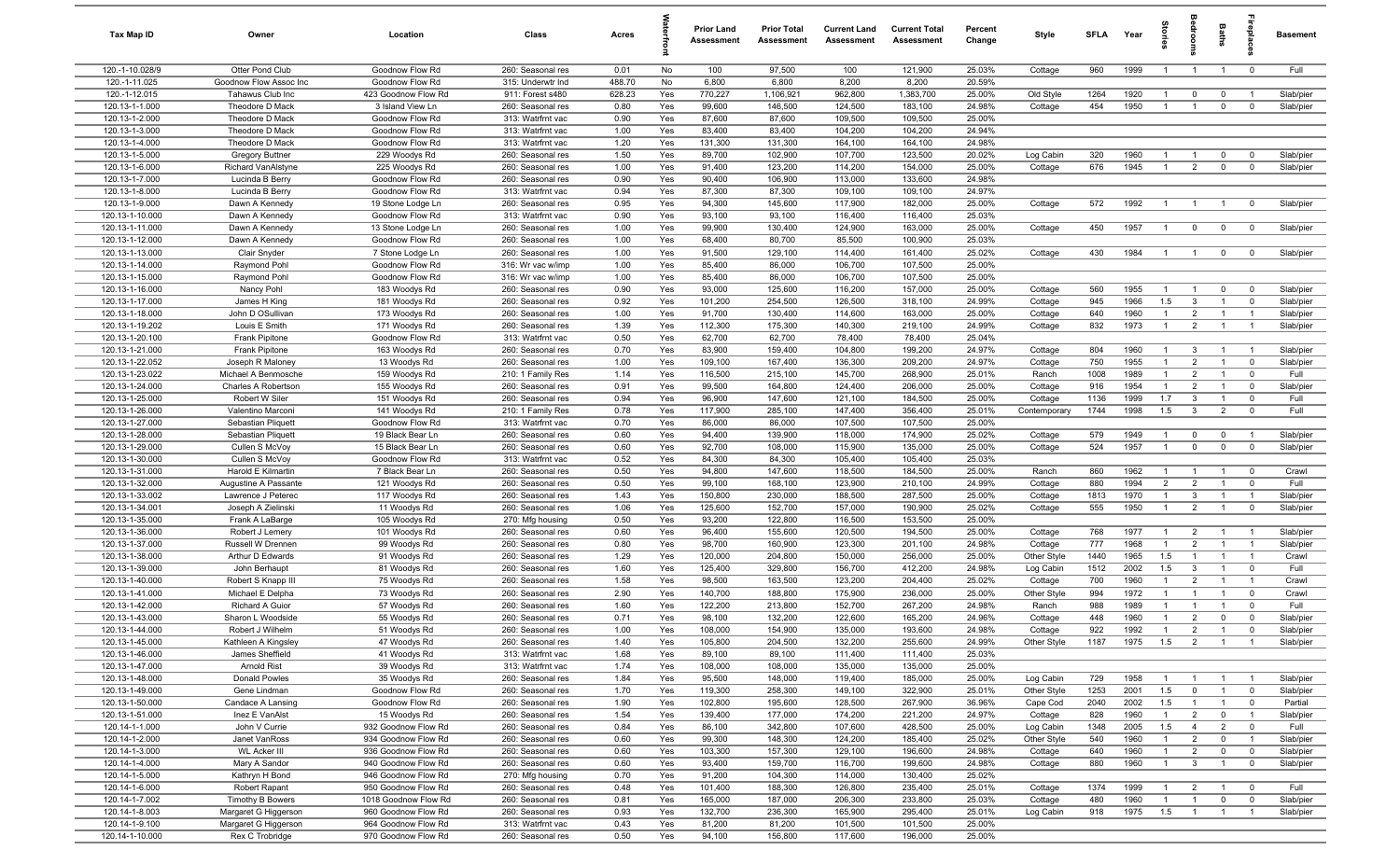| Tax Map ID                         | Owner                                    | Location                                     | Class                                  | Acres        |            | <b>Prior Land</b><br>Assessment | <b>Prior Total</b><br>Assessment | <b>Current Land</b><br>Assessment | <b>Current Total</b><br>Assessment | Percent<br>Change | Style                   | <b>SFLA</b> | Year         | ğ                                | groo                             | Baths                         | epla                          | Basement           |
|------------------------------------|------------------------------------------|----------------------------------------------|----------------------------------------|--------------|------------|---------------------------------|----------------------------------|-----------------------------------|------------------------------------|-------------------|-------------------------|-------------|--------------|----------------------------------|----------------------------------|-------------------------------|-------------------------------|--------------------|
| 120.14-1-11.000                    | Rex C Trobridge                          | Goodnow Flow Rd                              | 260: Seasonal res                      | 0.47         | Yes        | 109,800                         | 244,400                          | 137,300                           | 305,500                            | 25.00%            | Cape Cod                | 1224        | 1988         | 1.5                              | $\overline{2}$                   | $\overline{1}$                | $\mathbf 0$                   | Full               |
| 120.14-1-12.000                    | Robert R Matthews                        | 976 Goodnow Flow Rd                          | 260: Seasonal res                      | 0.60         | Yes        | 99,900                          | 179,300                          | 124,900                           | 224,100                            | 24.99%            | Cottage                 | 756         | 1955         | $\overline{1}$                   | $\mathbf{3}$                     | $\overline{1}$                | $\overline{1}$                | Slab/pier          |
| 120.14-1-13.000                    | Patterson C Stanley                      | 980 Goodnow Flow Rd                          | 260: Seasonal res                      | 0.60         | Yes        | 95,400                          | 153,900                          | 119,300                           | 192,400                            | 25.02%            | Cottage                 | 774         | 2004         | -1                               | $\overline{1}$                   | $\overline{1}$                | $\mathbf 0$                   | Slab/pier          |
| 120.14-1-14.000                    | Dina Kennedy                             | 982 Goodnow Flow Rd                          | 260: Seasonal res                      | 0.80         | Yes        | 123,400                         | 206,400                          | 154,200                           | 258,000                            | 25.00%            | Colonial                | 1664        | 1986         | $\overline{2}$                   | $\mathbf{3}$                     |                               | $\mathbf 0$                   | Slab/pier          |
| 120.14-1-15.000                    | William LaClair Jr                       | 996 Goodnow Flow Rd                          | 260: Seasonal res                      | 0.90         | Yes        | 125,100                         | 177,800                          | 156,300                           | 222,200                            | 24.97%            | Cottage                 | 796         | 1955         | $\mathbf{1}$                     | $\overline{2}$                   |                               | - 1                           | Slab/pier          |
| 120.14-1-16.000<br>120.14-1-17.000 | Albert Vasak                             | 1000 Goodnow Flow Rd                         | 260: Seasonal res<br>260: Seasonal res | 0.60<br>0.60 | Yes        | 110,800<br>106,800              | 150,700<br>197,300               | 138,500<br>133,500                | 188,400<br>246,600                 | 25.02%<br>24.99%  | Cottage                 | 384<br>900  | 1959<br>1970 | $\mathbf{1}$<br>1.5              | $\mathbf{3}$                     | $\mathbf 0$<br>$\overline{1}$ |                               | Slab/pier          |
| 120.14-1-18.000                    | Myron H Cameron<br>Tommy C Brigham       | 1002 Goodnow Flow Rd<br>1004 Goodnow Flow Rd | 210: 1 Family Res                      | 0.39         | Yes<br>Yes | 93,400                          | 169,000                          | 116,700                           | 211,200                            | 24.97%            | Contemporary<br>Cottage | 792         | 1950         | $\mathbf{1}$                     | $\overline{2}$                   | $\overline{1}$                | $\mathbf 0$<br>$\overline{1}$ | Slab/pier<br>Crawl |
| 120.14-1-19.000                    | <b>Bruce S Dix</b>                       | 1014 Goodnow Flow Rd                         | 260: Seasonal res                      | 0.30         | Yes        | 83,200                          | 151,800                          | 104,000                           | 189,800                            | 25.03%            | Cottage                 | 728         | 1960         | $\overline{1}$                   | $\overline{2}$                   | $\overline{1}$                | $\overline{1}$                | Slab/pier          |
| 120.17-1-1.000                     | William I Rowen                          | 23 Muskrat Ln                                | 260: Seasonal res                      | 1.40         | Yes        | 129,400                         | 173,600                          | 161,800                           | 217,000                            | 25.00%            | Cottage                 | 792         | 1970         | $\overline{1}$                   | $\overline{2}$                   | $\overline{1}$                | $\mathbf 0$                   | Slab/pier          |
| 120.17-1-2.003                     | Benjamin West III                        | 35 Muskrat Ln                                | 260: Seasonal res                      | 1.50         | Yes        | 141,300                         | 203,600                          | 176,600                           | 254,500                            | 25.00%            | Other Style             | 864         | 1969         | 1.5                              | $\overline{2}$                   | $\overline{1}$                | $\overline{1}$                | Slab/pier          |
| 120.17-1-3.004                     | Jeffrey R Thomas                         | 26 Muskrat Ln                                | 260: Seasonal res                      | 0.50         | Yes        | 105,100                         | 196,400                          | 131,400                           | 245,500                            | 25.00%            | Cottage                 | 768         | 1975         | $\overline{1}$                   | $\overline{2}$                   | $\overline{1}$                | $^{\circ}$                    | Slab/pier          |
| 120.17-2-1.000                     | Linda M Rodriguez                        | 14 Muskrat Ln                                | 260: Seasonal res                      | 0.67         | Yes        | 86,600                          | 136,500                          | 108,200                           | 170,600                            | 24.98%            | Other Style             | 624         | 1965         | $\overline{1}$                   | $\overline{1}$                   | $\overline{1}$                | $\mathbf 0$                   | Slab/pier          |
| 120.17-2-2.001                     | Roberta Ponemon                          | 1402 Goodnow Flow Rd                         | 260: Seasonal res                      | 1.16         | Yes        | 90,400                          | 123,400                          | 113,000                           | 154,200                            | 24.96%            | Cottage                 | 815         | 1957         | -1                               | $\overline{1}$                   | $\overline{1}$                | $\mathbf 0$                   | Slab/pier          |
| 120.17-2-3.003                     | Joseph B Garvilla                        | 81 Beaver Bay                                | 260: Seasonal res                      | 2.94         | Yes        | 193,400                         | 360,900                          | 241,700                           | 451,100                            | 24.99%            | Old Style               | 1197        | 1949         | $\overline{1}$                   | $\mathbf{3}$                     | $\overline{1}$                | $^{\circ}$                    | Crawl              |
| 120.17-2-4.001                     | Ronald D Spada                           | 1398 Goodnow Flow Rd                         | 260: Seasonal res                      | 1.06         | Yes        | 87,400                          | 99,000                           | 109,300                           | 123,800                            | 25.05%            | Cottage                 | 294         | 1930         | $\mathbf{1}$                     | $\overline{1}$                   | $\mathbf 0$                   | $\mathbf 0$                   | Slab/pier          |
| 120.17-2-5.000                     | Sheila L Duggan                          | 85 Beaver Bay                                | 260: Seasonal res                      | 0.96         | Yes        | 92,700                          | 142,600                          | 115,800                           | 178,200                            | 24.96%            | Cottage                 | 573         | 1950         | -1                               | $\overline{2}$                   |                               | $^{\circ}$                    | Slab/pier          |
| 120.17-2-6.000                     | Michael J Garvilla                       | 105 Beaver Bay                               | 260: Seasonal res                      | 1.15         | Yes        | 71,900                          | 73,000                           | 120,000                           | 350,000                            | 379.45%           | Cottage                 | 128         | 1950         | -1                               | $\mathbf 0$                      | $\mathbf 0$                   | $^{\circ}$                    | Slab/pier          |
| 120.17-2-7.000                     | Michael J Garvilla                       | Goodnow Flow Rd                              | 313: Watrfrnt vac                      | 1.28         | Yes        | 86,000                          | 86,000                           | 107,500                           | 107,500                            | 25.00%            |                         |             |              |                                  |                                  |                               |                               |                    |
| 120.17-2-8.000                     | Francis L Dunn                           | Goodnow Flow Rd                              | 313: Watrfrnt vac                      | 1.09         | Yes        | 83,800                          | 83,800                           | 104,800                           | 104,800                            | 25.06%            |                         |             |              |                                  |                                  |                               |                               |                    |
| 120.17-2-9.010<br>120.17-2-10.052  | Francis L Dunn<br>Marion A Cole          | 21 Loon Point Ln<br>1396 Goodnow Flow Rd     | 260: Seasonal res<br>260: Seasonal res | 2.64<br>1.10 | Yes<br>Yes | 144,500<br>92,900               | 220,000<br>140,400               | 180,600<br>116,100                | 275,000<br>175,500                 | 25.00%<br>25.00%  | Cottage<br>Cottage      | 768<br>400  | 1973<br>1960 | $\overline{1}$<br>$\mathbf{1}$   | $\overline{2}$<br>$\overline{2}$ | $\overline{1}$                | $\mathbf 0$<br>$\mathbf 0$    | Full<br>Slab/pier  |
| 120.17-2-11.000                    | Kevin J OBrien                           | Goodnow Flow Rd                              | 313: Watrfrnt vac                      | 0.94         | Yes        | 83,800                          | 83,800                           | 104,800                           | 104,800                            | 25.06%            |                         |             |              |                                  |                                  |                               |                               |                    |
| 120.17-2-12.000                    | Kevin J OBrien                           | 35 Loon Point Ln                             | 260: Seasonal res                      | 0.85         | Yes        | 114,700                         | 127,200                          | 143,400                           | 159,000                            | 25.00%            | Cottage                 | 256         | 1957         | $\overline{1}$                   | $\overline{1}$                   | $\mathbf 0$                   | $^{\circ}$                    | Slab/pier          |
| 120.17-2-13.000                    | Kevin J OBrien                           | Goodnow Flow Rd                              | 313: Watrfrnt vac                      | 1.15         | Yes        | 95,700                          | 95,700                           | 119,600                           | 119,600                            | 24.97%            |                         |             |              |                                  |                                  |                               |                               |                    |
| 120.17-2-14.000                    | Brendan P OBrien                         | 43 Loon Point Ln                             | 260: Seasonal res                      | 0.97         | Yes        | 93,400                          | 140,400                          | 116,700                           | 175,500                            | 25.00%            | Cottage                 | 850         | 1964         | $\mathbf{1}$                     | $\overline{2}$                   | $\mathbf 0$                   | - 1                           | Slab/pier          |
| 120.17-2-15.000                    | Cheri L Fazio                            | Goodnow Flow Rd                              | 313: Watrfrnt vac                      | 1.07         | Yes        | 68,400                          | 68,400                           | 85,500                            | 85,500                             | 25.00%            |                         |             |              |                                  |                                  |                               |                               |                    |
| 120.17-2-16.000                    | Cheri L Fazio                            | 6 Loon Point Ln                              | 260: Seasonal res                      | 1.15         | Yes        | 104,800                         | 151,200                          | 131,000                           | 189,000                            | 25.00%            | Ranch                   | 768         | 1984         | $\mathbf{1}$                     | $\overline{1}$                   |                               | $\mathbf 0$                   | Slab/pier          |
| 120.17-2-17.000                    | Cheri L Fazio                            | Goodnow Flow Rd                              | 313: Watrfrnt vac                      | 1.40         | Yes        | 87,400                          | 87,400                           | 109,200                           | 109,200                            | 24.94%            |                         |             |              |                                  |                                  |                               |                               |                    |
| 120.17-2-18.000                    | Robert Sheiman                           | Goodnow Flow Rd                              | 313: Watrfrnt vac                      | 1.20         | Yes        | 107,900                         | 107,900                          | 134,900                           | 134,900                            | 25.02%            |                         |             |              |                                  |                                  |                               |                               |                    |
| 120.17-2-19.000                    | David A Jenks                            | 2 Loon Point Way                             | 270: Mfg housing                       | 0.92         | Yes        | 66,700                          | 90,800                           | 83,400                            | 113,500                            | 25.00%            |                         |             |              |                                  |                                  |                               |                               |                    |
| 120.17-2-20.000                    | Jeffrey D Roberts                        | 82 Doe Haven Ln                              | 260: Seasonal res                      | 1.14         | Yes        | 118,100                         | 156,200                          | 147,600                           | 195,200                            | 24.97%            | Cottage                 | 921         | 1953         | 1.5                              | $\overline{1}$                   | $\overline{1}$                | $\overline{1}$                | Slab/pier          |
| 120.17-2-21.022                    | Daniel Jennings                          | 76 Doe Haven Ln                              | 260: Seasonal res                      | 1.90         | Yes        | 140,100                         | 169,800                          | 175,100                           | 212,200                            | 24.97%            | Cottage                 | 680         | 1960         | 1.5                              | $\overline{1}$                   | $\mathbf 0$                   | $\overline{1}$                | Slab/pier          |
| 120.17-2-22.054                    | John B Egger                             | 1388 Goodnow Flow Rd                         | 260: Seasonal res                      | 1.05         | Yes        | 88,500                          | 105,800                          | 110,600                           | 132,200                            | 24.95%            | Cottage                 | 505         | 1997         | $\overline{1}$                   | $\overline{2}$                   | $\overline{1}$                | $^{\circ}$                    | Slab/pier          |
| 120.17-2-23.024                    | Joseph Jupin                             | 54 Doe Haven Ln                              | 260: Seasonal res                      | 2.30         | Yes        | 97,700                          | 143,400                          | 122,100                           | 179,200                            | 24.97%            | Cottage                 | 720         | 1950         | $\overline{1}$                   | $\overline{2}$                   | $\mathbf 0$                   | $\overline{1}$                | Slab/pier          |
| 120.17-2-24.053<br>120.17-2-25.000 | James T Fenton                           | 1394 Goodnow Flow Rd                         | 260: Seasonal res                      | 1.03<br>0.90 | Yes        | 95,400<br>100,700               | 148,000<br>141,800               | 119,200<br>125,800                | 185,000<br>177,200                 | 25.00%<br>24.96%  | Cottage                 | 830<br>348  | 1960<br>1955 | 1.5<br>$\overline{1}$            | $\overline{2}$<br>$\overline{1}$ | $\overline{1}$<br>$\mathbf 0$ | $\overline{1}$<br>$^{\circ}$  | Full<br>Slab/pier  |
| 120.17-2-26.000                    | Stephen A Bancroft<br>Stephen A Bancroft | 27 Pinney Ln<br>Goodnow Flow Rd              | 260: Seasonal res<br>313: Watrfrnt vac | 0.92         | Yes<br>Yes | 98,700                          | 98,700                           | 123,400                           | 123,400                            | 25.03%            | Cottage                 |             |              |                                  |                                  |                               |                               |                    |
| 120.17-2-27.000                    | Lee F Hess                               | 22 Pinney Ln                                 | 260: Seasonal res                      | 0.90         | Yes        | 110,400                         | 172,000                          | 138,000                           | 215,000                            | 25.00%            | Cottage                 | 787         | 1989         | $\overline{1}$                   | $\overline{2}$                   | $\overline{1}$                | - 1                           | Full               |
| 120.17-2-28.000                    | Robert J Piel                            | 14 Pinney Ln                                 | 280: Multiple res                      | 0.90         | Yes        | 72,100                          | 110,400                          | 86,500                            | 132,500                            | 20.02%            | Log Cabin               | 816         | 1960         | $\overline{1}$                   | $\overline{1}$                   | $\overline{1}$                | $\overline{1}$                | Slab/pier          |
| 120.17-2-29.000                    | Robert J Piel                            | Goodnow Flow Rd                              | 313: Watrfrnt vac                      | 0.90         | Yes        | 97,400                          | 97,400                           | 121,800                           | 121,800                            | 25.05%            |                         |             |              |                                  |                                  |                               |                               |                    |
| 120.17-2-30.000                    | Robert P Bearor                          | 10 Pinney Ln                                 | 260: Seasonal res                      | 0.90         | Yes        | 121,800                         | 172,800                          | 152,200                           | 216,000                            | 25.00%            | Cottage                 | 768         | 1983         | -1                               | $\overline{1}$                   | $\overline{1}$                | $\overline{0}$                | Slab/pier          |
| 120.17-2-31.000                    | Paul Ollinger                            | 51 Memory Ln                                 | 210: 1 Family Res                      | 1.96         | Yes        | 107,900                         | 182,400                          | 134,900                           | 228,000                            | 25.00%            | Cottage                 | 888         | 1969         | $\overline{1}$                   | $\overline{2}$                   |                               | $^{\circ}$                    | Partial            |
| 120.17-2-32.100                    | Michael Smith                            | 57 Memory Ln                                 | 313: Watrfrnt vac                      | 1.52         | Yes        | 88,900                          | 88,900                           | 111,100                           | 111,100                            | 24.97%            |                         |             |              |                                  |                                  |                               |                               |                    |
| 120.17-2-32.200                    | Stephen W Buzanowski                     | 55 Memory Ln                                 | 260: Seasonal res                      | 1.80         | Yes        | 106,900                         | 173,600                          | 133,600                           | 217,000                            | 25.00%            | Log Cabin               | 810         | 1958         | $\overline{1}$                   | $\overline{2}$                   |                               | $^{\circ}$                    | Slab/pier          |
| 120.17-2-33.000                    | Dennis Bragg                             | Goodnow Flow Rd                              | 313: Watrfrnt vac                      | 19.80        | Yes        | 163,200                         | 163,200                          | 204,000                           | 204,000                            | 25.00%            |                         |             |              |                                  |                                  |                               |                               |                    |
| 120.17-2-34.000                    | Dennis Bragg                             | 99 Memory Ln                                 | 260: Seasonal res                      | 8.00         | Yes        | 202,800                         | 271,300                          | 253,500                           | 339,100                            | 24.99%            | Ranch                   | 1140        | 1960         | $\overline{1}$                   | $\mathcal{R}$                    |                               |                               | Crawl              |
| 120.17-2-35.000                    | Howard A Houck                           | 1474 Goodnow Flow Rd                         | 270: Mfg housing                       | 1.93         | Yes        | 103,600                         | 128,500                          | 129,500                           | 160,600                            | 24.98%            |                         |             |              |                                  |                                  |                               |                               |                    |
| 120.17-2-36.000<br>120.17-2-37.000 | Sarah S Thorne                           | 1470 Goodnow Flow Rd                         | 210: 1 Family Res                      | 1.65         | Yes        | 107,700                         | 230,600                          | 134,600                           | 288,200                            | 24.98%            | Contemporary            | 1773        | 1973         | $\overline{2}$<br>$\overline{1}$ | $\overline{2}$                   | $\overline{1}$                | $\overline{1}$                | Slab/pier          |
| 120.17-2-38.000                    | Sarah S Thorne-Locke<br>Thomas M Ryan    | 1460 Goodnow Flow Rd<br>Goodnow Flow Rd      | 260: Seasonal res<br>313: Watrfrnt vac | 1.58<br>1.49 | Yes<br>Yes | 94,400<br>85,400                | 139,800<br>85,400                | 118,000<br>106,800                | 174,800<br>106,800                 | 25.04%<br>25.06%  | Cottage                 | 600         | 1930         |                                  | $\overline{1}$                   | $\overline{1}$                | $^{\circ}$                    | Slab/pier          |
| 120.17-2-39.000                    | Thomas M Ryan                            | 1452 Goodnow Flow Rd                         | 260: Seasonal res                      | 1.28         | Yes        | 104,000                         | 199,300                          | 130,000                           | 249,100                            | 24.99%            | Ranch                   | 1025        | 1972         | $\overline{1}$                   | $\overline{2}$                   | $\overline{1}$                | $\overline{1}$                | Slab/pier          |
| 120.17-2-40.000                    | Otter Pond Club Inc                      | Goodnow Flow Rd                              | 313: Watrfrnt vac                      | 0.93         | Yes        | 33,000                          | 33,000                           | 33,000                            | 33,000                             | 0.00%             |                         |             |              |                                  |                                  |                               |                               |                    |
| 120.17-2-41.000                    | Mitchell S Metzgar                       | Goodnow Flow Rd                              | 313: Watrfrnt vac                      | 0.20         | Yes        | 6,800                           | 6,800                            | 8,500                             | 8,500                              | 25.00%            |                         |             |              |                                  |                                  |                               |                               |                    |
| 120.17-2-42.000                    | Mitchell S Metzgar                       | 1442 Goodnow Flow Rd                         | 260: Seasonal res                      | 1.60         | Yes        | 119,000                         | 158,800                          | 148,700                           | 198,500                            | 25.00%            | Cottage                 | 768         | 1960         | -1                               | $\overline{1}$                   |                               | $\overline{0}$                | Slab/pier          |
| 120.17-2-43.000                    | <b>Greene Family Trust</b>               | 1436 Goodnow Flow Rd                         | 210: 1 Family Res                      | 1.50         | Yes        | 130,600                         | 305,600                          | 163,200                           | 382,000                            | 25.00%            | Old Style               | 1942        | 1948         | $\overline{2}$                   | $\overline{3}$                   | $\overline{1}$                | - 1                           | Partial            |
| 120.17-2-44.000                    | Garland R Walsh                          | 1426 Goodnow Flow Rd                         | 260: Seasonal res                      | 1.09         | Yes        | 100,900                         | 140,700                          | 126,100                           | 175,900                            | 25.02%            | Cottage                 | 608         | 1979         | $\mathbf{1}$                     | $\overline{2}$                   | $\overline{1}$                | $\overline{\mathbf{0}}$       | Crawl              |
| 120.17-2-45.000                    | Scott T Balfe                            | 1424 Goodnow Flow Rd                         | 260: Seasonal res                      | 0.95         | Yes        | 105,500                         | 134,400                          | 131,900                           | 168,000                            | 25.00%            | Cottage                 | 504         | 1960         | $\mathbf{1}$                     | $\mathbf 0$                      | $\mathbf 0$                   | $\overline{1}$                | Slab/pier          |
| 120.17-2-46.000                    | Paul T Sharpley                          | 1418 Goodnow Flow Rd                         | 260: Seasonal res                      | 1.49         | Yes        | 147,200                         | 204,600                          | 184,000                           | 255,800                            | 25.02%            | Cottage                 | 754         | 1985         | $\mathbf{1}$                     | $\overline{1}$                   | $\overline{1}$                | $\overline{0}$                | Slab/pier          |
| 120.17-2-47.000                    | William W Fibiger                        | 1416 Goodnow Flow Rd                         | 260: Seasonal res                      | 1.85         | Yes        | 110,600                         | 219,900                          | 138,300                           | 274,900                            | 25.01%            | Colonial                | 1812        | 1978         | $\overline{2}$                   | $\mathbf{3}$                     | $\overline{2}$                | $\overline{1}$                | Partial            |
| 120.17-2-48.000                    | Timothy W Tapply                         | 1410 Goodnow Flow Rd                         | 260: Seasonal res                      | 1.63         | Yes        | 101,300                         | 123,400                          | 126,600                           | 154,200                            | 24.96%            | Cottage                 | 435         | 1960         | $\overline{1}$                   | $\overline{1}$                   | $\mathbf 0$                   | $\mathbf 0$                   | Slab/pier          |
| 120.17-2-49.000                    | John G Ruggiero                          | 1408 Goodnow Flow Rd                         | 260: Seasonal res                      | 1.48         | Yes        | 92,600                          | 112,600                          | 115,800                           | 140,800                            | 25.04%            | Cottage                 | 420         | 1950         | $\mathbf{1}$                     | $\overline{1}$                   | $\overline{1}$                | $\overline{0}$                | Slab/pier          |
| 120.17-3-1.000                     | Emmett R McDevitt Jr                     | 75 Beaver Bay                                | 260: Seasonal res                      | 1.00         | Yes        | 119,200                         | 228,100                          | 149,000                           | 285,100                            | 24.99%            | Other Style             | 1609        | 2001         | 1.5                              | $\overline{2}$                   | $\mathbf{1}$                  | $\overline{0}$                | Full               |
| 120.17-3-2.000                     | Paul J Tetlack                           | 73 Beaver Bay                                | 260: Seasonal res                      | 0.80         | Yes        | 97,900                          | 161,900                          | 122,400                           | 202,400                            | 25.02%            | Cottage                 | 672         | 1969         | $\overline{1}$                   | $\overline{2}$                   | $\overline{1}$                | $\mathbf 0$                   | Slab/pier          |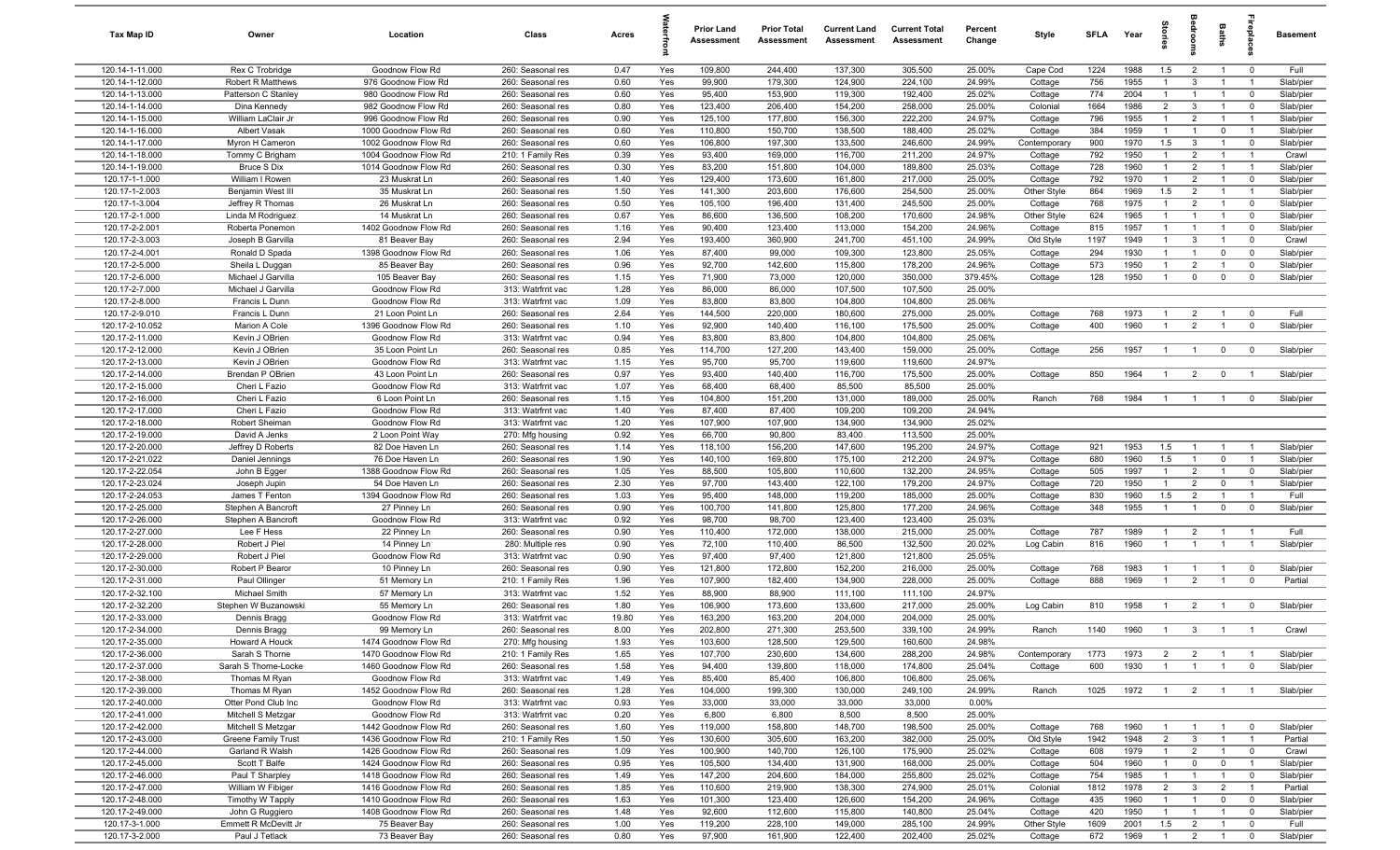| Tax Map ID                         | Owner                                 | Location                                     | Class                                  | Acres        |            | <b>Prior Land</b><br>Assessment | <b>Prior Total</b><br>Assessment | <b>Current Land</b><br>Assessment | <b>Current Total</b><br>Assessment | Percent<br>Change | Style                     | <b>SFLA</b>  | Year         | $\vec{a}$                      |                                  | Baths                            | epla                          | <b>Basement</b>        |
|------------------------------------|---------------------------------------|----------------------------------------------|----------------------------------------|--------------|------------|---------------------------------|----------------------------------|-----------------------------------|------------------------------------|-------------------|---------------------------|--------------|--------------|--------------------------------|----------------------------------|----------------------------------|-------------------------------|------------------------|
| 120.17-3-3.000                     | Anthony Audino                        | 71 Beaver Bay                                | 260: Seasonal res                      | 1.30         | Yes        | 93,700                          | 128,300                          | 112,500                           | 154,000                            | 20.03%            | Other Style               | 1080         | 1970         | 1.5                            | $\mathbf{3}$                     | $\overline{1}$                   | $\overline{1}$                | Full                   |
| 120.17-3-4.000                     | Frederick W Groos                     | 65 Beaver Bay Rd                             | 313: Watrfrnt vac                      | 1.00         | Yes        | 90,100                          | 90,100                           | 112,600                           | 112,600                            | 24.97%            |                           |              |              |                                |                                  |                                  |                               |                        |
| 120.17-3-5.000<br>120.17-3-6.000   | George T Howard<br>James Hayes        | 61 Beaver Bay<br>57 Beaver Bay               | 260: Seasonal res<br>260: Seasonal res | 1.10<br>1.00 | Yes<br>Yes | 102,500<br>108,000              | 139,200<br>188,300               | 128,100<br>135,000                | 174,000<br>235,400                 | 25.00%<br>25.01%  | Cottage<br>Log Cabin      | 768<br>998   | 1973<br>1978 | $\overline{1}$<br>$\mathbf{1}$ | $\mathbf{3}$<br>$\overline{2}$   | $\overline{1}$<br>$\overline{1}$ | $\mathbf 0$<br>$\overline{0}$ | Slab/pier<br>Slab/pier |
| 120.17-3-7.000                     | Brian M Garvilla                      | 51 Beaver Bay                                | 260: Seasonal res                      | 1.30         | Yes        | 111,400                         | 170,600                          | 139,200                           | 213,200                            | 24.97%            | Cottage                   | 384          | 1950         | $\overline{1}$                 | $\overline{1}$                   | $\overline{1}$                   | $\mathbf 0$                   | Slab/pier              |
| 120.17-3-8.000                     | James Marcello                        | 49 Beaver Bay Rd                             | 260: Seasonal res                      | 2.13         | Yes        | 93,800                          | 161,300                          | 117,200                           | 201,600                            | 24.98%            | Other Style               | 2062         | 2001         | 1.5                            | $\mathbf 0$                      | 0                                | $\Omega$                      | Full                   |
| 120.17-4-1.000                     | Josephine Jules                       | 1654 Goodnow Flow Rd                         | 260: Seasonal res                      | 1.50         | Yes        | 113,700                         | 151,700                          | 142,100                           | 189,600                            | 24.98%            | Other Style               | 874          | 1989         | $\overline{1}$                 | $\overline{1}$                   | $\mathbf 0$                      | $\mathbf 0$                   | Full                   |
| 120.17-4-2.000                     | David J Oxley                         | 1648 Goodnow Flow Rd                         | 210: 1 Family Res                      | 1.60         | Yes        | 113,100                         | 367,600                          | 141,400                           | 459,500                            | 25.00%            | Log Cabin                 | 1568         | 2004         | $\overline{2}$                 | $\mathbf{3}$                     | $\overline{2}$                   | $\mathbf 0$                   | Full                   |
| 120.17-4-3.000                     | Roy H Ginsberg                        | 1640 Goodnow Flow Rd                         | 210: 1 Family Res                      | 1.40         | Yes        | 108,000                         | 365,400                          | 135,000                           | 456,800                            | 25.01%            | Log Cabin                 | 1472         | 2004         | $\overline{1}$                 | $\overline{2}$                   | $\overline{1}$                   | $\mathbf 0$                   | Full                   |
| 120.18-1-1.000                     | Warren Smith                          | Goodnow Flow Rd                              | 313: Watrfrnt vac                      | 0.40         | Yes        | 80,100                          | 80,100                           | 100,100                           | 100,100                            | 24.97%            |                           |              |              |                                |                                  |                                  |                               |                        |
| 120.18-1-2.000<br>120.18-1-3.000   | Roderick O Dressel<br>Warren Smith    | 1028 Goodnow Flow Rd<br>1032 Goodnow Flow Rd | 313: Watrfrnt vac                      | 0.50         | Yes        | 84,700<br>94,700                | 90,100                           | 105,800                           | 112,600                            | 24.97%<br>24.98%  |                           | 842          | 1974         | $\overline{1}$                 |                                  |                                  | $\mathbf 0$                   | Slab/pier              |
| 120.18-1-4.000                     | Arnold Converse                       | 1036 Goodnow Flow Rd                         | 260: Seasonal res<br>260: Seasonal res | 0.50<br>0.50 | Yes<br>Yes | 93,600                          | 144,100<br>139,300               | 118,300<br>117,000                | 180,100<br>174,100                 | 24.98%            | Ranch<br>Ranch            | 748          | 1968         | $\overline{1}$                 | $\overline{2}$<br>$\overline{2}$ | $\overline{1}$<br>$\overline{1}$ | $\mathbf 0$                   | Partial                |
| 120.18-1-5.000                     | George L Yager                        | 1040 Goodnow Flow Rd                         | 260: Seasonal res                      | 0.40         | Yes        | 92,600                          | 162,900                          | 115,700                           | 203,600                            | 24.98%            | Cottage                   | 1070         | 1952         | 1.5                            | $\overline{2}$                   | $\overline{1}$                   | $\overline{1}$                | Slab/pier              |
| 120.18-1-6.000                     | Richard W Broughton                   | 1044 Goodnow Flow Rd                         | 260: Seasonal res                      | 0.40         | Yes        | 90,500                          | 150,500                          | 113,100                           | 188,100                            | 24.98%            | Other Style               | 944          | 1974         | 1.5                            | $\mathbf{3}$                     | $\overline{1}$                   | $\mathbf 0$                   | Slab/pier              |
| 120.18-1-7.000                     | Edward J Banovic                      | 1050 Goodnow Flow Rd                         | 210: 1 Family Res                      | 0.78         | Yes        | 117,000                         | 241,000                          | 146,200                           | 301,200                            | 24.98%            | Contemporary              | 1554         | 1994         | 1.5                            | $\mathbf{3}$                     | $\overline{1}$                   | $\overline{0}$                | Full                   |
| 120.18-1-8.000                     | Douglas W Drischler                   | 1052 Goodnow Flow Rd                         | 260: Seasonal res                      | 0.68         | Yes        | 110,200                         | 174,000                          | 137,700                           | 217,500                            | 25.00%            | Cottage                   | 768          | 1955         | $\mathbf{1}$                   | $\mathbf{3}$                     |                                  | $\Omega$                      | Slab/pier              |
| 120.18-1-9.000                     | Richard J Garvilla                    | 1056 Goodnow Flow Rd                         | 260: Seasonal res                      | 0.83         | Yes        | 110,200                         | 148,700                          | 137,800                           | 185,900                            | 25.02%            | Cottage                   | 525          | 1988         | -1                             | $\overline{2}$                   | $\overline{1}$                   | $\mathbf 0$                   | Slab/pier              |
| 120.18-1-10.000<br>120.18-1-11.000 | Joseph Pollock<br>George P Sarkisian  | 1060 Goodnow Flow Rd                         | 260: Seasonal res                      | 0.70<br>0.63 | Yes<br>Yes | 104,200<br>114,600              | 219,300<br>280,300               | 130,200<br>143,300                | 274,100<br>350,400                 | 24.99%<br>25.01%  | Cape Cod                  | 1583<br>1890 | 1986<br>1997 | 1.7<br>1.7                     | $\overline{2}$<br>$\mathbf{3}$   | $\overline{1}$<br>$\overline{2}$ | $\overline{1}$                | Full<br>Crawl          |
| 120.18-1-12.000                    | Anthony J Bruno                       | 1066 Goodnow Flow Rd<br>1070 Goodnow Flow Rd | 260: Seasonal res<br>260: Seasonal res | 0.50         | Yes        | 91,100                          | 138,500                          | 113,900                           | 173,100                            | 24.98%            | Cape Cod<br>Cottage       | 719          | 1964         | $\overline{1}$                 | $\overline{2}$                   | $\overline{1}$                   | $\mathbf 0$                   | Slab/pier              |
| 120.18-1-13.000                    | Wendy L Wahlberg                      | 1074 Goodnow Flow Rd                         | 260: Seasonal res                      | 0.47         | Yes        | 95,700                          | 160,500                          | 119,600                           | 200,600                            | 24.98%            | Cottage                   | 960          | 1997         | 1.5                            | $\overline{2}$                   | $\overline{1}$                   | $\mathbf 0$                   | Slab/pier              |
| 120.18-1-14.000                    | Thomas L Ellis                        | 1080 Goodnow Flow Rd                         | 260: Seasonal res                      | 0.50         | Yes        | 94,600                          | 146,400                          | 118,200                           | 183,000                            | 25.00%            | Log Cabin                 | 1150         | 1966         | 1.5                            | $\overline{2}$                   | $\overline{1}$                   | $\overline{1}$                | Slab/pier              |
| 120.18-1-15.000                    | <b>Donald Pollock</b>                 | 1084 Goodnow Flow Rd                         | 260: Seasonal res                      | 0.50         | Yes        | 92,600                          | 133,500                          | 115,800                           | 166,900                            | 25.02%            | Cottage                   | 609          | 1950         | $\overline{1}$                 | $\overline{1}$                   | $\mathbf 0$                      | $\overline{1}$                | Slab/pier              |
| 120.18-1-16.000                    | James M DePasquale                    | 1098 Goodnow Flow Rd                         | 210: 1 Family Res                      | 1.10         | Yes        | 129,700                         | 506,700                          | 162,200                           | 633,400                            | 25.00%            | Cape Cod                  | 2240         | 2004         | 1.7                            | $\mathbf{3}$                     | $\overline{2}$                   | $\mathbf 0$                   | Full                   |
| 120.18-1-17.000                    | James M DePasquale                    | Goodnow Flow Rd                              | 313: Watrfrnt vac                      | 1.50         | Yes        | 117,000                         | 117,000                          | 146,200                           | 146,200                            | 24.96%            |                           |              |              |                                |                                  |                                  |                               |                        |
| 120.18-1-18.000<br>120.18-1-19.000 | James M DePasquale                    | Goodnow Flow Rd<br>1100 Goodnow Flow Rd      | 313: Watrfrnt vac                      | 0.30<br>0.20 | Yes        | 60,300                          | 60,300                           | 75,400                            | 75,400                             | 25.04%<br>24.98%  |                           | 964          | 1970         |                                | -1                               | $\overline{1}$                   | $\mathbf 0$                   | Slab/pier              |
| 120.18-1-20.000                    | Douglas Towner<br>Thomas P Power      | 1104 Goodnow Flow Rd                         | 260: Seasonal res<br>260: Seasonal res | 0.18         | Yes<br>Yes | 66,700<br>74,000                | 112,100<br>159,700               | 83,300<br>92,500                  | 140,100<br>199,600                 | 24.98%            | Cottage<br>Cottage        | 1048         | 1982         | 1.5<br>1.5                     | $\overline{2}$                   | $\mathbf 0$                      | $\mathbf 0$                   | Crawl                  |
| 120.18-1-21.000                    | William L Whelden                     | 1108 Goodnow Flow Rd                         | 260: Seasonal res                      | 0.20         | Yes        | 64,900                          | 101,900                          | 81,200                            | 127,400                            | 25.02%            | Ranch                     | 1020         | 1974         | $\overline{1}$                 | $\overline{2}$                   | $\overline{1}$                   | $\Omega$                      | Slab/pier              |
| 120.18-1-22.000                    | Daniel E Locker                       | 1112 Goodnow Flow Rd                         | 260: Seasonal res                      | 0.20         | Yes        | 66,600                          | 114,200                          | 83,300                            | 142,800                            | 25.04%            | Cottage                   | 650          | 1956         | $\mathbf{1}$                   | $\overline{2}$                   | $\mathbf 0$                      |                               | Slab/pier              |
| 120.18-2-1.000                     | Michael Swansen                       | 1386 Goodnow Flow Rd                         | 260: Seasonal res                      | 1.12         | Yes        | 87,900                          | 107,800                          | 109,900                           | 134,800                            | 25.05%            | Cottage                   | 448          | 1980         | $\overline{1}$                 | $\overline{2}$                   | $\overline{1}$                   | $\overline{0}$                | Slab/pier              |
| 120.18-2-2.000                     | Howard O Patten                       | 1380 Goodnow Flow Rd                         | 270: Mfg housing                       | 1.12         | Yes        | 89,900                          | 116,400                          | 112,400                           | 145,500                            | 25.00%            |                           |              |              |                                |                                  |                                  |                               |                        |
| 120.18-2-3.000                     | Scott C Curtis                        | 1376 Goodnow Flow Rd                         | 260: Seasonal res                      | 1.06         | Yes        | 95,700                          | 145,100                          | 119,600                           | 181,400                            | 25.02%            | Cottage                   | 816          | 1988         | 1.5                            | $\overline{2}$                   | $\overline{1}$                   | $\mathbf 0$                   | Slab/pier              |
| 120.18-2-4.000<br>120.18-2-5.000   | David S Guertin<br>Robert Barnes      | 1370 Goodnow Flow Rd<br>1368 Goodnow Flow Rd | 260: Seasonal res<br>313: Watrfrnt vac | 0.92<br>0.97 | Yes<br>Yes | 95,100<br>78,500                | 149,200<br>78,500                | 118,900<br>98,100                 | 186,500<br>98,100                  | 25.00%<br>24.97%  | Cottage                   | 1056         | 1970         | 1.5                            | $\overline{2}$                   | $\overline{1}$                   | $\mathbf 0$                   | Slab/pier              |
| 120.18-2-6.000                     | Mary A Flynn                          | 1362 Goodnow Flow Rd                         | 260: Seasonal res                      | 1.01         | Yes        | 92,300                          | 139,200                          | 115,400                           | 174,000                            | 25.00%            | Ranch                     | 1148         | 1954         | $\overline{1}$                 | $\mathbf{3}$                     | $\overline{1}$                   | $\mathbf 0$                   | Full                   |
| 120.18-2-7.000                     | James S Flynn                         | 1360 Goodnow Flow Rd                         | 270: Mfg housing                       | 1.05         | Yes        | 87,800                          | 107,600                          | 109,700                           | 134,500                            | 25.00%            |                           |              |              |                                |                                  |                                  |                               |                        |
| 120.18-2-8.000                     | Linda McFarren                        | 1356 Goodnow Flow Rd                         | 260: Seasonal res                      | 1.07         | Yes        | 88,700                          | 111,800                          | 110,900                           | 139,800                            | 25.04%            | Cottage                   | 596          | 1956         | $\mathbf{1}$                   | $\overline{2}$                   | - 1                              | $\mathbf 0$                   | Partial                |
| 120.18-2-9.000                     | Georger R Baker                       | 1350 Goodnow Flow Rd                         | 260: Seasonal res                      | 1.06         | Yes        | 94,800                          | 151,800                          | 118,600                           | 189,800                            | 25.03%            | Cottage                   | 1053         | 1976         | 1.5                            | $\mathbf{3}$                     | $\mathbf 0$                      | $\mathbf 0$                   | Partial                |
| 120.18-2-10.000                    | Donald P Callahan                     | 1346 Goodnow Flow Rd                         | 260: Seasonal res                      | 1.09         | Yes        | 91,100                          | 131,400                          | 113,800                           | 164,200                            | 24.96%            | Cottage                   | 640          | 1981         | $\overline{1}$                 | $\overline{2}$                   | $\overline{1}$                   | $\mathbf 0$                   | Slab/pier              |
| 120.18-2-11.000                    | Michael A Vincent                     | 1344 Goodnow Flow Rd                         | 260: Seasonal res                      | 1.20         | Yes        | 95,000                          | 153,100<br>166,200               | 118,800                           | 191,400                            | 25.02%            | Cottage                   | 840          | 1996<br>1970 | $\mathbf{1}$<br>1.7            | $\overline{2}$<br>$\overline{2}$ | $\overline{1}$                   | $\mathbf 0$<br>$\mathbf 0$    | Full                   |
| 120.18-2-12.000<br>120.18-2-13.000 | Michael E Endieveri<br>Eugene J Rizzo | 1340 Goodnow Flow Rd<br>1336 Goodnow Flow Rd | 260: Seasonal res<br>260: Seasonal res | 1.31<br>1.27 | Yes<br>Yes | 97,300<br>99,800                | 176,100                          | 121,700<br>124,700                | 207,800<br>220,100                 | 25.03%<br>24.99%  | Contemporary<br>Cottage   | 1592<br>868  | 1952         | $\overline{1}$                 | 3                                | $\overline{1}$                   | $\overline{1}$                | Partial<br>Crawl       |
| 120.18-2-14.000                    | Clifton F Howard Jr                   | 1332 Goodnow Flow Rd                         | 260: Seasonal res                      | 1.31         | Yes        | 91,600                          | 129,400                          | 114,600                           | 161,800                            | 25.04%            | Cottage                   | 936          | 1980         | 1.5                            | -3                               |                                  | $\Omega$                      | Slab/pier              |
| 120.18-2-15.000                    | Joann O McCreight                     | 1328 Goodnow Flow Rd                         | 260: Seasonal res                      | 1.35         | Yes        | 93,900                          | 135,400                          | 117,300                           | 169,200                            | 24.96%            | Cottage                   | 536          | 1955         | $\overline{1}$                 | $\overline{2}$                   | $\overline{1}$                   | $\mathbf 0$                   | Slab/pier              |
| 120.18-2-16.000                    | Quentin J Oakley                      | 1320 Goodnow Flow Rd                         | 260: Seasonal res                      | 1.26         | Yes        | 95,100                          | 152,700                          | 118,900                           | 190,900                            | 25.02%            | Cottage                   | 576          | 1956         | $\overline{1}$                 | $\overline{2}$                   | $\overline{1}$                   | $\Omega$                      | Slab/pier              |
| 120.18-2-17.000                    | Quentin J Oakley                      | Goodnow Flow Rd                              | 313: Watrfrnt vac                      | 1.28         | Yes        | 84,300                          | 84,300                           | 105,400                           | 105,400                            | 25.03%            |                           |              |              |                                |                                  |                                  |                               |                        |
| 120.18-2-18.000<br>120.18-2-19.000 | Ronald A Roussey                      | 1314 Goodnow Flow Rd                         | 260: Seasonal res                      | 1.50         | Yes        | 96,300                          | 160,500                          | 120,400                           | 200,600                            | 24.98%            | Cottage                   | 408          | 1954         | $\overline{1}$                 | $\overline{2}$                   | $\mathbf 0$                      | $\mathbf 0$                   | Slab/pier              |
| 120.18-2-20.000                    | Jeanne Roussey<br>Anthony J Hager     | 1310 Goodnow Flow Rd<br>1304 Goodnow Flow Rd | 260: Seasonal res<br>210: 1 Family Res | 1.64<br>1.70 | Yes<br>Yes | 104,000<br>131,400              | 207,800<br>334,700               | 130,000<br>164,300                | 259,800<br>418,400                 | 25.02%<br>25.01%  | Log Cabin<br>Contemporary | 1140<br>1680 | 1969<br>2003 | 1.5<br>1.5                     | $\mathbf{3}$<br>$\overline{4}$   | $\overline{2}$<br>$\overline{2}$ | $\mathbf 0$<br>$\overline{1}$ | Slab/pier<br>Full      |
| 120.18-2-21.000                    | Maureen C Rossley                     | 34 Bennett Ln                                | 260: Seasonal res                      | 1.72         | Yes        | 96,300                          | 147,600                          | 120,400                           | 184,500                            | 25.00%            | Cottage                   | 684          | 1952         | $\overline{1}$                 | $\overline{1}$                   | $\overline{1}$                   | $\mathbf 0$                   | Slab/pier              |
| 120.18-2-22.000                    | John E Anspach                        | 32 Bennett Ln                                | 260: Seasonal res                      | 1.60         | Yes        | 107,800                         | 179,300                          | 134,700                           | 224,100                            | 24.99%            | Cottage                   | 988          | 1970         | $\overline{1}$                 | $\mathbf{3}$                     | $\overline{2}$                   | $\overline{1}$                | Slab/pier              |
| 120.18-2-23.000                    | Robert C Swan                         | 30 Bennett Ln                                | 260: Seasonal res                      | 1.50         | Yes        | 92,400                          | 117,900                          | 115,500                           | 147,400                            | 25.02%            | Cottage                   | 456          | 1958         | $\mathbf{1}$                   | $\overline{0}$                   | $\mathbf 0$                      | $\mathbf 0$                   | Slab/pier              |
| 120.18-2-24.000                    | Harry Gutheil Jr                      | 24 Bennett Ln                                | 260: Seasonal res                      | 1.40         | Yes        | 95,100                          | 146,500                          | 118,900                           | 183,100                            | 24.98%            | Cottage                   | 732          | 1960         | 1                              | $\overline{2}$                   | $\overline{0}$                   | $\mathbf{1}$                  | Slab/pier              |
| 120.18-2-25.000                    | Charles E Scott                       | 22 Bennett Ln                                | 260: Seasonal res                      | 1.66         | Yes        | 97,100                          | 155,100                          | 121,400                           | 193,900                            | 25.02%            | Cottage                   | 1206         | 1959         |                                | $\overline{2}$                   | $\overline{1}$                   |                               | Slab/pier              |
| 120.18-2-26.000<br>120.18-2-27.000 | David K Bailey<br>Paul Ollinger       | 1276 Goodnow Flow Rd<br>1274 Goodnow Flow Rd | 260: Seasonal res<br>260: Seasonal res | 1.67<br>1.86 | Yes<br>Yes | 85,100<br>132,500               | 89,600<br>373,800                | 106,400<br>165,600                | 112,000<br>467,200                 | 25.00%<br>24.99%  | Cottage<br>Other Style    | 495<br>1576  | 1970<br>2001 | 1.5                            | $\overline{2}$<br>6              | $\overline{1}$<br>$\overline{2}$ | $\mathbf 0$<br>$\mathbf 0$    | Slab/pier<br>Full      |
| 120.18-2-28.029                    | Guy C McCoy                           | 1270 Goodnow Flow Rd                         | 260: Seasonal res                      | 3.62         | Yes        | 156,900                         | 218,000                          | 196,100                           | 272,500                            | 25.00%            | Cottage                   | 1040         | 1954         | $\overline{1}$                 | $\overline{4}$                   | $\overline{1}$                   | $\mathbf 0$                   | Slab/pier              |
| 120.18-2-29.049                    | Kirby Family Trust                    | 1166 Goodnow Flow Rd                         | 260: Seasonal res                      | 0.40         | Yes        | 94,800                          | 197,100                          | 118,500                           | 246,400                            | 25.01%            | Cottage                   | 1188         | 1960         | 1.5                            | $\mathbf{3}$                     | $\overline{1}$                   | $\mathbf 0$                   | Slab/pier              |
| 120.18-2-30.000                    | Michael H Braff                       | 1254 Goodnow Flow Rd                         | 260: Seasonal res                      | 1.96         | Yes        | 96,000                          | 150,700                          | 120,000                           | 188,400                            | 25.02%            | Cottage                   | 1102         | 1956         | $\overline{1}$                 | $\mathbf{3}$                     | $\overline{1}$                   | $\overline{1}$                | Slab/pier              |
| 120.18-2-31.000                    | Michael H Braff                       | Goodnow Flow Rd                              | 313: Watrfrnt vac                      | 1.80         | Yes        | 103,400                         | 103,400                          | 129,200                           | 129,200                            | 24.95%            |                           |              |              |                                |                                  |                                  |                               |                        |
| 120.18-2-32.000                    | Roy T Saplin Jr                       | 1250 Goodnow Flow Rd                         | 260: Seasonal res                      | 1.60         | Yes        | 93,700                          | 132,200                          | 117,100                           | 165,200                            | 24.96%            | Log Cabin                 | 440          | 1960         | $\overline{1}$                 | $\overline{1}$                   | $\overline{1}$                   | $\overline{1}$                | Slab/pier              |
| 120.18-2-33.000                    | Lee S Alexander                       | 1248 Goodnow Flow Rd                         | 312: Vac w/imprv                       | 1.47         | Yes        | 94,100                          | 263,700                          | 117,600                           | 329,600                            | 24.99%            |                           |              |              |                                |                                  |                                  |                               |                        |